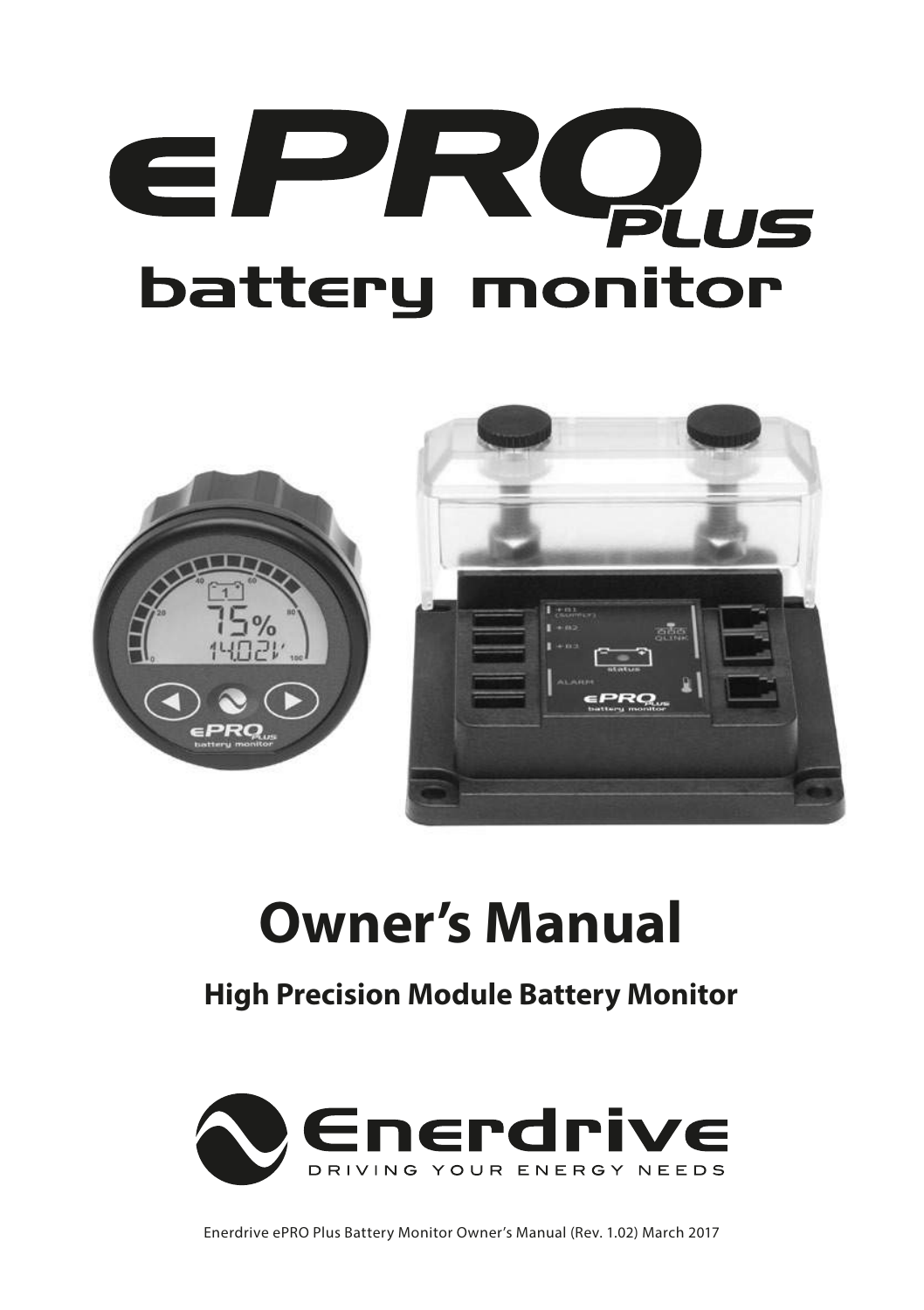



## **Notice of Copyright**

ePRO Plus owner's manual © 2017 Enerdrive Pty Ltd. All rights reserved. No part of this document may be reproduced in any form or disclosed to third parties without the express written permission of Enerdrive Unit 11, 1029 Manly Road Tingalpa, Queensland, Australia 4173. Enerdrive reserves the right to revise this document and to periodically make changes to the content hereof without obligation or organization of such revisions or changes, unless required to do so by prior arrangement.

#### **Exclusions for documentation and product usage**

UNLESS SPECIFICALLY AGREED TO IN WRITING, Enerdrive:

- 1. Makes no warranty as to the accuracy, sufficiency or suitability of any technical or other information provided in its manuals or other documentation
- 2. Assumes no responsibility or liability for losses, damages, costs or expenses, whether special, direct, indirect, consequential or incidental, which might arise out of the use of such information. The use of any such information will be entirely at the user's risk
- 3. Makes no warranty, either expressed or implied, including but not limited to any implied warranties of merchantability or fitness for a particular purpose, regarding these Enerdrive products and makes such Enerdrive products available solely on an "as is" basis.
- 4. Shall in no event be liable to anyone for special, collateral, incidental, or consequential damages in connection with or arising out of purchase or use of these Enerdrive products. The sole and exclusive liability to Enerdrive, regardless of the form of action, shall not exceed the purchase price of the Enerdrive products described here in.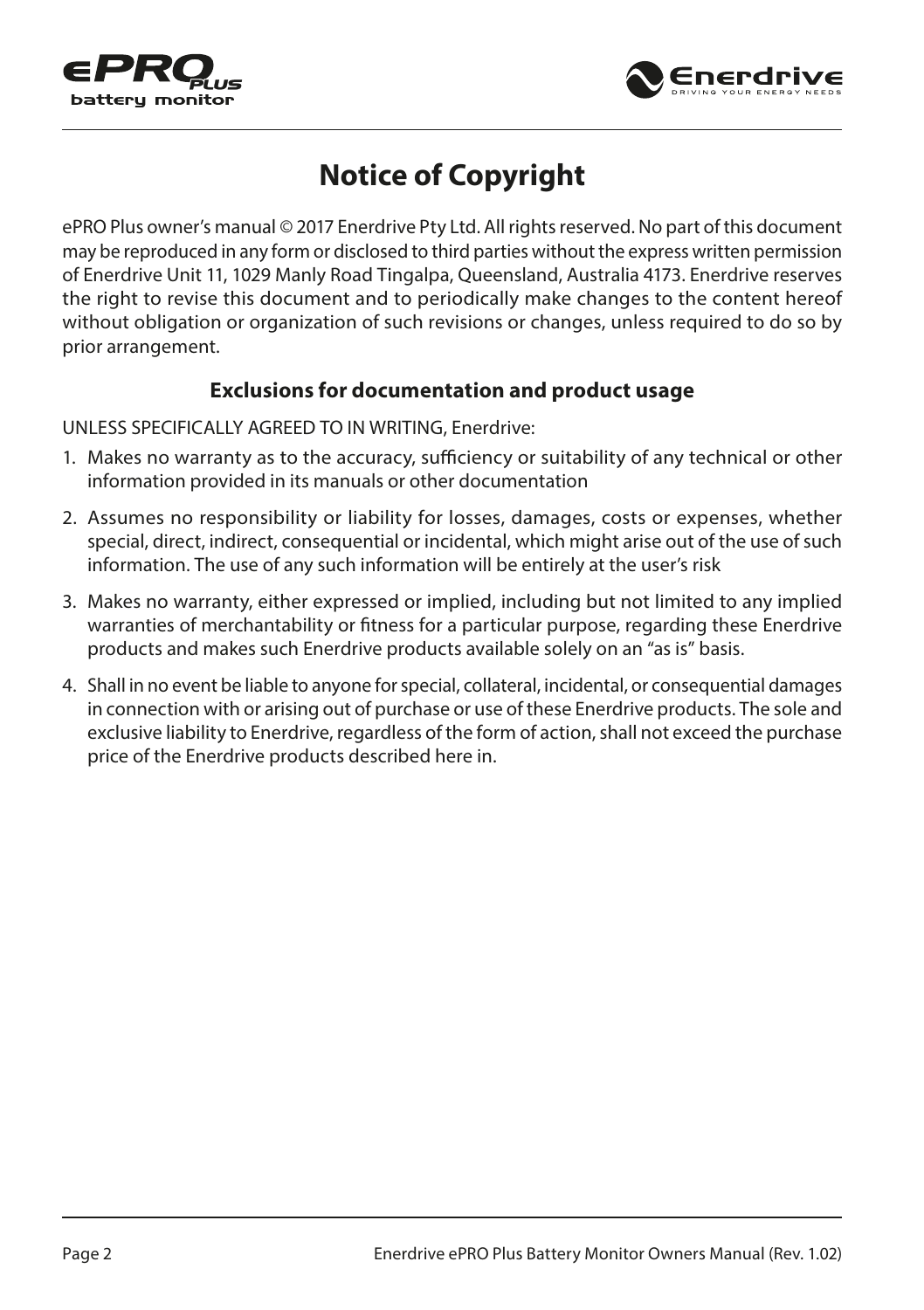



## **Table Of Contents**

| 1. |  |
|----|--|
|    |  |
|    |  |
|    |  |
|    |  |
|    |  |
|    |  |
| 2. |  |
|    |  |
|    |  |
| 3. |  |
|    |  |
|    |  |
|    |  |
| 4. |  |
| 5. |  |
| 6. |  |
|    |  |
|    |  |
|    |  |
|    |  |
|    |  |
|    |  |
|    |  |
|    |  |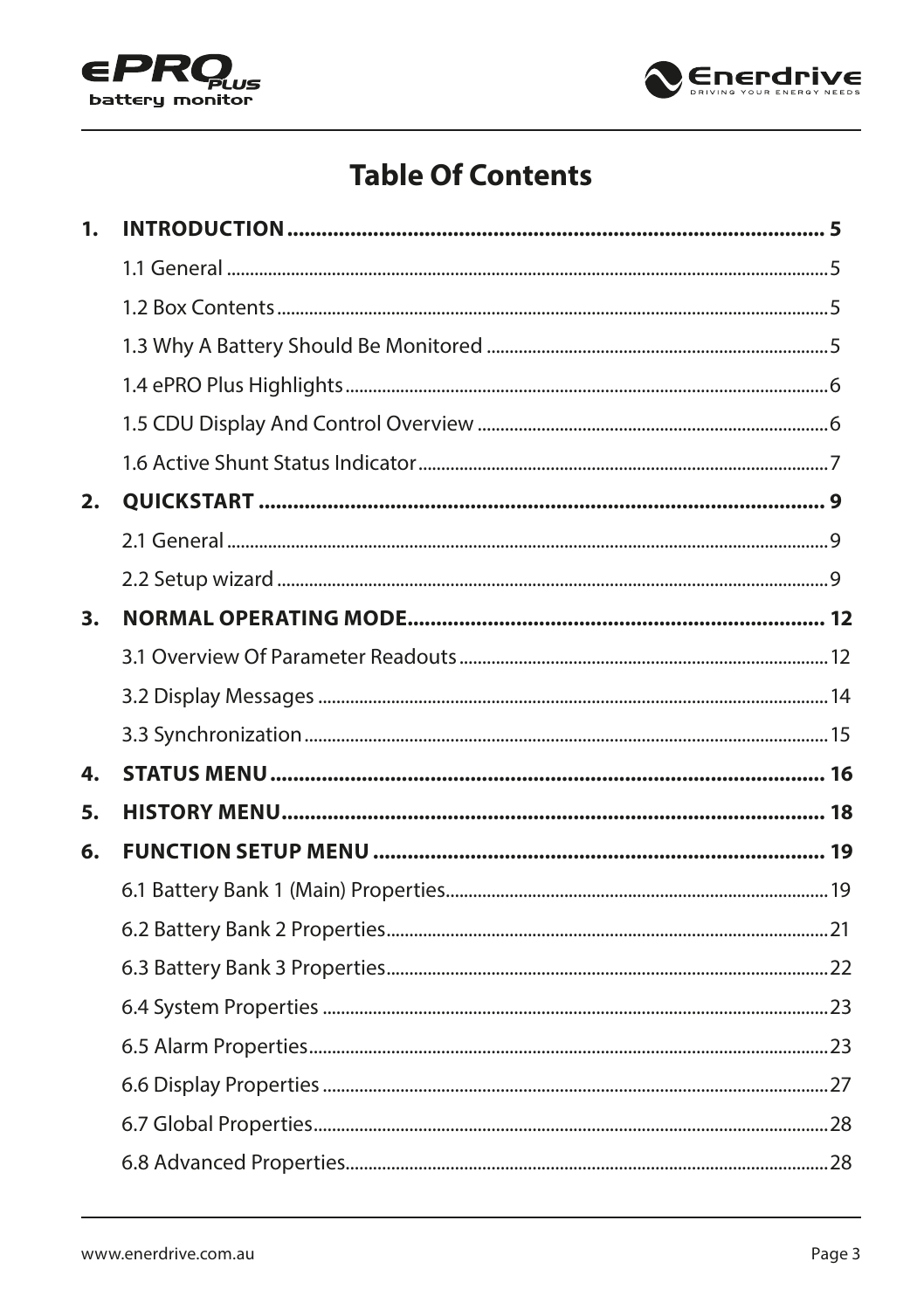



| Measuring The Midpoint Voltage Of A 24V Or 48V Battery Bank39 |  |
|---------------------------------------------------------------|--|
|                                                               |  |
|                                                               |  |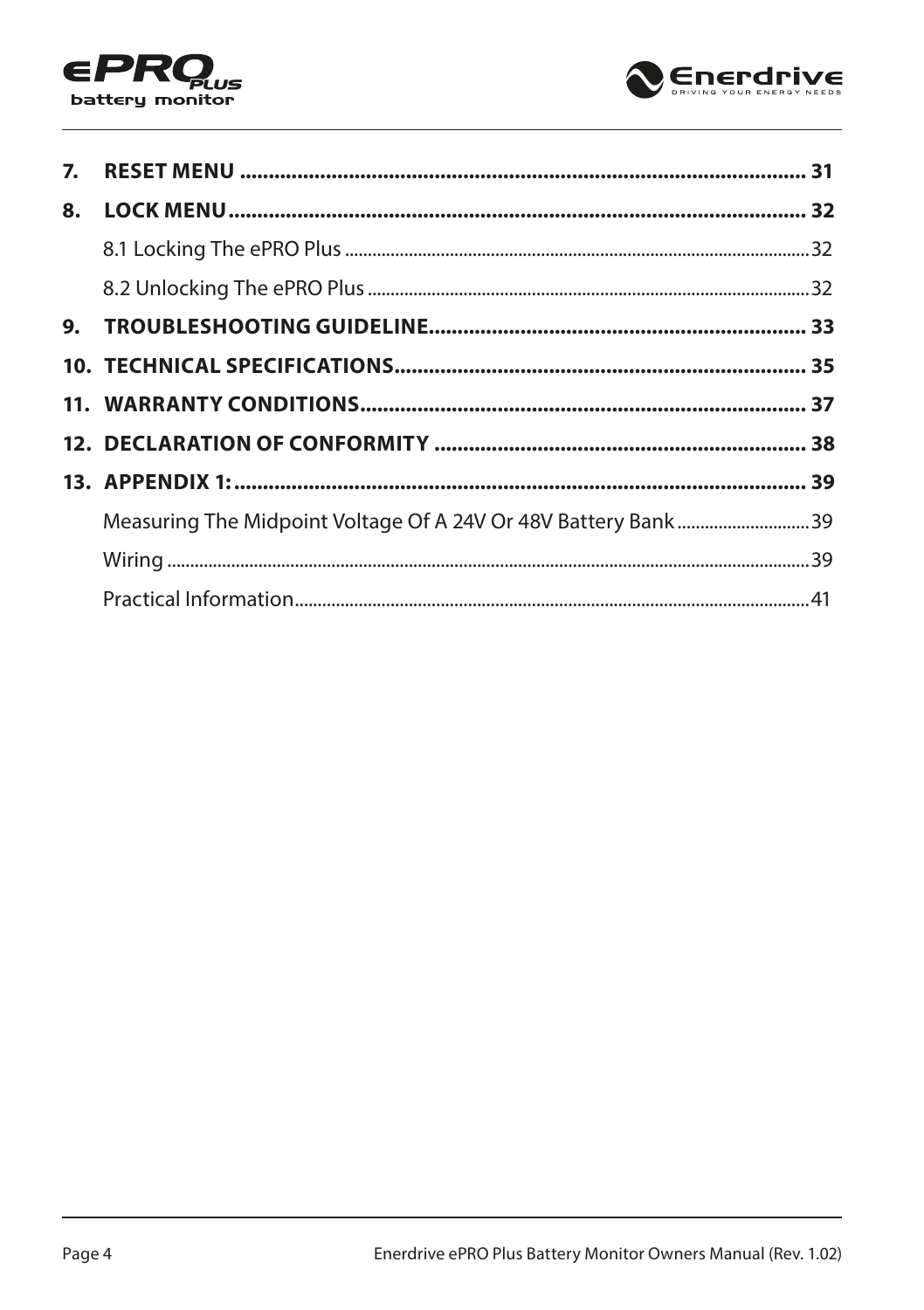<span id="page-4-0"></span>



## **1. INTRODUCTION**

#### **1.1 General**

Thank you for purchasing the Enerdrive ePRO Plus battery monitor. Please read this owner's manual and the supplied installation guide for information about using the product correctly and safely. Keep this owner's manual and all other included documentation close to the product for future reference.

For the most recent manual revision and added content, please check the Downloads section on our website at: http://www.enerdrive.com.au/product/epro-plus-battery-monitor/

The purpose of this owner's manual and the installation guide is to provide explanations and procedures for installing, configuring and operating the battery monitor. The installation instructions are intended for installers that should have knowledge and experience in installing electrical equipment, knowledge of the applicable installation codes, and awareness of the hazards involved in performing electrical work and how to reduce those hazards.

#### **1.2 Box Contents**

- The box should contain the following items:
- Active shunt module
- Display and Control Unit (CDU)
- Fused supply cable
- Shunt to CDU cable
- Bag with rubber port covers
- This owner's manual
- Installation guide

Please contact your supplier when any of these items show visual damage or when some items are missing.

#### **1.3 Why A Battery Should Be Monitored**

Operating your battery bank without good metering is like running your car without any gauges, although possible to do, it's always better to know how much fuel is left in the tank.

Defining the amount of energy available in a battery is a complex task, since battery age, discharge current and temperature all influence the actual battery capacity. The ePRO Plus is equipped with high performance measuring circuits and complex software algorithms, to exactly determine the remaining battery capacity.

Besides offering an accurate state of charge indication, the ePRO Plus will also help users how to get the best service life out of the battery bank. The service life of batteries will be negatively affected by excessive deep discharging, under- or overcharging, excessive charge- or discharge currents and/or high temperatures. The user can detect such abuse easily through the clear display of the ePRO Plus. Or alarms can be triggered when certain limits are exceeded, so that immediate measures can be taken. All this to extend the battery's lifetime and save costs in the long term.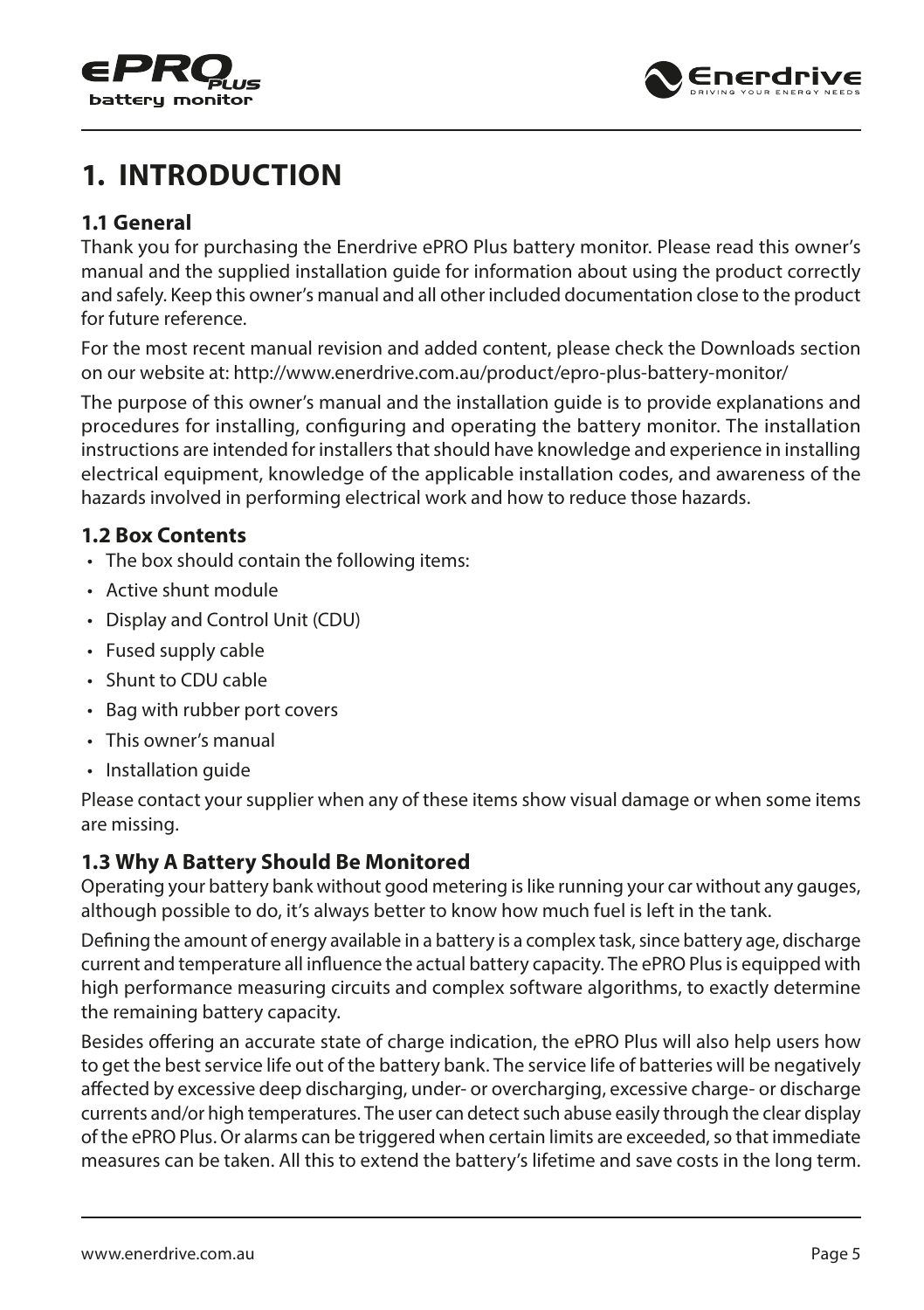<span id="page-5-0"></span>



#### **1.4 ePRO Plus Highlights**

The ePRO Plus is our latest generation, highly advanced battery monitor. It consists of an intelligent active shunt and a remote control and display unit (CDU). The shunt has a Grid Optimized footprint for perfect integration with our DC Modular series of high current busbars and fuse holders.

This advanced battery monitor not only shows the true state of charge of your battery system. It also offers a large amount of additional features to optimally supervise your battery system and control external equipment. The ePRO Plus is compatible with lead based and Lithium (LiFePO4) based batteries.

The ePRO Plus can monitor up to three battery banks. The inputs for battery bank 2 and 3 can also be configured for other purposes, like mid-point voltage measurement, key switch input or back light control. The ePRO Plus battery monitor can measure DC currents up to 600Amps (500Amp continuous) and voltages up to 70Vdc. So any lead- or lithium based battery from 12V up to 48V can be monitored.

The installation time is minimal, requiring only one supply wire to the intelligent shunt base and a single plug and play 'QLINK' (QuickLink) cable between the active shunt and the CDU. Furthermore, the battery minus cable must be interrupted in order to insert the shunt into the high current circuit. The ePRO Plus is equipped with two QLINK bus ports. In the simplest setup, only one of the QLINK ports will be used to connect to the CDU. However, more optional accessories can be installed by employing the second QLINK port. Such accessories are for example communication interfaces or an alarm output expander box.

#### **1.5 CDU Display And Control Overview**

Please see the image and information below for an overview of the display contents and the controls.

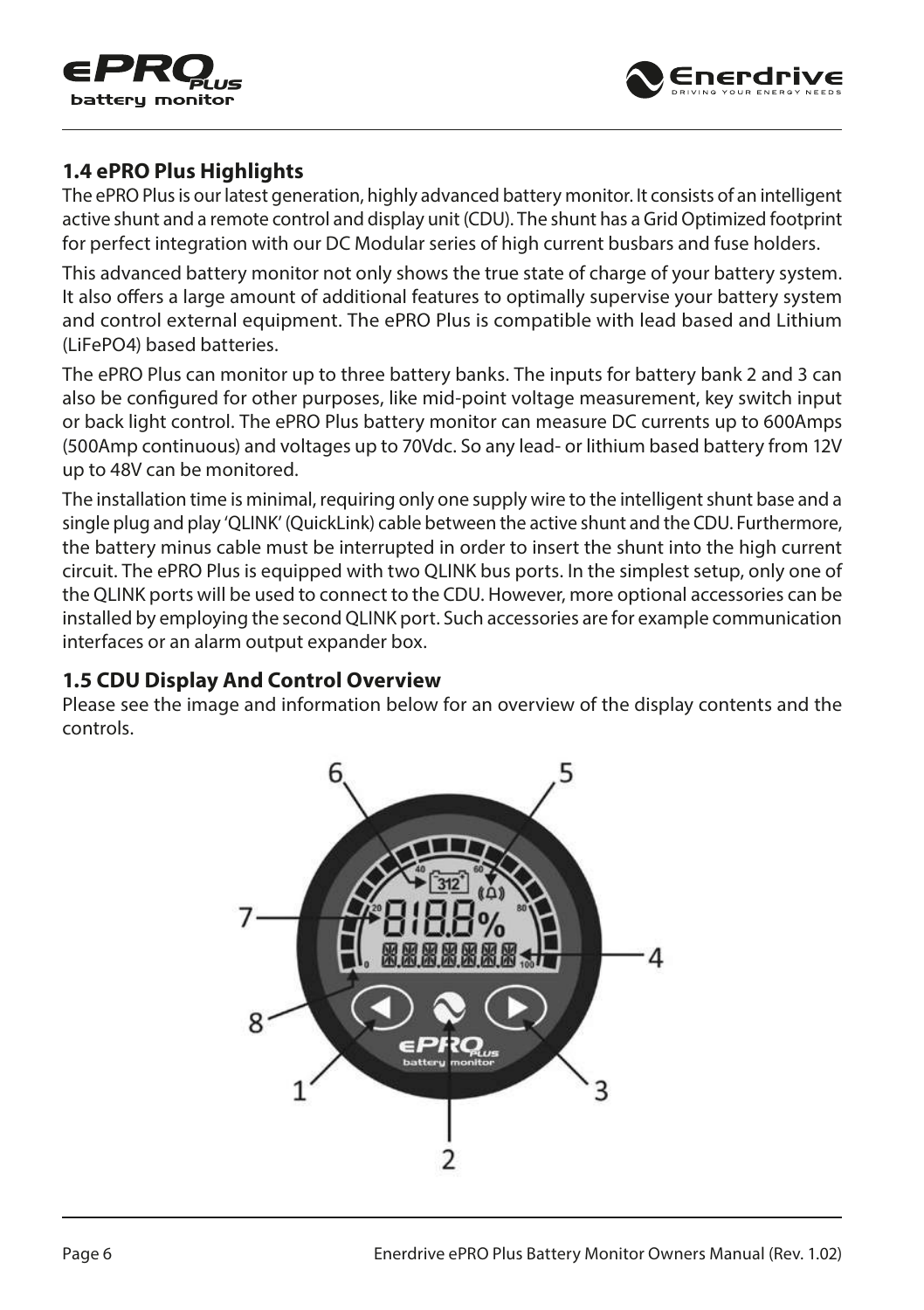<span id="page-6-0"></span>



- 1. Left key (<) or Previous value
- 2. Menu or Enter key
- 3. Right key (>) or Next value
- 4. 7 character multipurpose information field
- 5. Alarm indicator
- 6. Selected battery input indicator
- 7. Value section for SoC (also for Function, Status and History parameter numbers)
- 8. State of Charge (SoC) bar. The five segment 0 100% grid will show an animation when there is a charge current (turning clockwise) or a discharge current (turning counter clockwise). The animation speed will also increase when the charge or discharge current increases.

#### **1.6 Active Shunt Status Indicator**

The connection and installation details of the active shunt are already explained in the installation guide. However, the active shunt is also equipped with a smart status indicator light that deserves special attention. Please see the image below for the location of the status indicator:



The status indicator has multiple operating modes, distinguished each by colour or flash interval. Please see the table below for an overview of the operating modes: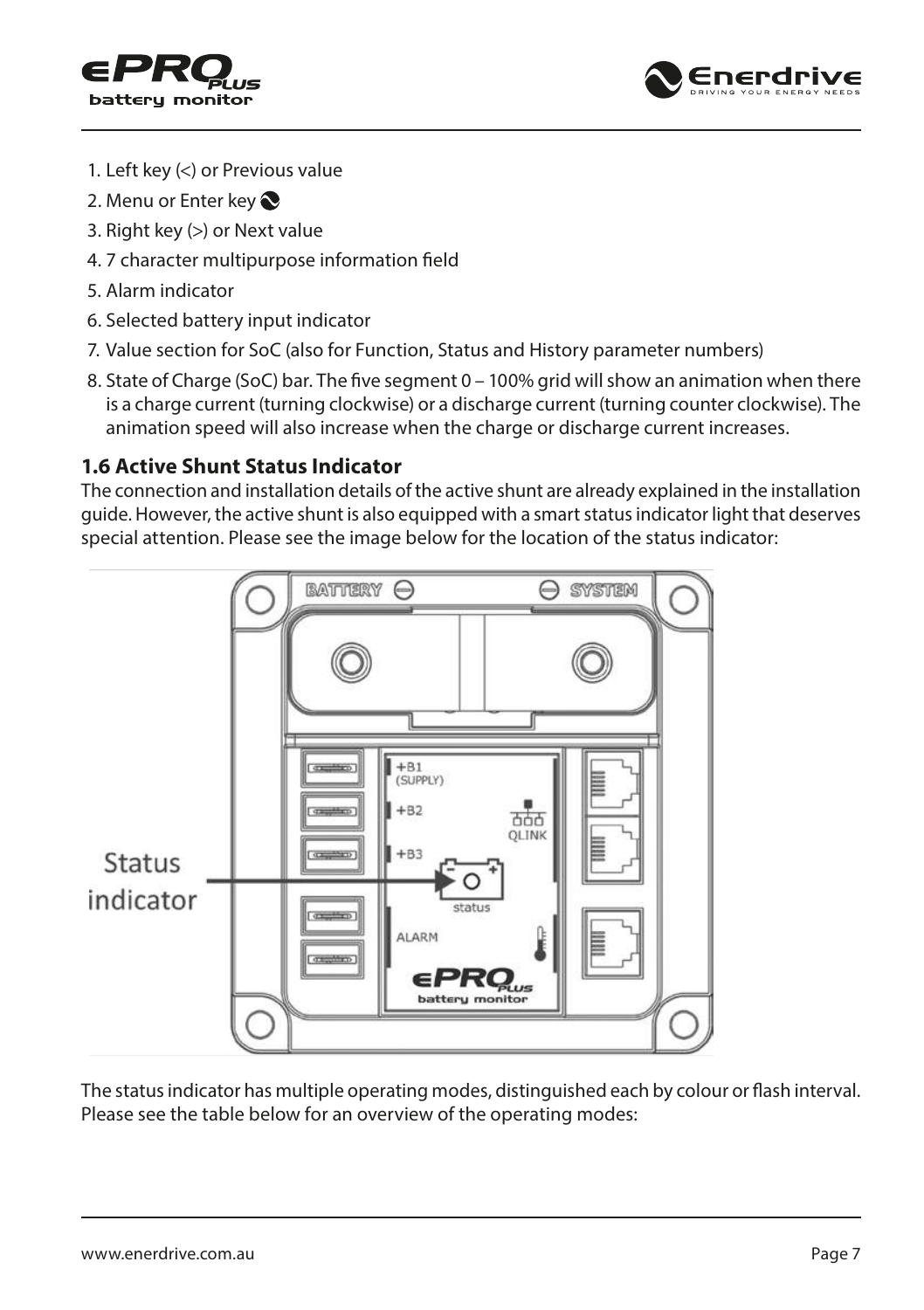



| Table 1              |                                     |                                                           |
|----------------------|-------------------------------------|-----------------------------------------------------------|
| <b>Status colour</b> | Status flash interval <sup>1'</sup> | <b>Description</b>                                        |
| Green                | Slow                                | Main battery healthy (SoC $>$ 50%)                        |
| Orange               | Slow                                | Main battery needs to be recharged (SoC)<br>$= 30 - 50\%$ |
| Red                  | Slow                                | Main battery empty, recharge now (SoC)<br>$<$ 30 %)       |
| Red                  | Fast                                | Error                                                     |
| Orange               | Fast                                | Initializing                                              |

<sup>1)</sup> Status flash interval times are 2 seconds for 'Slow' and 0.5 seconds for 'Fast'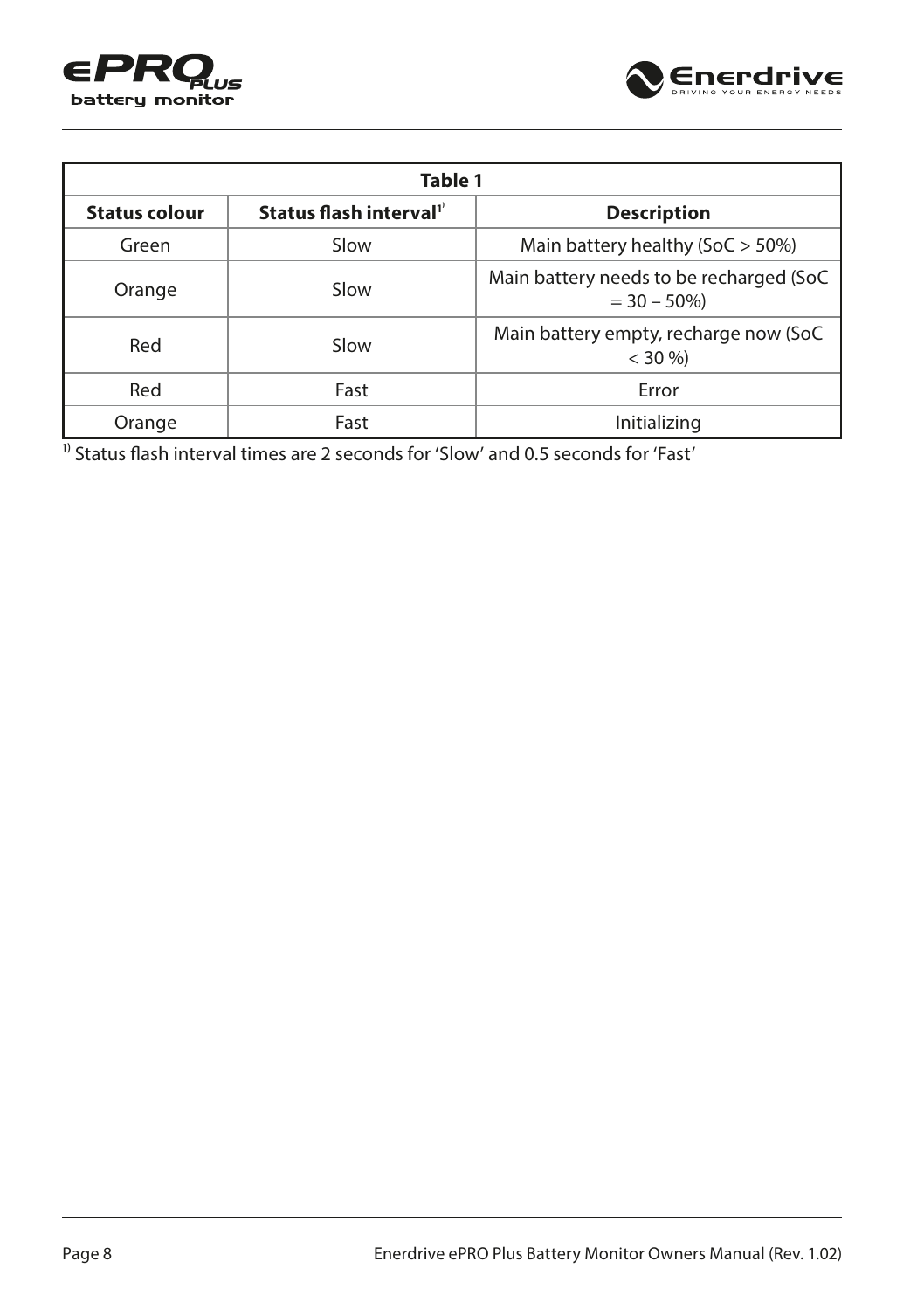<span id="page-8-0"></span>



## **2. QUICKSTART**

#### **2.1 General**

This chapter describes the minimum amount of steps that need to be followed in order to get your ePRO Plus up and running. It assumes that the enclosed installation guide has been followed carefully and that the ePRO Plus is powered up for the first time. After this the Setup wizard will start automatically. If the Setup wizard does not start and the ePRO Plus will jump to the normal operating mode after power up, it has already been configured before. In that case you can choose to restore the factory default settings (see chapter 7, for more information) and start from the beginning. Please see the next chapter for more details about the Setup wizard.

#### **2.2 Setup wizard**

The Setup wizard will guide you through a few basic steps that are essential for a correctly functioning ePRO Plus. No other Function settings can be accessed before the Setup wizard has been completed.

#### **Step 1-2: Main battery type**



The display will start by showing the battery type selection screen. You can use the left (<) and right (>) arrow keys to select between AGM (default), GEL, Flooded and Lithium LiFePO4. Please consult your battery manual or supplier, to find out the correct type of your battery system. Once the selection has been made, press the MENU  $\bullet$  key to jump to the next step.

#### **Step 2-2: Main battery capacity**



The default battery capacity value is 200Ah. This can be changed by pressing the left or right arrow keys until the desired value is reached. The standard battery capacity value is based on a discharge rate of 20 hours. When your battery capacity is rated at a different discharge rate,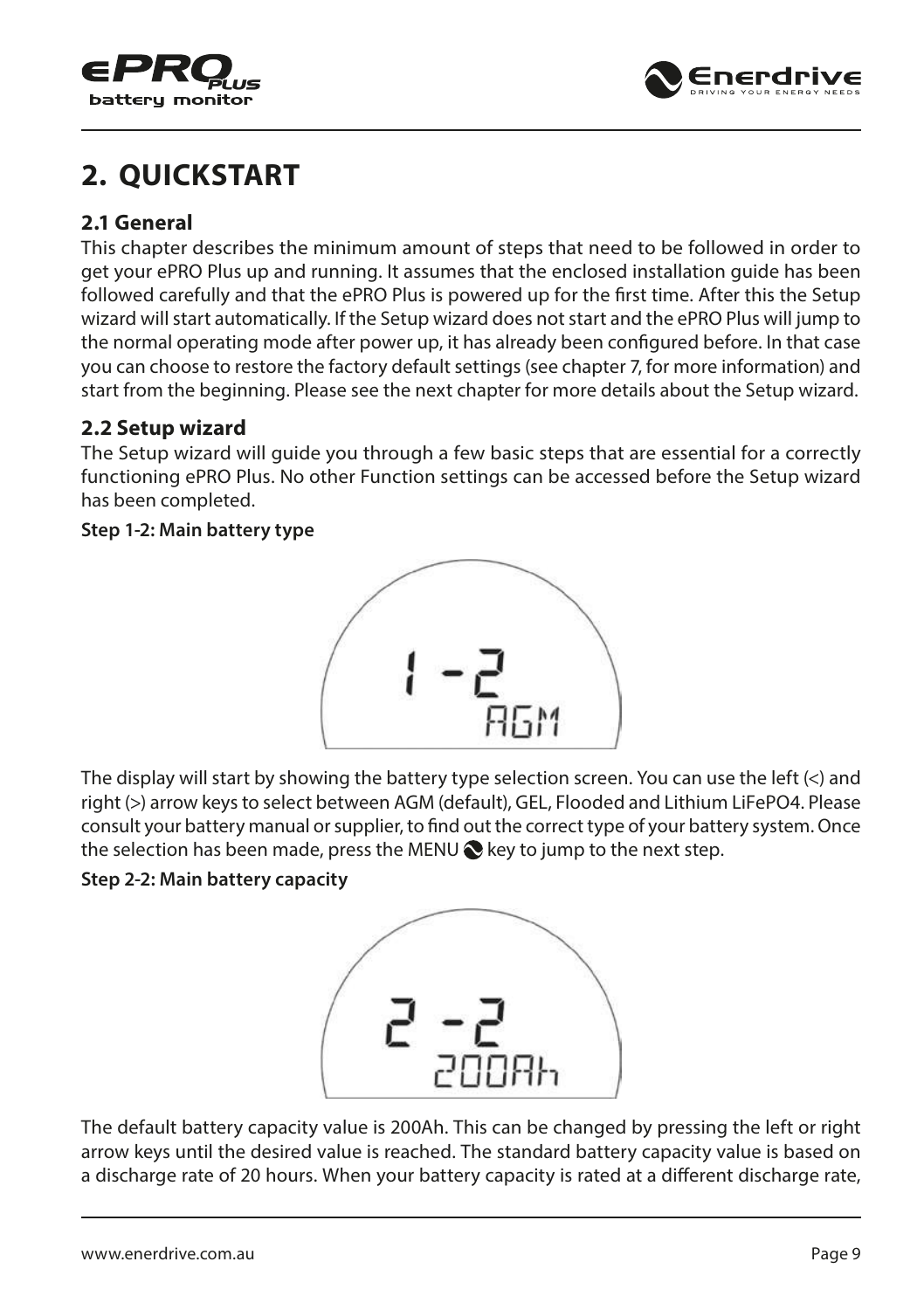



please change this in Function F1.2 (see chapter 6.1) afterwards. Once the selection has been made, press the MENU  $\bigcirc$  key for 3 seconds to finalize the Setup wizard.



If you wish to make any changes to the Main battery type or capacity afterwards, you can always edit Functions F1.0 and F1.1 (see chapter 6.1).

The Setup wizard does not include any configuration steps for battery banks connected to the B2 and B3 inputs. If your system does include a second or third battery, please configure these manually using Functions F2 and F3 (see chapter 6.2 and 6.3).

After the Setup wizard has been completed, the ePRO Plus will take a few seconds to analyze your battery and estimate the nominal battery voltage as well as the current State of Charge (%). The State of Charge readout will show a small animation while it is calculating.



When a lithium battery type is selected, only the nominal battery voltage will be estimated. A start value for the State of Charge is not given yet and represented by '- - %'. A complete charge cycle is needed to obtain the exact State of Charge value.



For the highest accuracy, it is important that the battery is not being charged or discharged during this analysis time!

When your battery system has a nominal voltage level other than listed in table 2, you need to manually change this in Advanced Function A07.

Table 2 shows how the ePRO Plus determines the nominal voltage of your battery bank. This table is valid for all three battery bank inputs. Please note however, that inputs +B2 and +B3 do not support LiFePO4 batteries. As you can see in table 2, the estimated number of battery cells are also mentioned. Except for individual 2V lead- or 3V Lithium cells, all batteries contain a number of internal cells in series. A 12V lead acid battery for example, contains 6 cells internally. The ePRO Plus needs to know the number of cells, since its calculation algorithms are cell based for optimal accuracy.

| Table 2                                                                                                    |  |                                                                                           |
|------------------------------------------------------------------------------------------------------------|--|-------------------------------------------------------------------------------------------|
| Assumed nominal voltage for<br>lead based battery (number<br><b>Measured voltage</b><br>of internal cells) |  | <b>Assumed nominal voltage</b><br>for LiFePO4 based battery<br>(number of internal cells) |
| Vhatt $<$ 5.0V                                                                                             |  |                                                                                           |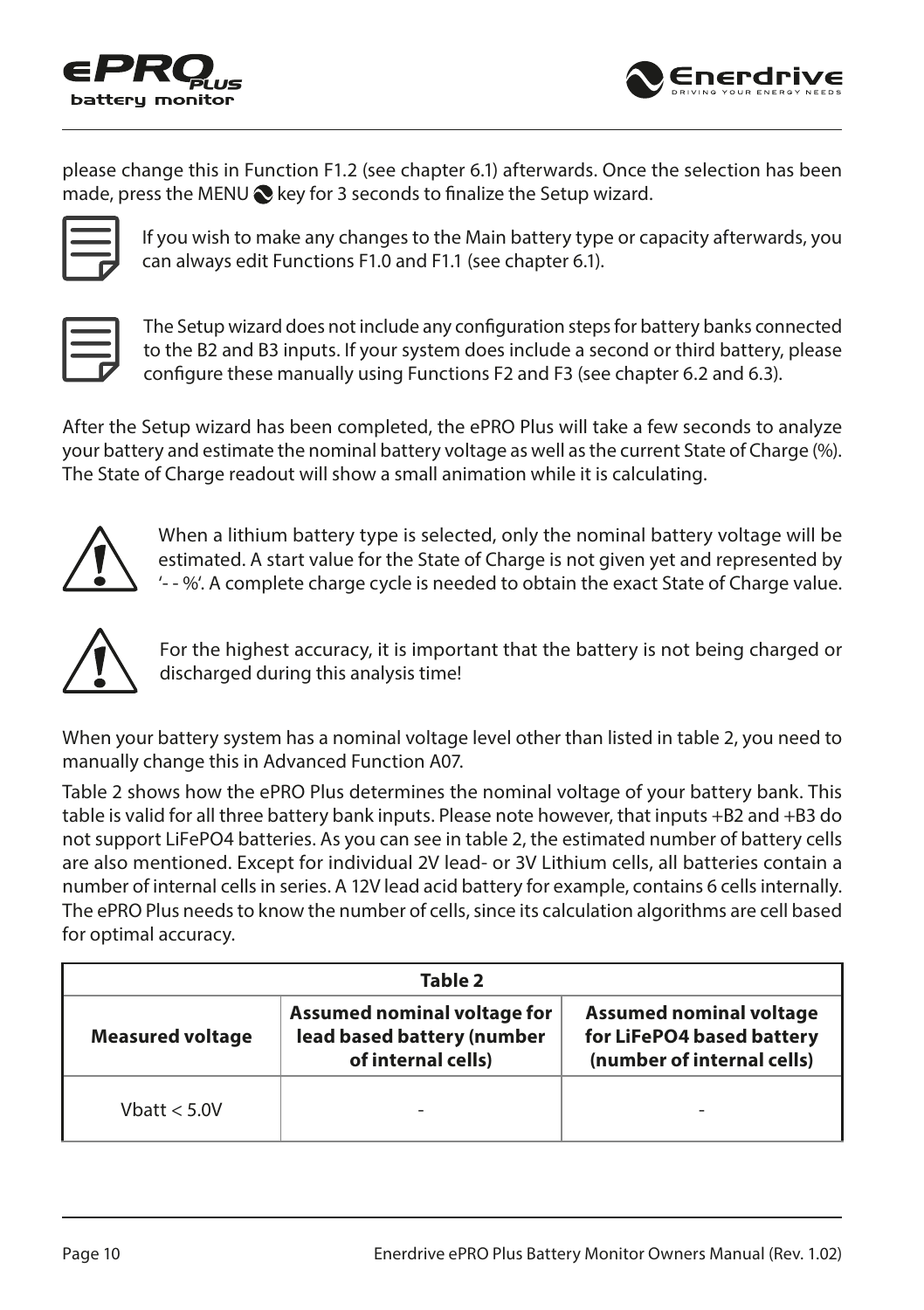



| $5.0 <$ Vbatt $<$ 7.5V    | $6V$ (3 cells) | $6V$ (2 cells) |
|---------------------------|----------------|----------------|
| $7.5 <$ Vbatt $< 10.0$ V  | $6V$ (3 cells) | 9V (3 cells)   |
| $10.0 < V$ batt < 15.0V   | 12V (6 cells)  | 12V (4 cells)  |
| $15.0 <$ Vbatt $<$ 20.0V  | 18V (9 cells)  | 18V (6 cells)  |
| $20.0 < V$ batt $< 30.0V$ | 24V (12 cells) | 24V (8 cells)  |
| $30.0 < V$ batt < 40.0V   | 36V (18 cells) | 36V (12 cells) |
| VBatt > 40.0V             | 48V (24 cells) | 48V (16 cells) |

Once the ePRO Plus shows the estimated state of charge value, it is now ready for use! Over time, it will keep on learning your battery and the estimated state of charge will become increasingly more accurate.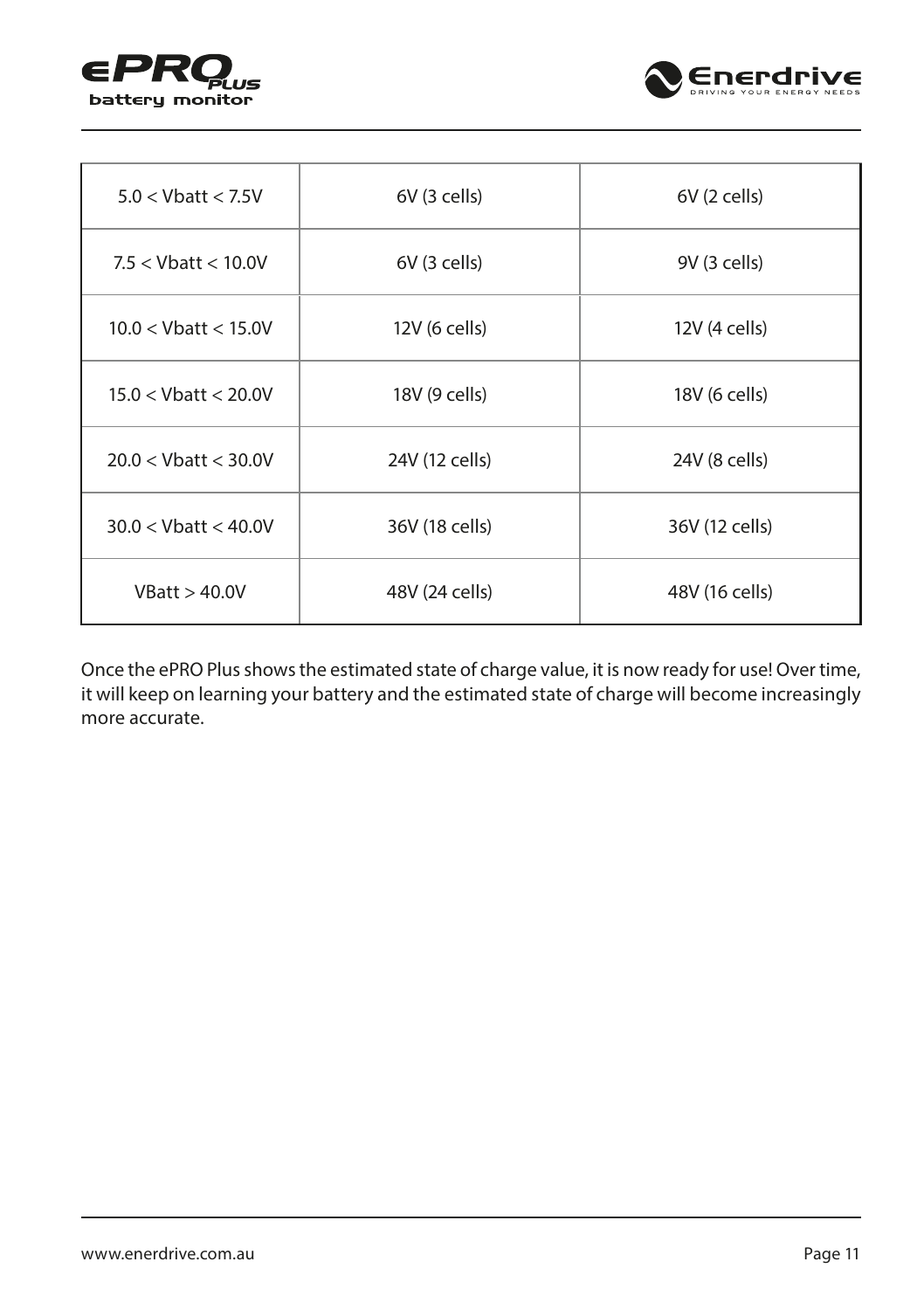<span id="page-11-0"></span>



## **3. NORMAL OPERATING MODE**

#### **3.1 Overview Of Parameter Readouts**

In normal operating mode, the ePRO Plus can show you a wide range of important battery parameters. Each parameter can be accessed by pressing the left or right arrow keys. The main and most important parameter is the State of Charge (SoC) in %. This value will always be displayed and is also linked to the round bar graph at the outer edge of the display. Additionally, the ePRO Plus can show a second parameter at the bottom row of the display.

By default, the parameters voltage, current, time remaining and temperature are enabled with temperature only shown when an optional temperature sensor is connected. Additional parameters that are disabled by default are power and Amp-hours. The visibility of individual parameters can be enabled or disabled through functions F9.0 to F9.8.

The default settings will allow the second parameter to only show for 120 seconds after the ePRO Plus has been accessed. This will keep the display clean under normal conditions, which might be preferred by less technical end users. Function F9.9 sets the second parameter auto hide time and also offers an option to always show the second parameter (auto hide =OFF).

Table 3 shows all available parameter readouts:

| Table 3                   |                                                                                                                                                                                                                                                                                                                                                                                                                                                                                   |  |
|---------------------------|-----------------------------------------------------------------------------------------------------------------------------------------------------------------------------------------------------------------------------------------------------------------------------------------------------------------------------------------------------------------------------------------------------------------------------------------------------------------------------------|--|
| State of charge (SoC) (%) | The SoC is the most important battery parameter. It<br>shows exactly how much charge is left in the battery.<br>This value is compensated for all known battery variables<br>(age, charge/discharge current, temperature etc.). 100%<br>represents a fully charged battery, while 0% represents<br>a completely flat battery. Typically, you should recharge<br>a lead based battery when the SoC has dropped below<br>50%. For a lithium based battery, this level can be lower. |  |
| Main battery voltage (V)  | Shows the voltage of the main battery bank connected<br>to the $+B1$ input.                                                                                                                                                                                                                                                                                                                                                                                                       |  |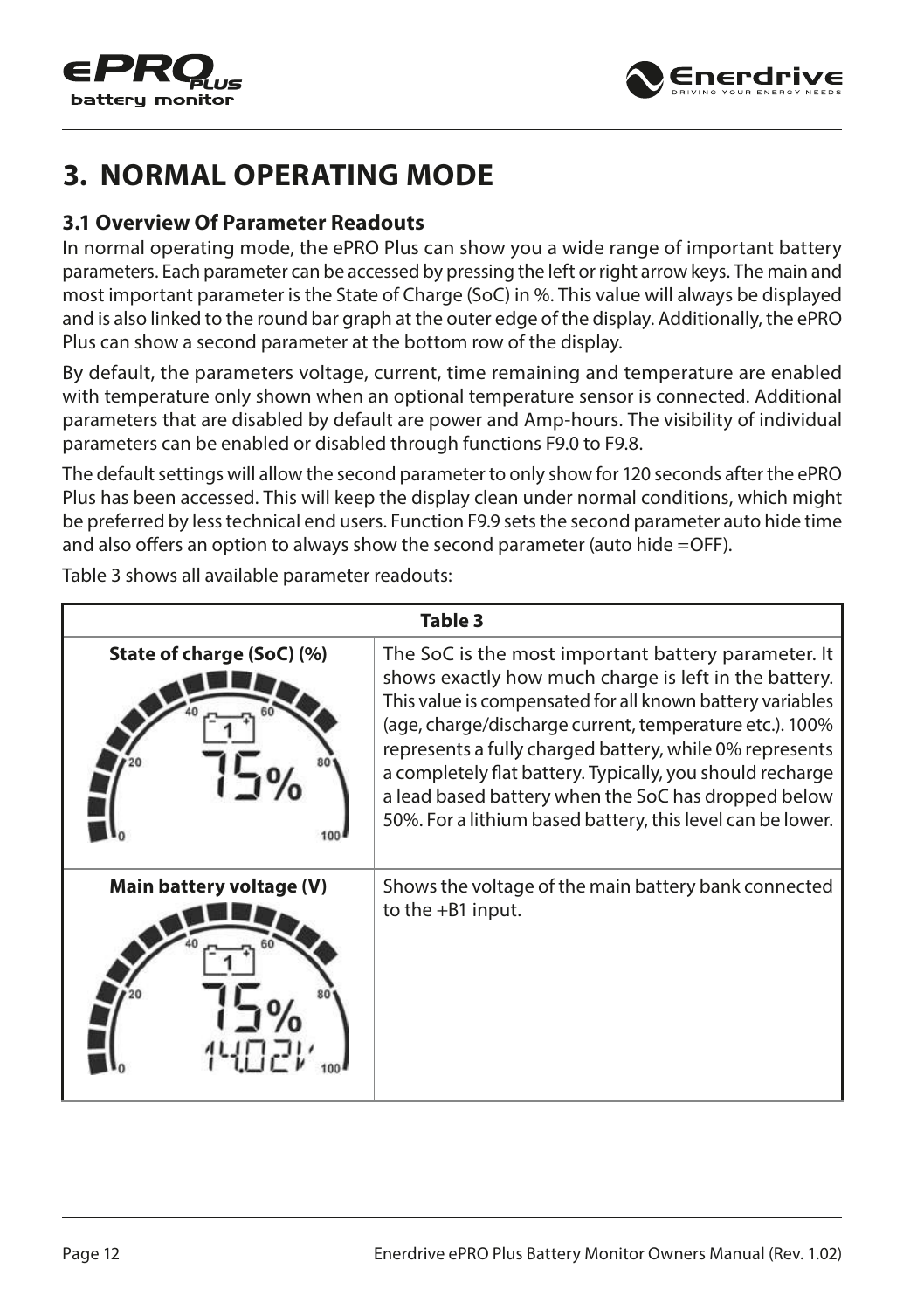



| <b>Battery bank 2 voltage (V)</b> | Shows the voltage of battery bank 2 (connected to<br>the +B2 input). This value will only be shown when the<br>+B2 input is configured as a second battery input (see<br>Function F2.0).             |
|-----------------------------------|------------------------------------------------------------------------------------------------------------------------------------------------------------------------------------------------------|
| <b>Battery bank 3 voltage (V)</b> | Shows the voltage of battery bank 3 (connected to the<br>+B3 input). This value will only be shown when the +B3<br>input is configured as a third battery input (see Function<br>$F3.0$ ).           |
| Main battery current (A)          | Shows the current flowing in- or out of the main battery.<br>A negative sign indicates a discharge current and a<br>positive sign a charge current.                                                  |
| Main battery power (W)            | Shows the power draw from the main battery (negative<br>sign) or the power flow into the battery (positive sign).<br>This reading is turned off by default and can be turned<br>on in Function F9.2. |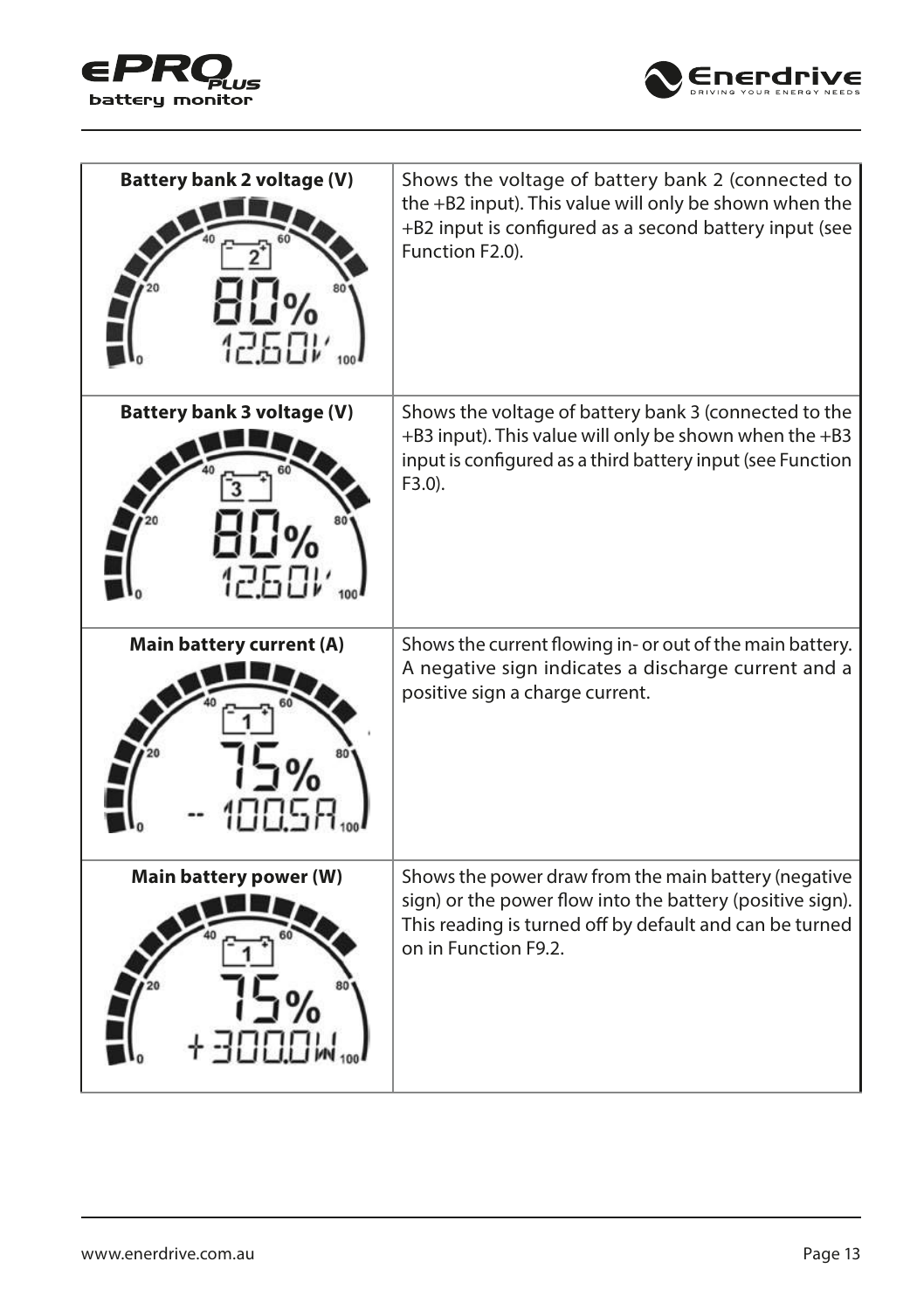<span id="page-13-0"></span>



| <b>Main battery Amp-hours (Ah)</b>                                     | The amount of Amp-hours discharged from the battery.<br>This reading is turned off by default and can be turned<br>on in Function F9.3.                                                |
|------------------------------------------------------------------------|----------------------------------------------------------------------------------------------------------------------------------------------------------------------------------------|
| <b>Main battery time remaining</b><br>(h:m)<br>$1$ $1$ $1$ $1$ $1$ $-$ | Shows how much time is left under the present load,<br>before the battery needs to be recharged again.                                                                                 |
| Temperature (°C)                                                       | Shows the battery temperature when a temperature<br>sensor is connected to the ePRO Plus. The default<br>temperature unit is °C, but it can be set to °F as well in<br>Function F10.3. |

#### **3.2 Display Messages**

The ePRO Plus can show a number of different status messages on the display. These will vary from advisory- to error messages. Please see the table below for the available messages

| Table 4                                     |                                                                                                            |  |
|---------------------------------------------|------------------------------------------------------------------------------------------------------------|--|
| <b>Message</b>                              | <b>Explanation</b>                                                                                         |  |
| ' <battery name=""> Battery Full'</battery> | The main battery is fully charged. '< battery name>' will<br>be replaced by the name given in Function 1.7 |  |
| 'Low Voltage'                               | Low battery voltage alarm <sup>1)</sup>                                                                    |  |
| 'High Voltage'                              | High battery voltage alarm <sup>1)</sup>                                                                   |  |
| 'Low Battery'                               | Low main battery State of Charge (SoC) alarm <sup>11</sup>                                                 |  |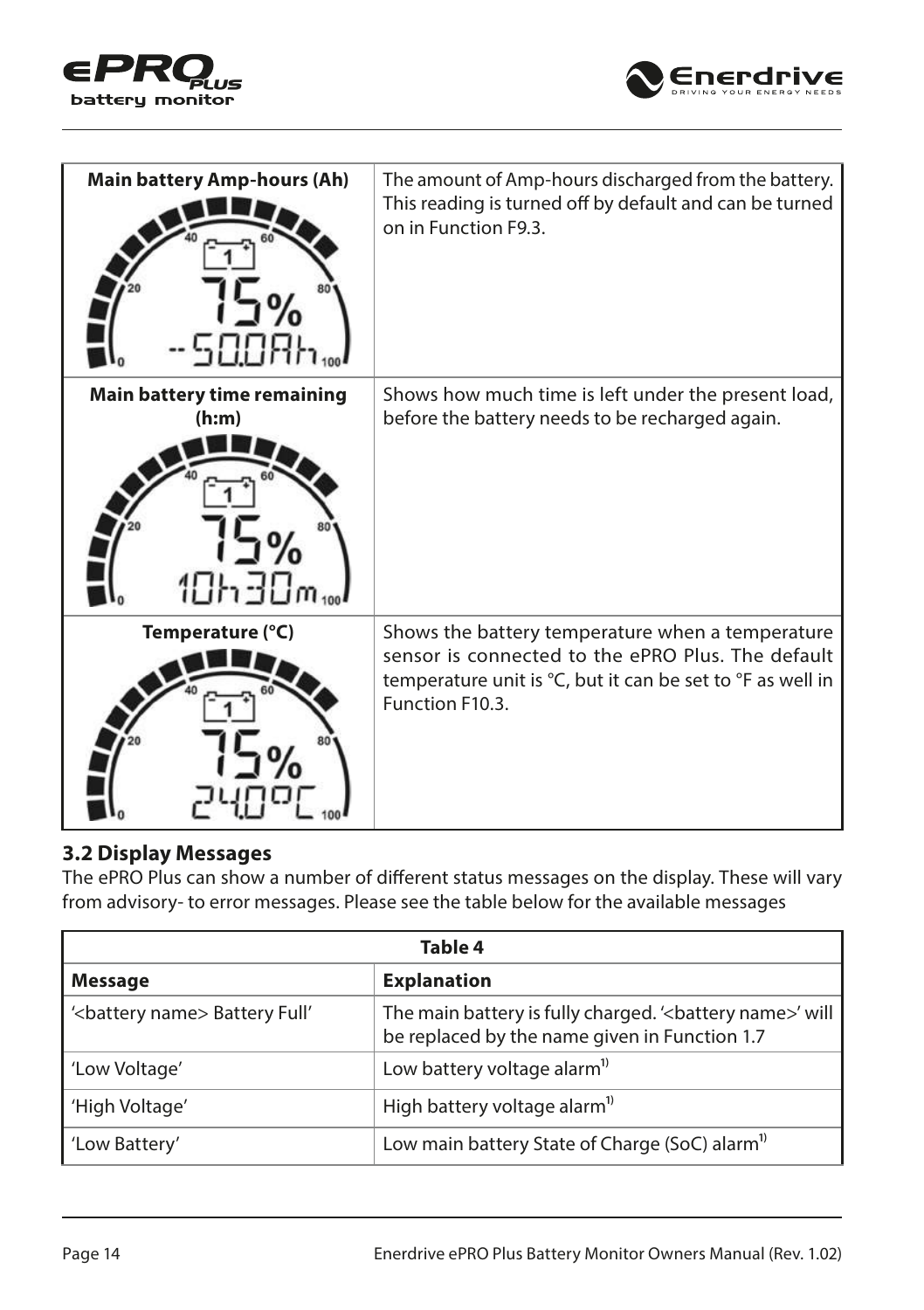

<span id="page-14-0"></span>

| 'Low Time Remaining'      | Low time remaining alarm for main battery <sup>1)</sup>      |
|---------------------------|--------------------------------------------------------------|
| 'High Charge Current'     | High charge current alarm for main battery <sup>1)</sup>     |
| 'High Discharge Current'  | High discharge current alarm for main battery <sup>1)</sup>  |
| 'Low Temperature'         | Low temperature alarm for main battery <sup>1)</sup>         |
| 'High Temperature'        | High temperature alarm for main battery <sup>1)</sup>        |
| 'High Midpoint Deviation' | High midpoint deviation alarm for main battery <sup>1)</sup> |

 $\overline{1}$ <sup>1</sup> The number inside the battery icon indicates to which battery the message applies

#### **3.3 Synchronization**

The ePRO Plus is a true next generation battery monitor that does not specifically require a full synchronization before you can actually use it (except for LiFePO4 batteries). The smart internal algorithms can already estimate the state of charge by performing a short battery analysis at start up. Unlike many other battery monitors on the market, the ePRO Plus will not get out of sync easily when the battery is not being fully charged (synchronized) very often.

Nevertheless, for the highest State of Charge (SoC) readout accuracy, it is still advisable to regularly synchronize the ePRO Plus with your battery. A synchronisation step means nothing more than performing a complete charge cycle on your battery. The ePRO Plus will automatically detect when a full charge cycle has been performed and resets the SoC value to 100%.

Performing full charge cycles regularly is also important to keep your battery healthy and to increase its lifetime.



Besides automatic synchronisations, you can also manually synchronize the battery monitor, when you are sure that your battery is fully charged. This can be accomplished by pressing both left and right arrow keys simultaneously for three seconds. After these three seconds, the SoC value will be reset to 100%.

For people who prefer to use the older auto synchronization method of the ePRO models, there is an Advanced function setting (A01) available that can be set to 'Legacy' mode. After it has been set to Legacy mode, all needed auto synchronization parameters will show up in the Advanced properties list to modify if desired. See chapter 6.8 for more information.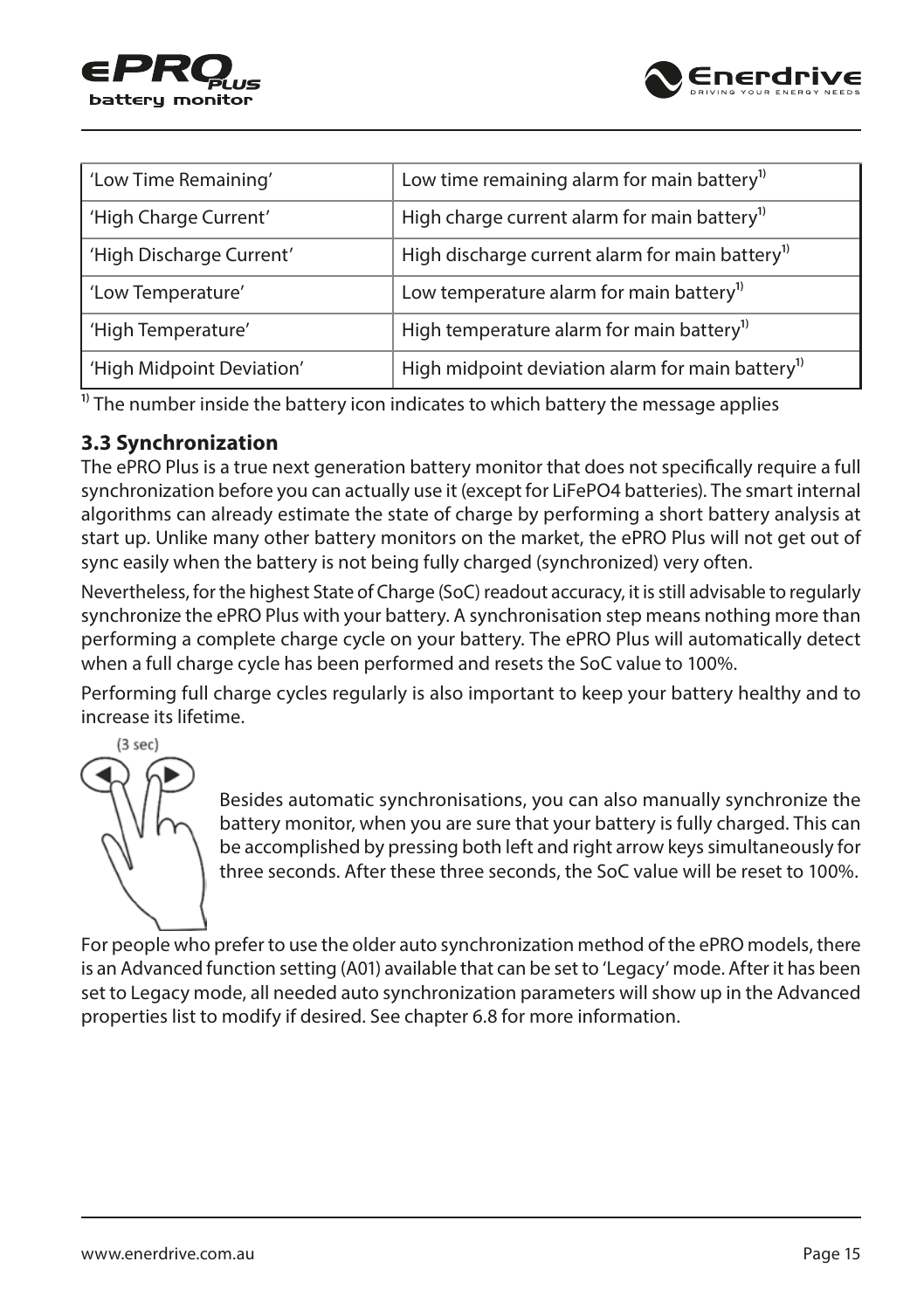<span id="page-15-0"></span>



## **4. STATUS MENU**

The Status menu is a read only menu that shows the current status of a number of ePRO Plus items. This menu can be accessed by the following sequence:



When the Status menu is entered, you can use the left and right arrow keys to browse through the different status items. By pressing the MENU  $\bigcirc$  key, the selected status item can be viewed. Pressing the MENU  $\odot$  key again, will step back to the Status menu. From any menu position, the normal operating mode can be accessed again by pressing the MENU we key for 3 seconds. The ePRO Plus will also jump back to the normal operating mode automatically after 30 seconds, when no keys are pressed during this time.

The following Status menu items are available:

| Table 5            |                                                               |  |
|--------------------|---------------------------------------------------------------|--|
| <b>Status Item</b> | <b>Status description</b>                                     |  |
| S <sub>1.0</sub>   | Name. Shows the name of this product.                         |  |
| S <sub>1.1</sub>   | Firmware version. Shows the firmware version of this product. |  |
| S <sub>1.2</sub>   | Hardware version. Shows the hardware version of this product. |  |
| S <sub>1.3</sub>   | Serial number. Shows the serial number of this product.       |  |
| $S$ 2.0            | Alarm 1. Indicates if Alarm 1 is active.                      |  |
| S <sub>2.1</sub>   | Alarm 2. Indicates if Alarm 2 is active.                      |  |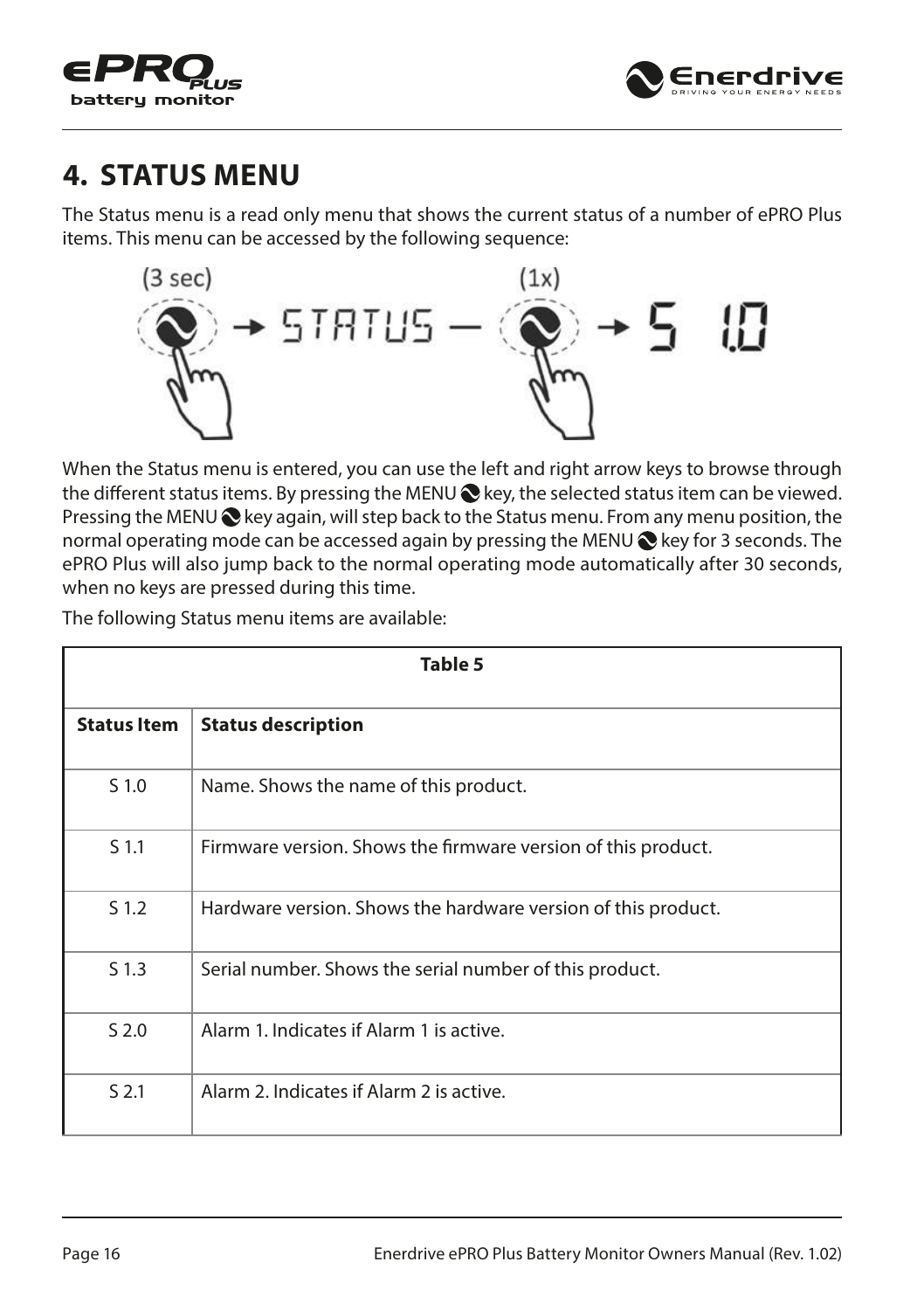



| $S$ 2.2          | Alarm 3. Indicates if Alarm 3 is active.                                                                                           |
|------------------|------------------------------------------------------------------------------------------------------------------------------------|
| S <sub>2.3</sub> | Alarm 4. Indicates if Alarm 4 is active.                                                                                           |
| $S$ 3.0          | State of Health (SoH). Shows the SoH of your battery system.                                                                       |
| S <sub>3.1</sub> | Midpoint voltage. Shows the present midpoint voltage value.                                                                        |
| $S$ 3.2          | Midpoint deviation. Shows the present midpoint deviation percentage                                                                |
| $S$ 4.0          | Total hours. Shows the number of hours that this product has been running.                                                         |
| $S$ 4.1          | Maintenance hours. Shows the number of hours left before maintenance is<br>required.                                               |
| $S$ 4.3          | Hours since charged. Shows the number of hours since the battery has last<br>been charged.                                         |
| S 4.4            | Hours since synchronized. Shows the number of hours since the battery monitor<br>has last been synchronized with the main battery. |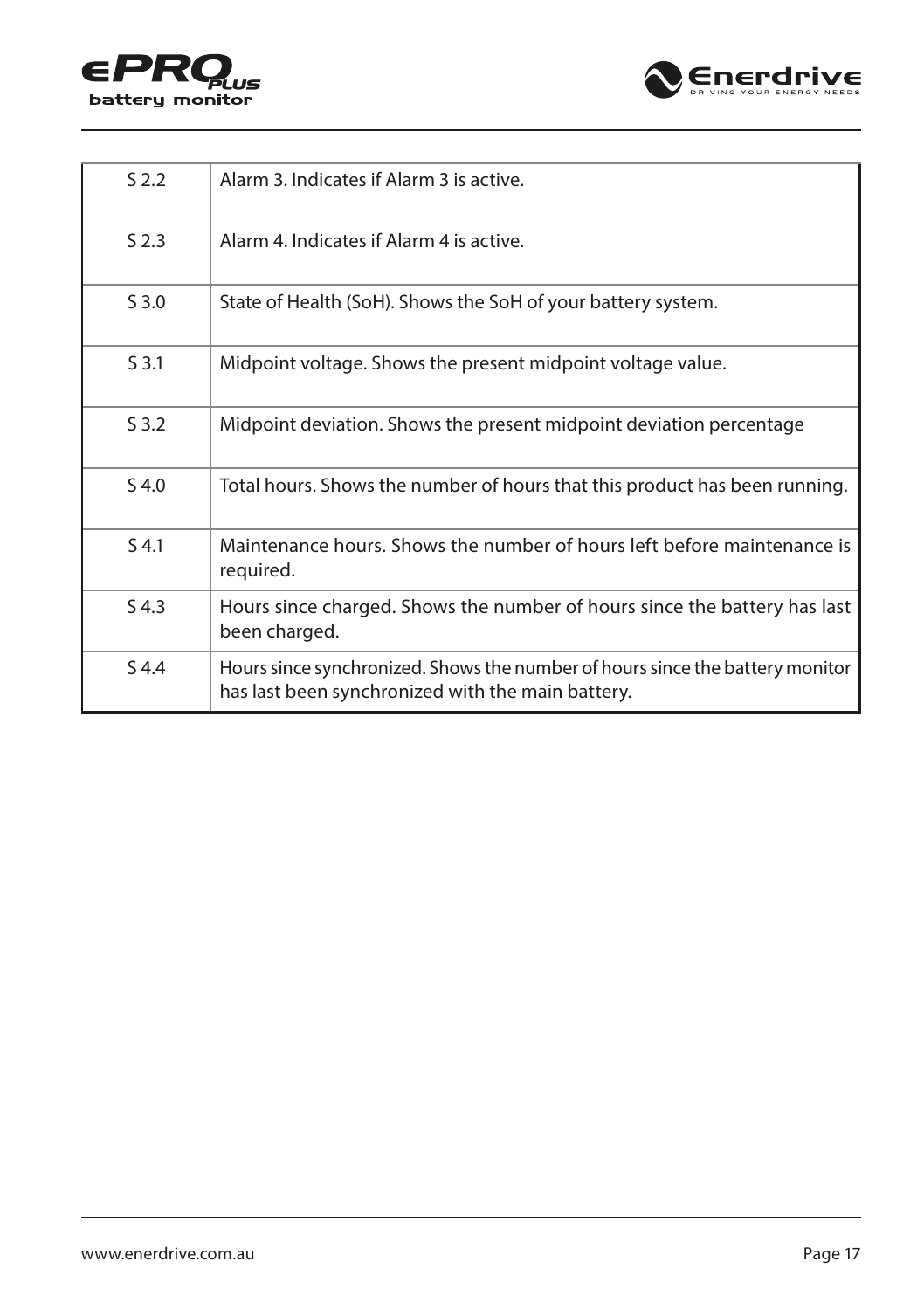<span id="page-17-0"></span>



## **5. HISTORY MENU**

The History menu is a read only menu that shows the ePRO Plus's History data. History data are special events that are stored in internal memory. This menu can be accessed by the following sequence:



When the History menu is entered, you can use the left and right arrow keys to browse through the different History items. By pressing the MENU  $\bigcirc$  key, the selected History item can be viewed. Pressing the MENU  $\bigcirc$  key again, will then step back to the History menu. From any menu position, the Normal Operating Mode can be accessed again by pressing the MENU  $\bigotimes$  key for 3 seconds.

| Table 6             |                                                                                                                                                                                       |  |
|---------------------|---------------------------------------------------------------------------------------------------------------------------------------------------------------------------------------|--|
| <b>History Item</b> | <b>History description</b>                                                                                                                                                            |  |
| H <sub>1.0</sub>    | Average discharge (Ah). Average discharge of your main battery in Ah.<br>This number will be recalculated after each synchronization.                                                 |  |
| $H$ 1.1             | Average discharge (%). Average discharge of your main battery in<br>percent. This number will be recalculated after each synchronization.                                             |  |
| H <sub>1.2</sub>    | Deepest discharge (Ah). Deepest discharge of your main battery in Ah.                                                                                                                 |  |
| H 1.3               | Deepest discharge (%). Deepest discharge of your main battery in %.                                                                                                                   |  |
| H 1.4               | Total Ah removed. The total number of Amphours removed from the<br>main battery. When exceeding 999Ah, the units change to kAh and<br>the displayed value must be multiplied by 1000. |  |
| H 1.5               | Total Ah charged. The total number of Amphours charged to the main<br>battery. When exceeding 999Ah, the units change to kAh and the<br>displayed value must be multiplied by 1000.   |  |
| H 1.6               | Total kWh removed. The total number of kWh removed from the main<br>battery. When exceeding 999kWh, the units are changed to MWh.                                                     |  |
| H 1.7               | Total kWh charged. The total number of kWh charged to the main<br>battery. When exceeding 999kWh, the units are changed to MWh.                                                       |  |

The following History menu items are available: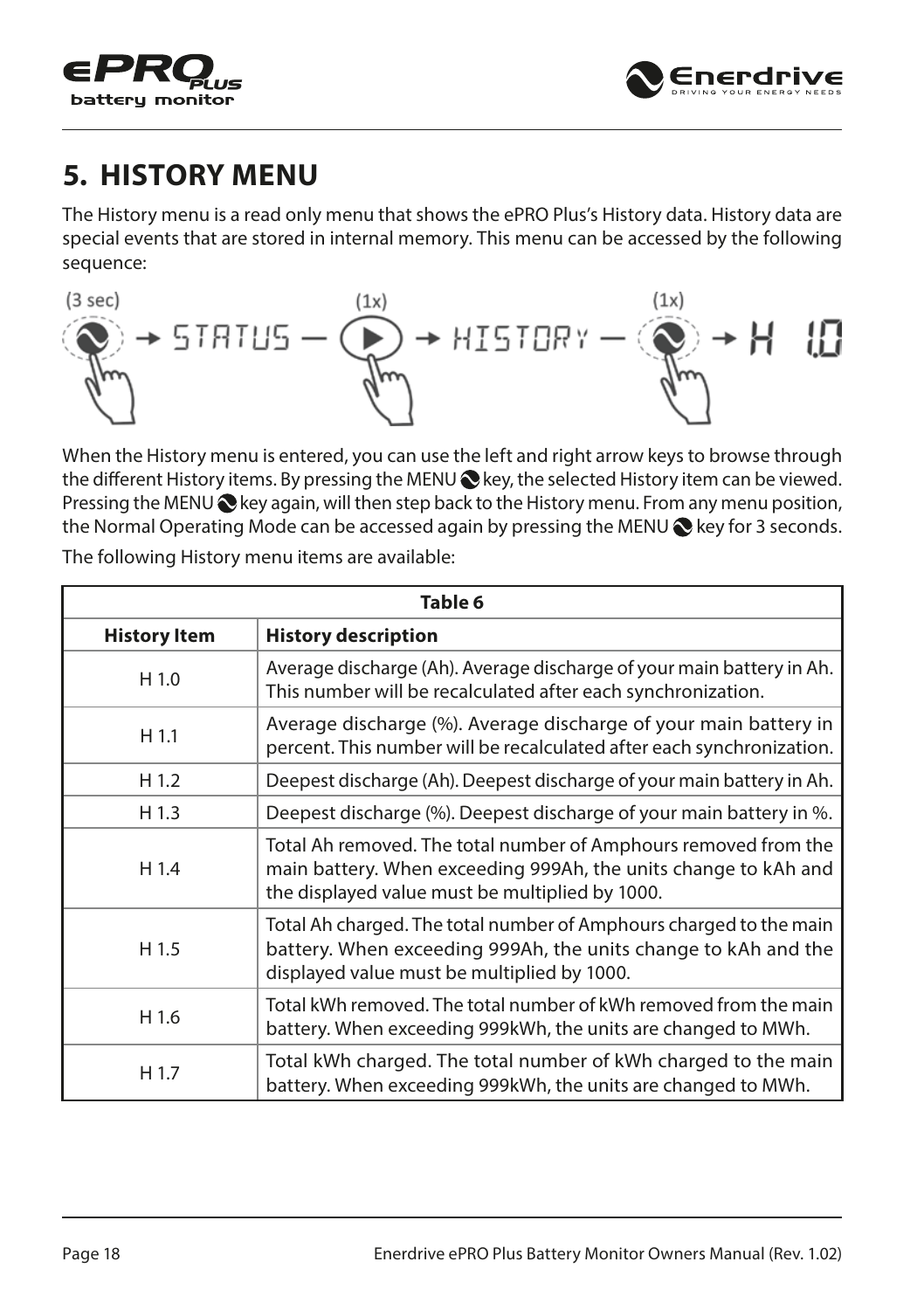<span id="page-18-0"></span>



## **6. FUNCTION SETUP MENU**

In the Function setup menu, your ePRO Plus can be adjusted further to fit your needs. This menu can only be entered after you have finished the initial Setup wizard. The following sequence gives access to the Function menu:



When the Function setup menu is entered, you can use the left and right arrow keys to browse through the different Functions. By pressing the MENU  $\bullet$  key, the selected Function value can be viewed. The left and right arrow keys can now be used to change this value. Pressing the MENU  $\odot$  key again, will then step back to the Function menu. From any menu position, the normal operating mode can be accessed again by pressing the MENU  $\otimes$  key for 3 seconds. This will also save any Function value changes to internal memory. When no keys are pressed for 120 seconds while operating in the Function setup menu, the ePRO Plus will automatically return to the normal operating mode again without saving any Function value changes. All available Functions are described in the next chapters.



When the message 'Locked' appears on the display while trying to edit one of the Functions, the ePRO Plus should be unlocked first. See chapter 8 for more information.

#### **6.1 Battery Bank 1 (Main) Properties**

| F1.0 | Battery type. Choose the chemistry type of your battery. Table 7 shows the available<br>types. |                    |  |
|------|------------------------------------------------------------------------------------------------|--------------------|--|
|      | Default: AGM                                                                                   | Range: see table 7 |  |

|                     | Table 7                                                                               |
|---------------------|---------------------------------------------------------------------------------------|
| <b>Battery type</b> | <b>Description</b>                                                                    |
| l AGM               | Typical deep cycle sealed lead acid battery with Absorbed Glass Matt<br>construction. |
| l GEL               | Typical deep cycle sealed lead acid battery with 'gelled' electrolyte.                |
| l Flooded           | Typical flooded (wet-) lead acid battery.                                             |
| LiFePO4             | Typical Lithium iron Phosphate battery (does not apply to +B2 and +B3 inputs)         |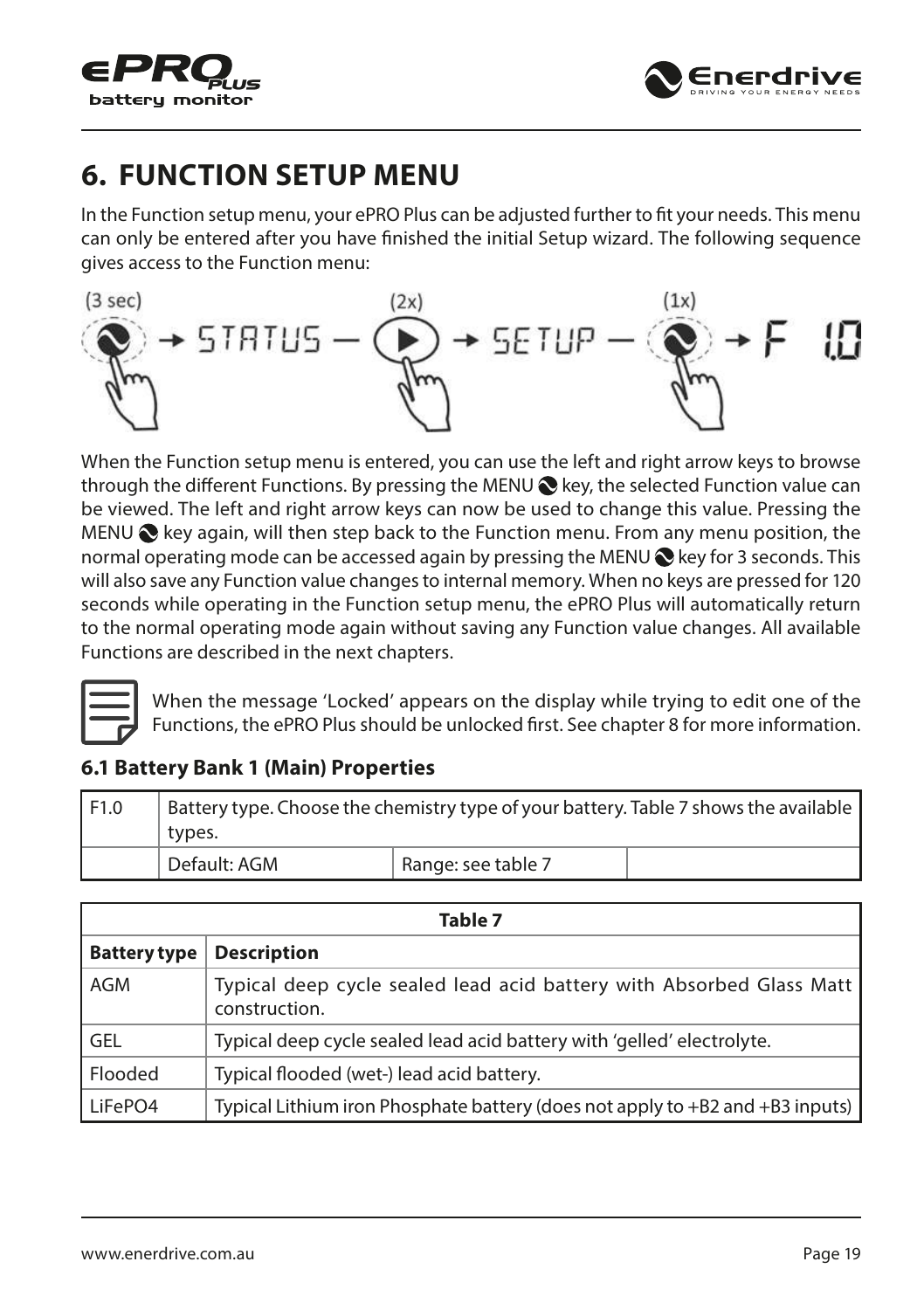



| F1.1 | Battery capacity. Your Main battery's capacity in Amphours (Ah).                                                                                                                                                                                                                                                                 |                          |                     |
|------|----------------------------------------------------------------------------------------------------------------------------------------------------------------------------------------------------------------------------------------------------------------------------------------------------------------------------------|--------------------------|---------------------|
|      | Default: 200Ah                                                                                                                                                                                                                                                                                                                   | Range: 10 - 10000Ah      | Step size: variable |
|      |                                                                                                                                                                                                                                                                                                                                  |                          |                     |
| F1.2 | Nominal discharge rate (C-rating). The discharge rate (in hours) at which the battery<br>manufacturer rates your battery's capacity.                                                                                                                                                                                             |                          |                     |
|      | Default: 20h                                                                                                                                                                                                                                                                                                                     | Range: 1 – 20h           | Step size: 1h       |
|      |                                                                                                                                                                                                                                                                                                                                  |                          |                     |
| F1.3 | Nominal temperature. The temperature at which the battery manufacturer rates<br>your battery's capacity.                                                                                                                                                                                                                         |                          |                     |
|      | Default: 20°C                                                                                                                                                                                                                                                                                                                    | Range: $0 - 40^{\circ}C$ | Step size: 1°C      |
|      |                                                                                                                                                                                                                                                                                                                                  |                          |                     |
| F1.4 | Peukert's exponent. Peukert's exponent represents the effect of reducing battery<br>capacity at higher discharge rates. When the Peukert value of your battery is unknown,<br>it is recommended to keep this value at 1.17. A value of 1.00 disables the Peukert<br>compensation and should be used for Lithium based batteries. |                          |                     |
|      | Default: 1.17                                                                                                                                                                                                                                                                                                                    | Range: 1.00 - 1.50       | Step size: 0.01     |
|      |                                                                                                                                                                                                                                                                                                                                  |                          |                     |
|      |                                                                                                                                                                                                                                                                                                                                  |                          |                     |

| F1.5 | Reserved.                |            |                |
|------|--------------------------|------------|----------------|
|      | $\overline{\phantom{0}}$ | - ange: -. | - step size: - |

| F1.6 | Battery temperature. In this Function the average battery temperature can be adjusted<br>when no temperature sensor is connected. When a temperature sensor is connected,  <br>the temperature readout in the Normal Operating Mode is enabled. |                                          |                |
|------|-------------------------------------------------------------------------------------------------------------------------------------------------------------------------------------------------------------------------------------------------|------------------------------------------|----------------|
|      | Default: 20°C                                                                                                                                                                                                                                   | Range: $-20^{\circ}$ C – 50 $^{\circ}$ C | Step size: 1°C |

| F1.7 | Battery bank 1 name. Choose a display name for your battery bank that comes nearest  <br>to your application. |                    |  |
|------|---------------------------------------------------------------------------------------------------------------|--------------------|--|
|      | Default: MAIN                                                                                                 | Range: see table 8 |  |

| Table 8                  |                    |  |
|--------------------------|--------------------|--|
| <b>Battery bank name</b> | <b>Description</b> |  |
| Bank 1                   | Battery bank 1     |  |
| Bank 2                   | Battery bank 2     |  |
| Bank 3                   | Battery bank 3     |  |
| Main                     | Main battery bank  |  |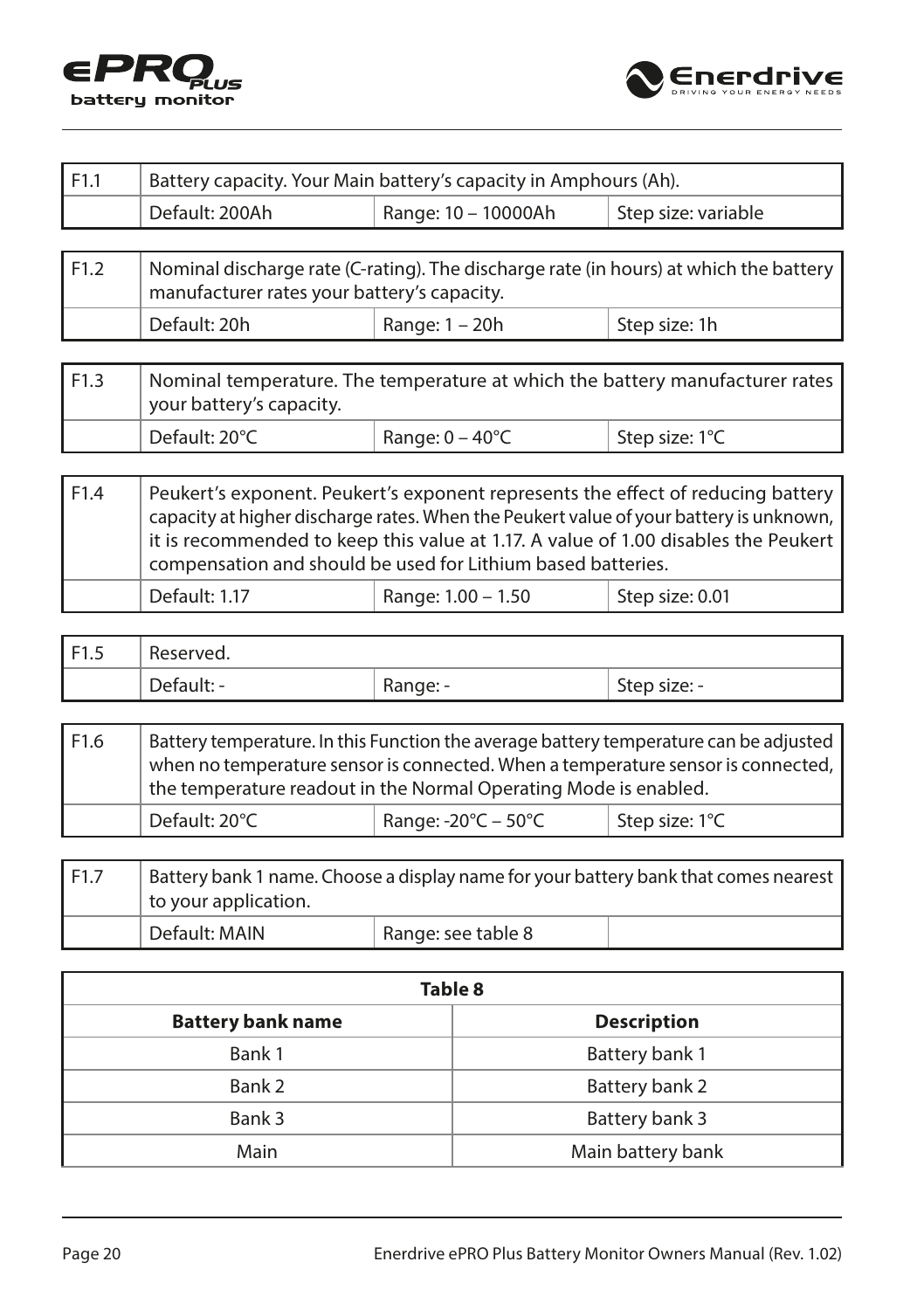<span id="page-20-0"></span>



| Aux.           | Auxiliary battery bank    |
|----------------|---------------------------|
| Aux.1          | Auxiliary battery bank 1  |
| Aux.2          | Auxiliary battery bank 2  |
| Primary        | Primary battery bank      |
| Secndry        | Secondary battery bank    |
| <b>Start</b>   | Starter battery           |
| Service        | Service battery bank      |
| Accesry        | Accessory battery bank    |
| House          | House battery bank        |
| Port           | Port battery              |
| Starbrd        | Starboard battery bank    |
| Power          | Power battery bank        |
| Gen.Strt       | Generator starter battery |
| Bowtrst        | Bow thruster battery      |
| Radio          | Radio battery             |
| Vehicle        | Vehicle battery           |
| <b>Trailer</b> | Trailer battery           |
| <b>Drive</b>   | Drivetrain battery        |
| <b>Brake</b>   | <b>Brake battery</b>      |
| Solar          | Solar battery             |
| Other          | Other battery             |

#### **6.2 Battery Bank 2 Properties**

| F2.0 | Battery bank 2 function. Set the function for the battery bank 2 $(+B2)$ input. |                    |  |
|------|---------------------------------------------------------------------------------|--------------------|--|
|      | Default: DISABLE                                                                | Range: see table 9 |  |

| Table 9         |                                                      |  |
|-----------------|------------------------------------------------------|--|
| <b>Function</b> | <b>Description</b>                                   |  |
| <b>DISABLE</b>  | Input is not used.                                   |  |
| AUX.BAT         | Use input for monitoring an additional battery bank. |  |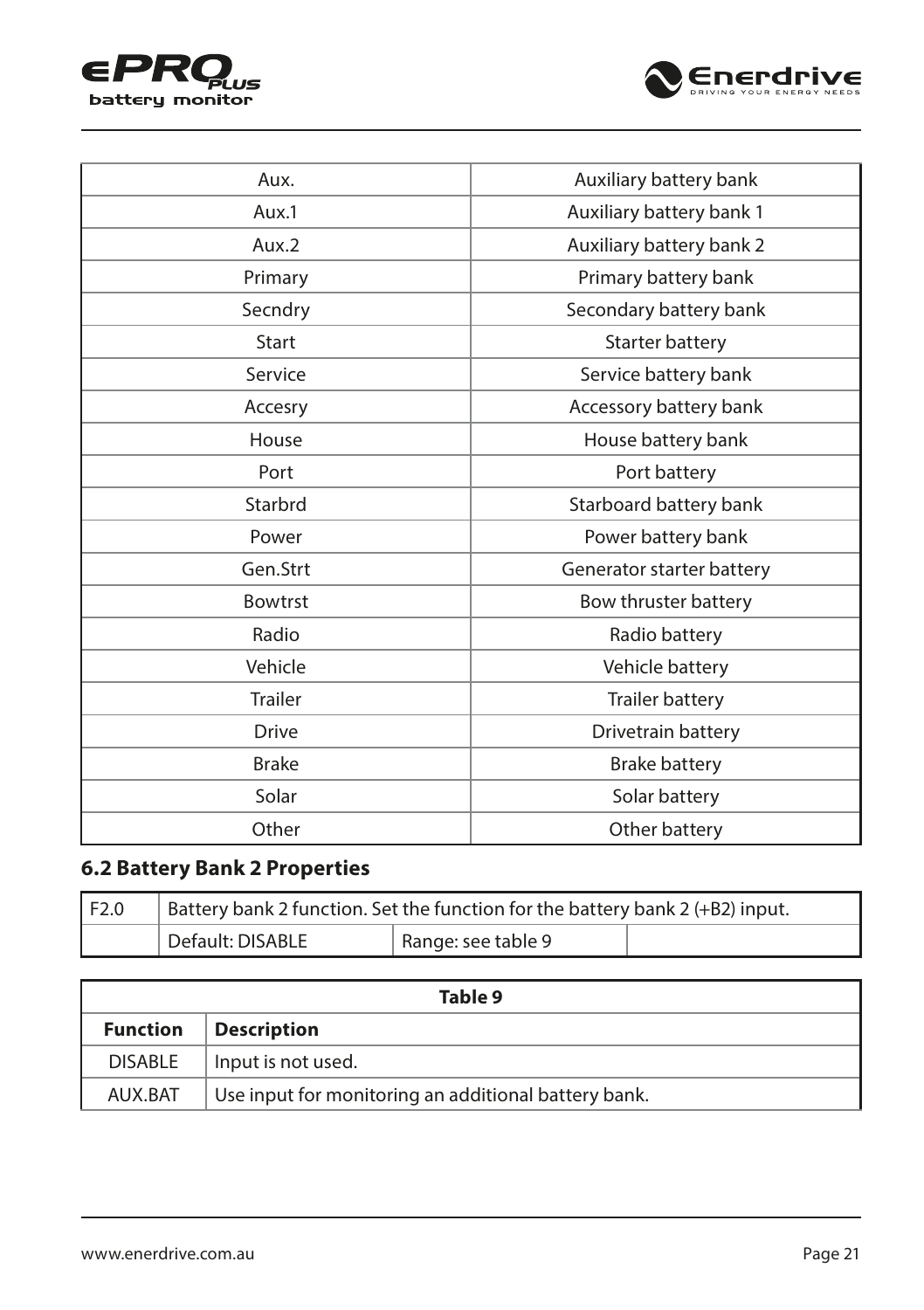<span id="page-21-0"></span>



| MAIN.BAT       | Use input for measuring the voltage of the Main battery bank. This can be<br>usefulfor systems with a long supply wire to the +B1 input. In order to avoid<br>measurement errors due to voltage drops across the combined supply/sense<br>wire, the voltage can also be measured independently via $+B2$ or $+B3$ .                                                                                                                |
|----------------|------------------------------------------------------------------------------------------------------------------------------------------------------------------------------------------------------------------------------------------------------------------------------------------------------------------------------------------------------------------------------------------------------------------------------------|
| <b>MIDPNT</b>  | Use input for midpoint or center voltage measurement in 24V and 48V systems.<br>For more information on midpoint voltage measurement and setup, please see<br>appendix 1 in Section 13, page 39 of this user manual.                                                                                                                                                                                                               |
| KEYSW.         | Use input to connect to an external key switch to turn off the CDU display.<br>This can be used to mimic a turned off battery monitor when it is installed in<br>the dashboard of an EV. The CDU display will still temporarily turn on when a<br>button is pressed on the front panel. The active shunt keeps on operating in<br>the background. A voltage $<$ 1V turns off the display and a voltage of $> 1.5V$<br>turns it on. |
| <b>HOURCNT</b> | Use input to control hour counting (Total- and Maintenance hours). When the<br>applied voltage is $>1.5V$ , hour counting will start. When the voltage is $< 1V$ ,<br>hour counting will be paused again. This option can be used to accumulate the<br>operating hours of the complete system, such as a forklift truck.                                                                                                           |
| <b>BKLIGHT</b> | Use input to enable or disable the display backlight of the CDU. When the<br>applied voltage is $> 1.5V$ , the backlight is enabled. When the voltage is $< 1V$ ,<br>the backlight is disabled.                                                                                                                                                                                                                                    |

| F2.1 | Battery bank 2 type (will only show when F2.0 is set to AUX.BAT). Choose the chemistry<br>$\perp$ type of your battery. |                    |  |
|------|-------------------------------------------------------------------------------------------------------------------------|--------------------|--|
|      | Default: AGM                                                                                                            | Range: see table 7 |  |

| l F2.2 | Battery bank 2 name (will only show when F2.0 is set to AUX.BAT). Choose a display  <br>name for your battery bank that comes nearest to your application. |                    |  |
|--------|------------------------------------------------------------------------------------------------------------------------------------------------------------|--------------------|--|
|        | Default: AUX.1                                                                                                                                             | Range: see table 8 |  |

#### **6.3 Battery Bank 3 Properties**

| F3.0 | Battery bank 3 function. Set the function for the battery bank 3 (+B3) input. |                    |  |  |
|------|-------------------------------------------------------------------------------|--------------------|--|--|
|      | Default: DISABLE                                                              | Range: see table 9 |  |  |

| F3.1 | Battery bank 3 type (will only show when F3.0 is set to AUX.BAT). Choose the chemistry<br>type of your battery. |                    |  |
|------|-----------------------------------------------------------------------------------------------------------------|--------------------|--|
|      | Default: AGM                                                                                                    | Range: see table 7 |  |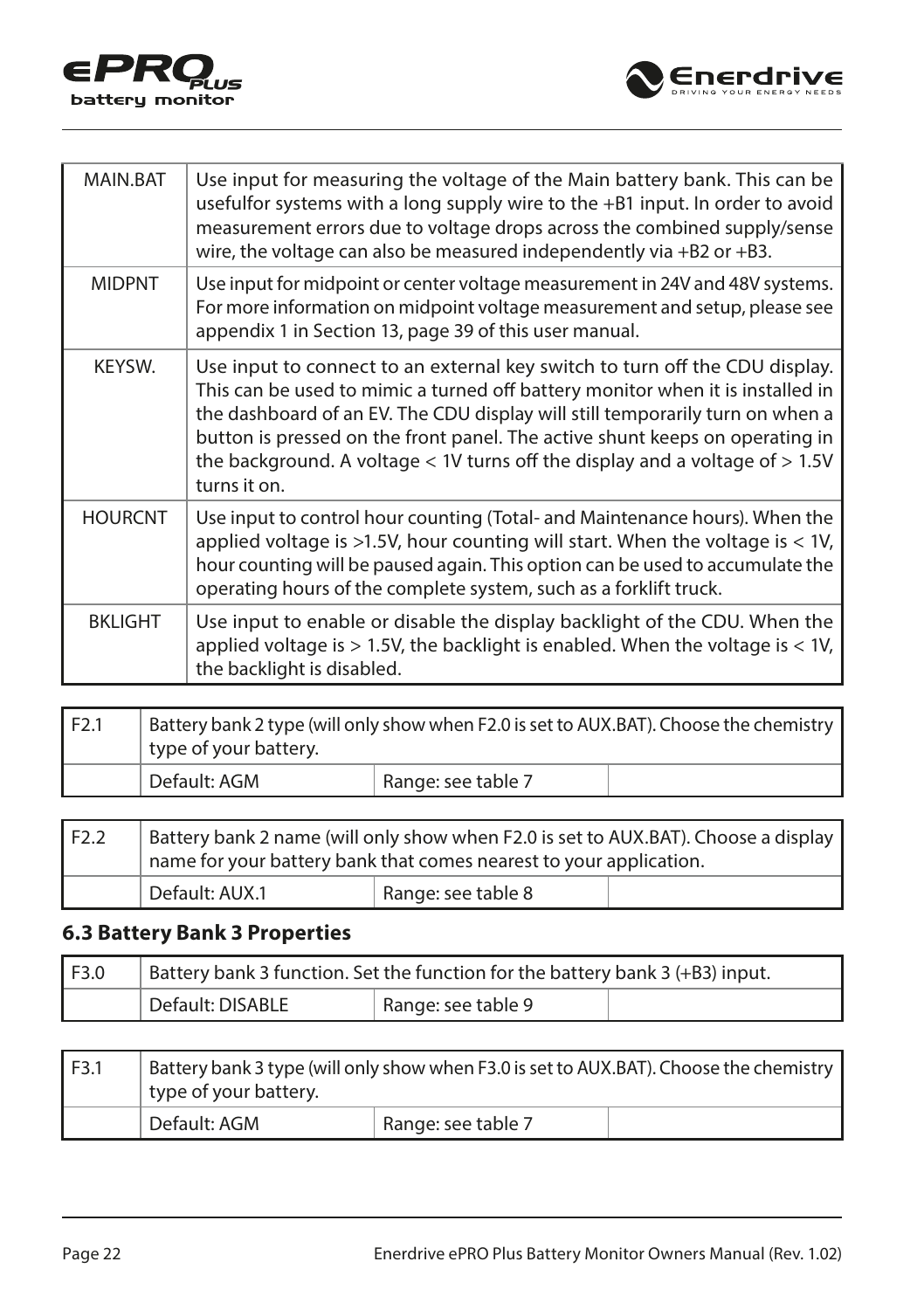<span id="page-22-0"></span>



| F3.2 | Battery bank 3 name (will only show when F3.0 is set to AUX.BAT). Choose a display<br>name for your battery bank that comes nearest to your application. |                    |  |
|------|----------------------------------------------------------------------------------------------------------------------------------------------------------|--------------------|--|
|      | <sup>1</sup> Default: AUX.2                                                                                                                              | Range: see table 8 |  |

#### **6.4 System Properties**

| l F4.0 | battery load and your personal preference. | Time remaining averaging filter. Specifies the time window of the moving averaging<br>filter. There are four settings, where setting 0 gives the fastest Time remaining readout<br>response and setting 3 the slowest. The best setting will depend on the type of |              |
|--------|--------------------------------------------|--------------------------------------------------------------------------------------------------------------------------------------------------------------------------------------------------------------------------------------------------------------------|--------------|
|        | Default: 1                                 | Range: $0 - 3$                                                                                                                                                                                                                                                     | Step size: 1 |

| F4.1 |              | Enable maintenance hour count. When set to OFF, only the operating hours are<br>accumulated which starts once the battery monitor is being powered up (unless<br>Functions F2.0 or F3.0 are set to HOURCNT, so that operating hours are only counted<br>when the $+B2$ or $+B3$ input is 'high'). When set to ON, the counted hours are being<br>subtracted from the Maintenance interval hours set in Function F4.2. |  |
|------|--------------|-----------------------------------------------------------------------------------------------------------------------------------------------------------------------------------------------------------------------------------------------------------------------------------------------------------------------------------------------------------------------------------------------------------------------|--|
|      | Default: OFF | Range: OFF / ON                                                                                                                                                                                                                                                                                                                                                                                                       |  |

| F4.2 | Maintenance interval. Choose a time schedule for maintenance. When Function<br>F4.1 is set to ON, the accumulated operating hours are being subtracted from the<br>maintenance interval hours set in this Function. A maintenance alarm message will<br>automatically appear on the display, once the maintenance interval has reached 0<br>hours. |                      |                 |  |
|------|----------------------------------------------------------------------------------------------------------------------------------------------------------------------------------------------------------------------------------------------------------------------------------------------------------------------------------------------------|----------------------|-----------------|--|
|      | Default: 5000h                                                                                                                                                                                                                                                                                                                                     | Range: 100 - 100000h | Step size: 100h |  |

#### **6.5 Alarm Properties**

The ePRO Plus offers four independent configurable alarms. This offers great flexibility for the installer. Whether you wish to configure four completely different alarm types, or trigger an individual alarm on for example four different State of Charge values, there are almost limitless possibilities. Especially when adding an optional Alarm Output Expander to your ePRO Plus system. This will allow each alarm to trigger a dedicated alarm relay.

| F5.0 | available alarm types are described in table 10. | Alarm 1 type. Choose which parameter will trigger this alarm. The default 'SOC.Low' | will trigger an alarm when the State of Charge has dropped below a bottom limit. All |
|------|--------------------------------------------------|-------------------------------------------------------------------------------------|--------------------------------------------------------------------------------------|
|      | Default: SOC.Low                                 | Range: see table 10                                                                 |                                                                                      |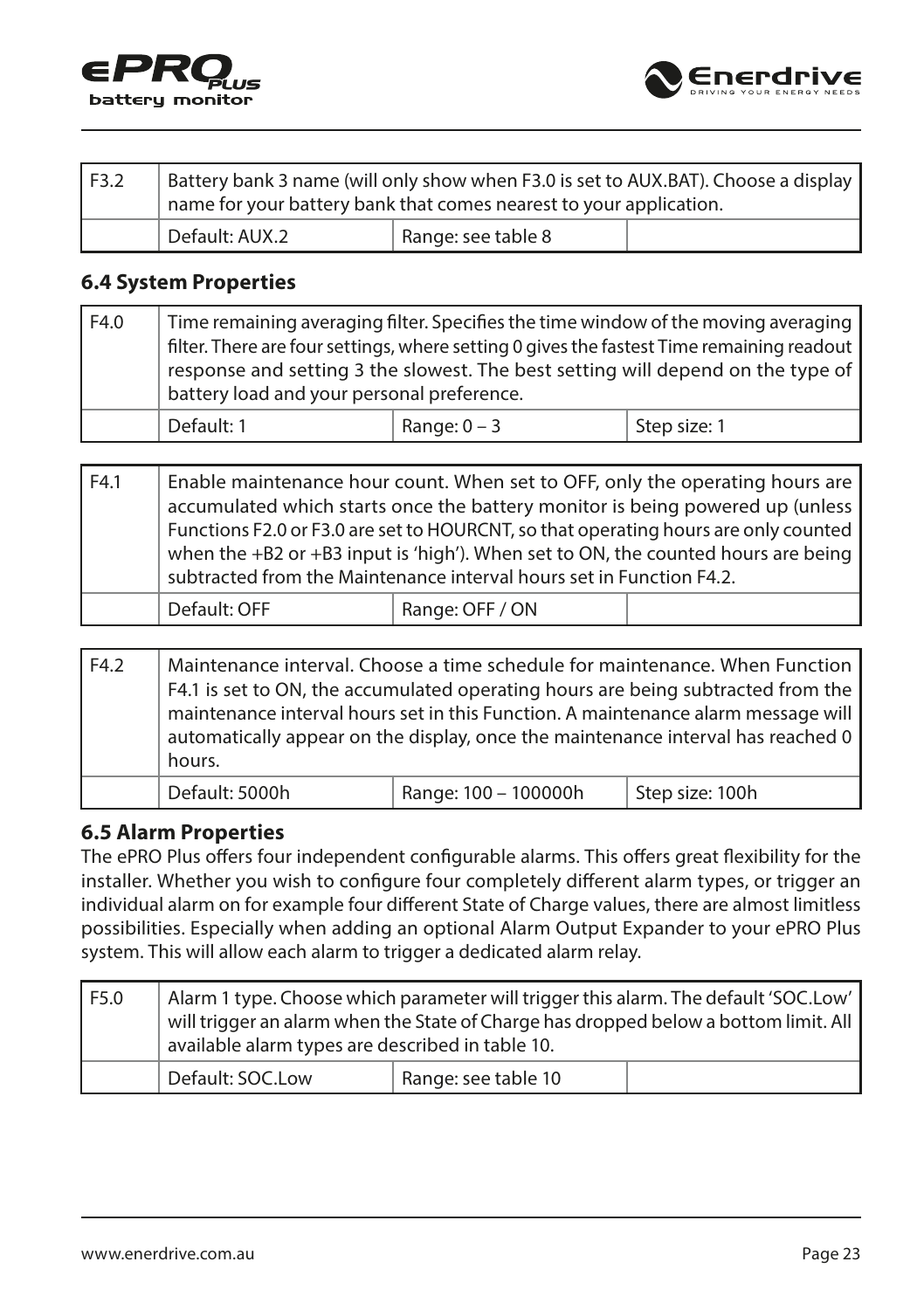



| Table 10                   |                       |                        |                          |                                                                                                                                                                                                                          |  |
|----------------------------|-----------------------|------------------------|--------------------------|--------------------------------------------------------------------------------------------------------------------------------------------------------------------------------------------------------------------------|--|
| Alarm<br>type              | On value<br>(default) | Off value<br>(default) | Range                    | <b>Alarm description</b>                                                                                                                                                                                                 |  |
| OFF                        |                       |                        | $\overline{\phantom{0}}$ | Alarm not used                                                                                                                                                                                                           |  |
| V.LOW<br>(bank1)           | 10.5V                 | 11.0V                  | $7.0V -$<br>70.0V        | Low battery voltage. When the voltage<br>falls below the On value, the associated<br>alarm will be activated. When the voltage<br>rises above the Off value, this alarms will<br>be deactivated again.                   |  |
| <b>V.HIGH</b><br>(bank1)   | 16.0V                 | 15.5V                  |                          | High battery voltage. When the voltage<br>rises above the On value, the associated<br>alarm will be activated. When the voltage<br>falls below the Off value, this alarm will<br>be deactivated again.                   |  |
| SOC.LOW<br>(bank1)         | 40%                   | 80%                    | $0\% - 99\%$             | Low State of Charge. When the SoC falls<br>below the On value, the associated alarm<br>will be activated. When the SoC rises<br>above the Off value, this alarm will be<br>deactivated again.                            |  |
| <b>TIME.LOW</b><br>(bank1) | 0h30m                 | 1h00m                  | $1min -$<br>24hrs        | Low time remaining. When the time<br>remaining falls below the On value, the<br>associated alarm will be activated. When<br>the time remaining rises above the Off<br>value, this alarm will be deactivated<br>again.    |  |
| <b>I.CHARGE</b><br>(bank1) | 10.0A                 | 9.0A                   | $1.0A -$<br>600.0A       | High charge current. When the charge<br>current exceeds the On value, the<br>associated alarm will be activated. When<br>the charge current falls below the Off<br>value, this alarm will be deactivated<br>again.       |  |
| <b>I.DISCH</b><br>(bank1)  | 10.0A                 | 9.0A                   |                          | High discharge current. When the<br>discharge current exceeds the On value,<br>the associated alarm will be activated.<br>When the charge current falls below the<br>Off value, this alarm will be deactivated<br>again. |  |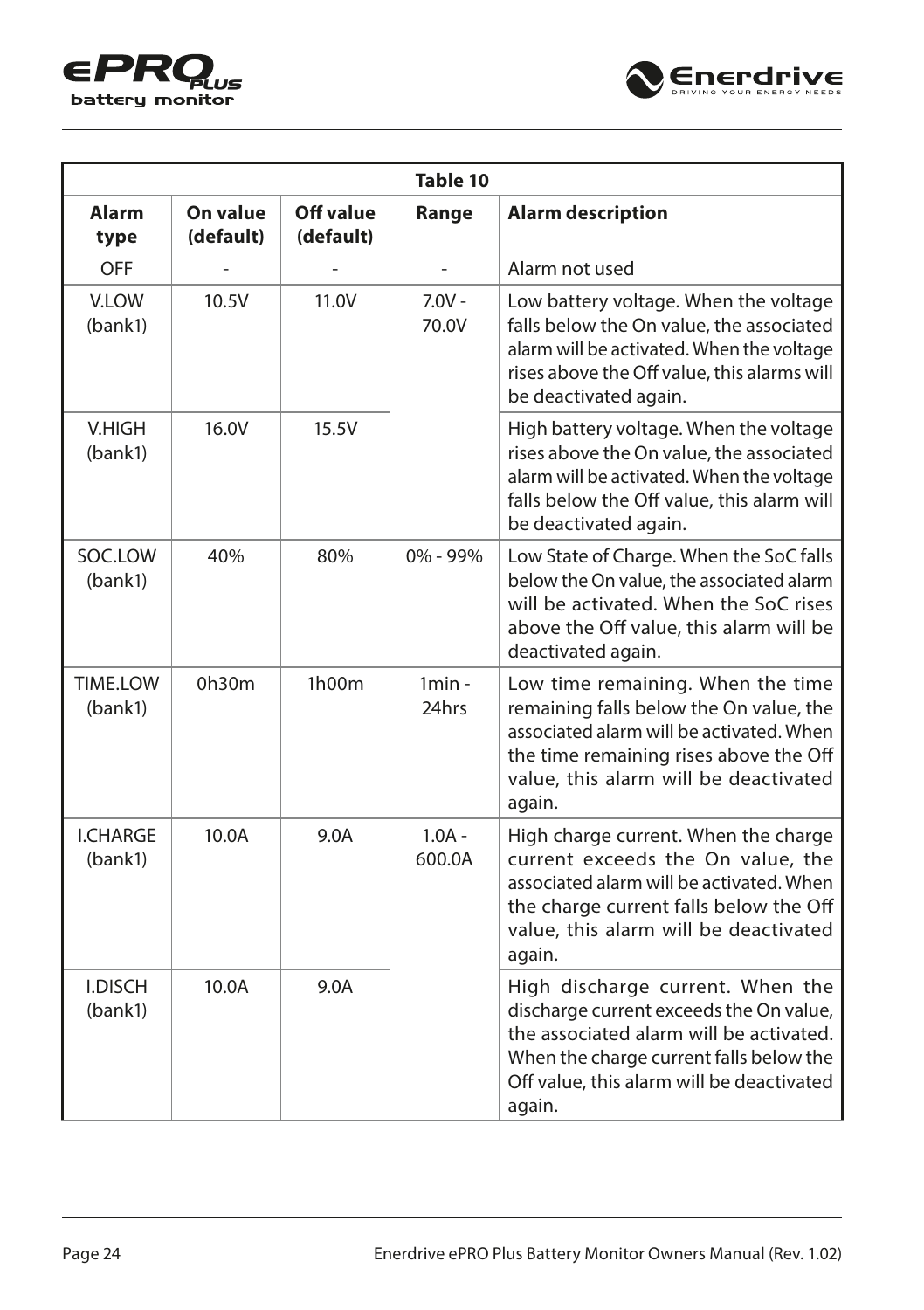



| T.LOW<br>(bank1)         | $0^{\circ}$ C  | $1^{\circ}$ C  | $-20^{\circ}$ C<br>$+50^{\circ}$ C | Low battery temperature. When the<br>temperature falls below the On value,<br>the associated alarm will be activated.<br>When the temperature rises above the<br>Off value, this alarm will be deactivated<br>again.                                                                                                                                       |
|--------------------------|----------------|----------------|------------------------------------|------------------------------------------------------------------------------------------------------------------------------------------------------------------------------------------------------------------------------------------------------------------------------------------------------------------------------------------------------------|
| <b>T.HIGH</b><br>(bank1) | $40^{\circ}$ C | $39^{\circ}$ C |                                    | High battery temperature. When the<br>temperature exceeds the On value,<br>the associated alarm will be activated.<br>When the temperature falls below the<br>Off value, this alarm will be deactivated<br>again.                                                                                                                                          |
| <b>MIDPNT</b><br>(bank1) | 2.0%           | 0.5%           | $0.0\%$ -<br>50.0%                 | Midpoint voltage deviation. When the<br>deviation exceeds the On value, the<br>associated alarm will be activated. When<br>the deviation falls below the Off value,<br>this alarm will be deactivated again. For<br>more information on midpoint voltage<br>measurement and setup, please see<br>appendix 1 in Section 13, page 39 of this<br>user manual. |
| V.LOW<br>(bank2)         | 10.5V          | 11.0V          | $7.0V -$<br>70.0V                  | Low battery voltage. When the voltage<br>falls below the On value, the associated<br>alarm will be activated. When the voltage<br>rises above the Off value, this alarm will<br>be deactivated again.                                                                                                                                                      |
| V.HiGH<br>(bank2)        | 16.0V          | 15.5V          |                                    | High battery voltage. When the voltage<br>rises above the On value, the associated<br>alarm will be activated. When the voltage<br>falls below the Off value, this alarm will<br>be deactivated again.                                                                                                                                                     |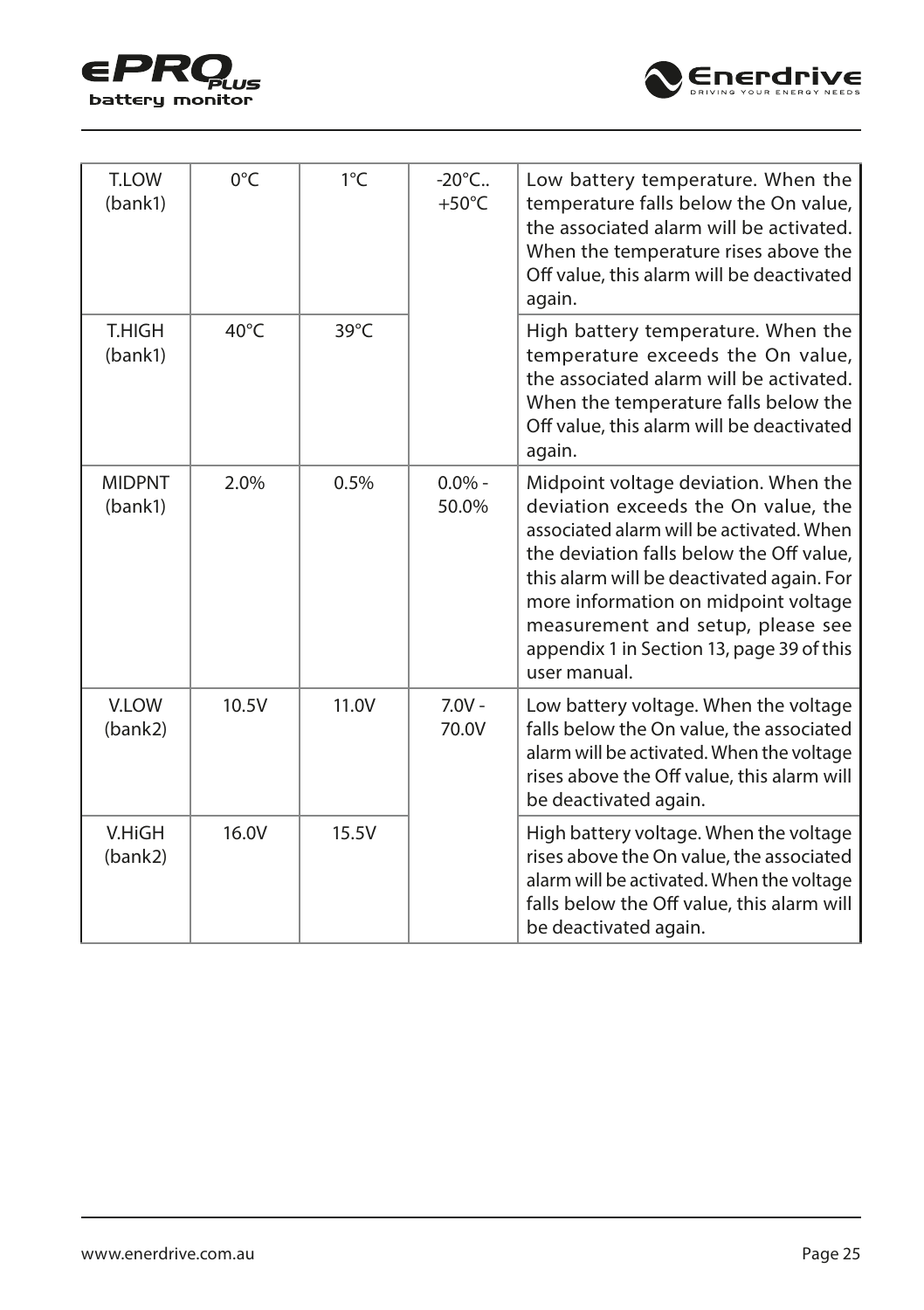



| <b>V.LOW</b><br>(bank3) | 10.5V | 11.0V | $7.0V -$<br>70.0V | Low battery voltage. When the voltage<br>falls below the On value, the associated<br>alarm will be activated. When the voltage<br>rises above the Off value, this alarm will<br>be deactivated again.  |
|-------------------------|-------|-------|-------------------|--------------------------------------------------------------------------------------------------------------------------------------------------------------------------------------------------------|
| V.HIGH<br>(bank3)       | 16.0V | 15.5V |                   | High battery voltage. When the voltage<br>rises above the On value, the associated<br>alarm will be activated. When the voltage<br>falls below the Off value, this alarm will<br>be deactivated again. |

| F5.1 | Alarm 1 on value. Activates the alarm when the parameter has reached this value. |                     |                     |
|------|----------------------------------------------------------------------------------|---------------------|---------------------|
|      | Default: see table 10                                                            | Range: see table 10 | Step size: variable |

| F5.2 | Alarm 1 off value. Deactivates the alarm when the parameter has reached this value. |                     |                     |
|------|-------------------------------------------------------------------------------------|---------------------|---------------------|
|      | Default: see table 10                                                               | Range: see table 10 | Step size: variable |

| F5.3 | $\mid$ Alarm 1 on delay. This is the time the alarm on condition of F5.1 must be met before<br><sup>1</sup> the alarm is activated. |                       |                     |
|------|-------------------------------------------------------------------------------------------------------------------------------------|-----------------------|---------------------|
|      | Default: 10sec                                                                                                                      | Range: $0 - 3600$ sec | Step size: variable |

| l F5.4 | Alarm 1 off delay. This is the time the alarm off condition of F5.2 must be met before<br>the alarm is deactivated. |                       |                                  |
|--------|---------------------------------------------------------------------------------------------------------------------|-----------------------|----------------------------------|
|        | Default: 0sec                                                                                                       | Range: $0 - 3600$ sec | <sup>1</sup> Step size: variable |

| F5.5 |                   | Warning. Choose whether or not the active alarm is shown on the display ('VIS.') or<br>an audible alarm ('AUD') will sound. The audible alarm will stop sounding when the<br>alarm has been cleared, or when a key is pressed. When the audible alarm is not<br>interrupted, the alarm interval will slow down automatically against time. |
|------|-------------------|--------------------------------------------------------------------------------------------------------------------------------------------------------------------------------------------------------------------------------------------------------------------------------------------------------------------------------------------|
|      | Default: VIS.+AUD | Range: OFF / VIS. / VIS.+AUD                                                                                                                                                                                                                                                                                                               |

| F <sub>5.7</sub> | optional relay accessories). | Alarm contact. Choose which alarm relay contact to use with this alarm. Select "OFF"<br>to not use any alarm contact. Select "INT." to use the battery monitor's internal alarm<br>relay. Select "EXT.1" to "EXT.8" to use an external alarm contact (only for use with the |
|------------------|------------------------------|-----------------------------------------------------------------------------------------------------------------------------------------------------------------------------------------------------------------------------------------------------------------------------|
|                  | Default: INT.                | Range: OFF / INT. / EXT.1 - EXT.8                                                                                                                                                                                                                                           |

The Alarms 2, 3 and 4 can be configured in respectively Functions F6.0 - F6.7, F7.0 – F7.7 and F8.0 – F8.7. Each Function range contains the same settings options as for Alarm 1 (F5.0 – F5.7).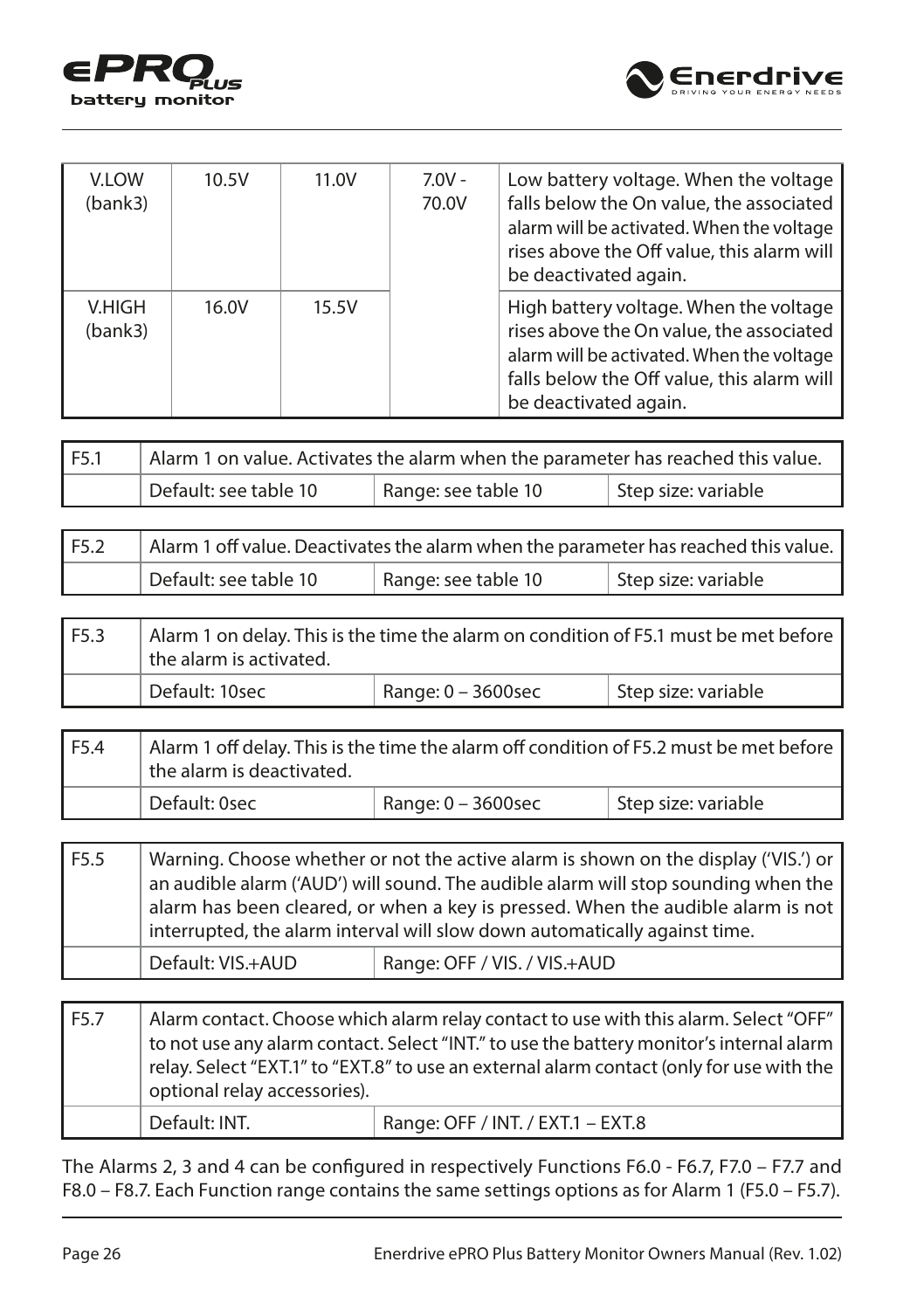<span id="page-26-0"></span>



#### **6.6 Display Properties**

These Functions can be used to personalize the normal operating mode. You can choose to skip viewing parameters in the bottom display row that you are not interested in. The State of Charge value shown in the upper parameter row cannot be skipped.

| F9.0 | Show voltage. |                 |
|------|---------------|-----------------|
|      | Default: ON   | Range: OFF / ON |
|      |               |                 |
| F9.1 | Show current. |                 |
|      | Default: ON   | Range: OFF / ON |
|      |               |                 |
| F9.2 | Show power.   |                 |
|      | Default: OFF  | Range: OFF / ON |
|      |               |                 |

| l F9.3 | Show Amp-hours. |                 |
|--------|-----------------|-----------------|
|        | Default: OFF    | Range: OFF / ON |

| F9.4 | Show time remaining. |                 |
|------|----------------------|-----------------|
|      | Default: ON          | Range: OFF / ON |

| 1 F9.5 | Show temperature. |                 |
|--------|-------------------|-----------------|
|        | Default: ON       | Range: OFF / ON |

| F9.7 |             | Show bank 2 voltage. Only available when F2.0 is set to AUX.BAT. |
|------|-------------|------------------------------------------------------------------|
|      | Default: ON | Range: OFF / ON                                                  |

| F9.8 | Show bank 3 voltage. Only available when F3.0 is set to AUX.BAT. |                 |
|------|------------------------------------------------------------------|-----------------|
|      | Default: ON                                                      | Range: OFF / ON |

| F9.9 |                 | Auto hide parameter. The default setting will allow the bottom parameter to only<br>show for 120 seconds after the ePRO Plus has been accessed. This will keep the<br>display clean under normal conditions, which might be preferred by less technical<br>end users. When auto hide is set to OFF, the bottom parameter row is always visible. |
|------|-----------------|-------------------------------------------------------------------------------------------------------------------------------------------------------------------------------------------------------------------------------------------------------------------------------------------------------------------------------------------------|
|      | Default: 120sec | Range: OFF $/ 5 - 300$ sec                                                                                                                                                                                                                                                                                                                      |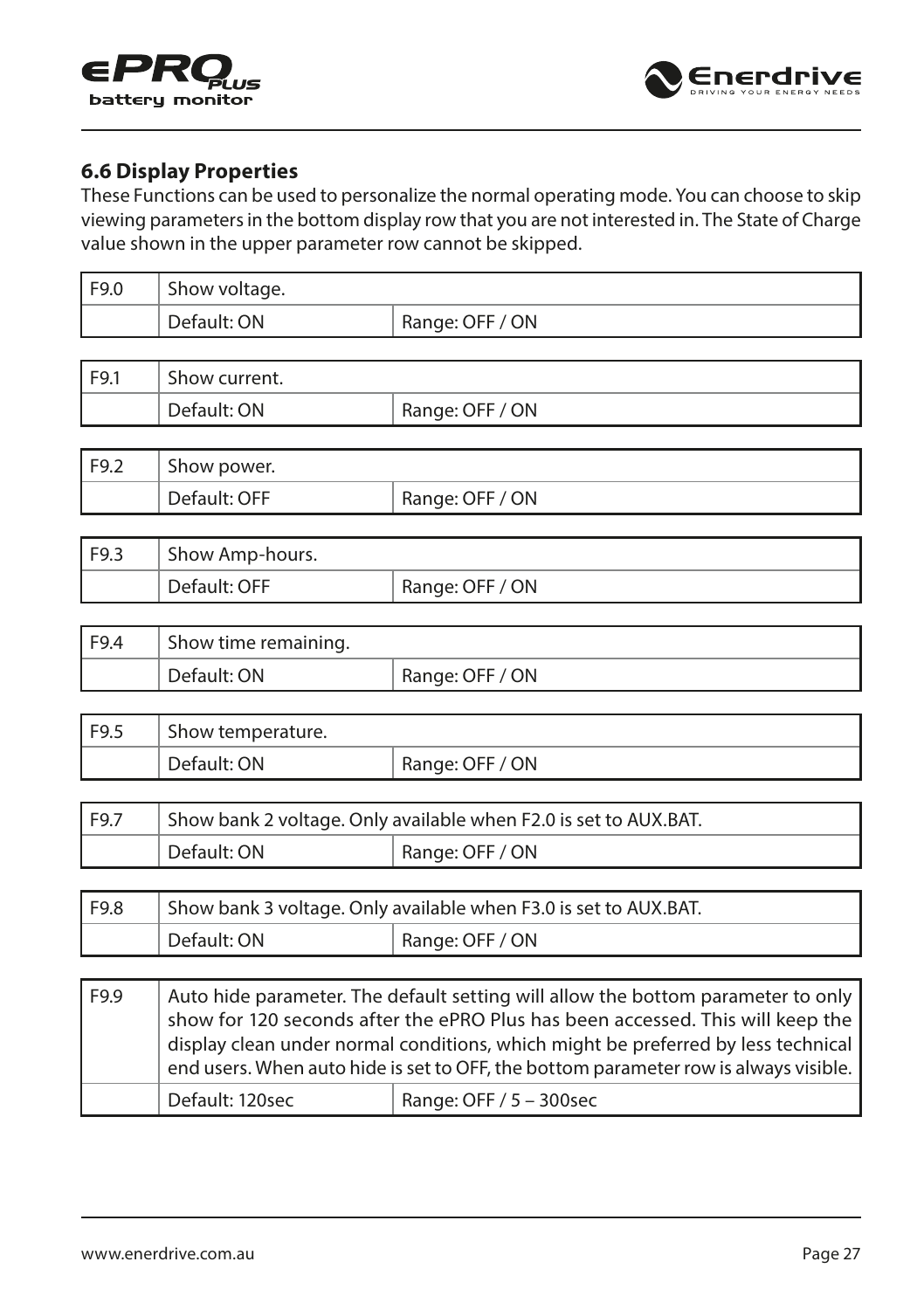<span id="page-27-0"></span>



#### **6.7 Global Properties**

| F10.0 | Backlight timer. Represents the duration of backlight activation in seconds after<br>keypress. The backlight can also be set to be always "ON" or always "OFF". |                                                     |  |
|-------|-----------------------------------------------------------------------------------------------------------------------------------------------------------------|-----------------------------------------------------|--|
|       | Default: 30sec                                                                                                                                                  | Range: OFF / 5 - 300sec / Step size: variable<br>ON |  |

| F <sub>10.1</sub> | Backlight auto on. When set to "ON", The backlight is automatically activated when<br>the charge / discharge current exceeds 1Amp. |                 |  |
|-------------------|------------------------------------------------------------------------------------------------------------------------------------|-----------------|--|
|                   | Default: OFF                                                                                                                       | Range: OFF / ON |  |

| F10.2 | Alarm contact polarity. Enables selection between a normally open (NO) or normally  <br>closed (NC) contact. |                  |  |
|-------|--------------------------------------------------------------------------------------------------------------|------------------|--|
|       | Default: N/O                                                                                                 | Range: N/O – N/C |  |

| F10.3 |             | Temperature units. Enables selection between degrees Celsius (°C) and degrees  <br>Fahrenheit (°F) in the temperature readout. |  |
|-------|-------------|--------------------------------------------------------------------------------------------------------------------------------|--|
|       | Default: °C | Range: $°C$ / $°F$                                                                                                             |  |

#### **6.8 Advanced Properties**

| A01 |                   | Auto-sync mode. Choose which mode to use to automatically synchronize the ePRO<br>Plus with your battery when it is fully charged. The default mode is STANDARD which<br>is the preferred setting for most applications. The setting LEGACY represents an<br>autosync mode as used in the ePRO and eLITE battery monitors. This mode can be |
|-----|-------------------|---------------------------------------------------------------------------------------------------------------------------------------------------------------------------------------------------------------------------------------------------------------------------------------------------------------------------------------------|
|     |                   | selected when the installer wishes to have more control over the auto-sync conditions.<br>These conditions can be set in Functions A02, A03, A04 and A05 once A01 is set to<br>LEGACY. Only when the conditions of A02 and A03 are both met during the time period                                                                          |
|     |                   | set in A04, the battery is considered fully charged and the SoC value is set to 100%.                                                                                                                                                                                                                                                       |
|     | Default: STANDARD | Range: STANDARD / LEGACY                                                                                                                                                                                                                                                                                                                    |

| A02 | Auto-sync voltage (will only show when A01 is set to LEGACY). The battery voltage<br>must be above this level to consider the battery as fully charged. This value must be<br>slightly below your battery charger's float voltage $(0.1 - 0.3V)$ , which is the last stage<br>of the charging process. The default value can be multiplied by 2 or 4 if respectively<br>24V or 48 systems are connected to the ePRO Plus. |                    |                 |  |
|-----|---------------------------------------------------------------------------------------------------------------------------------------------------------------------------------------------------------------------------------------------------------------------------------------------------------------------------------------------------------------------------------------------------------------------------|--------------------|-----------------|--|
|     | Default: 13.2V                                                                                                                                                                                                                                                                                                                                                                                                            | Range: 7.0 - 70.0V | Step size: 0.1V |  |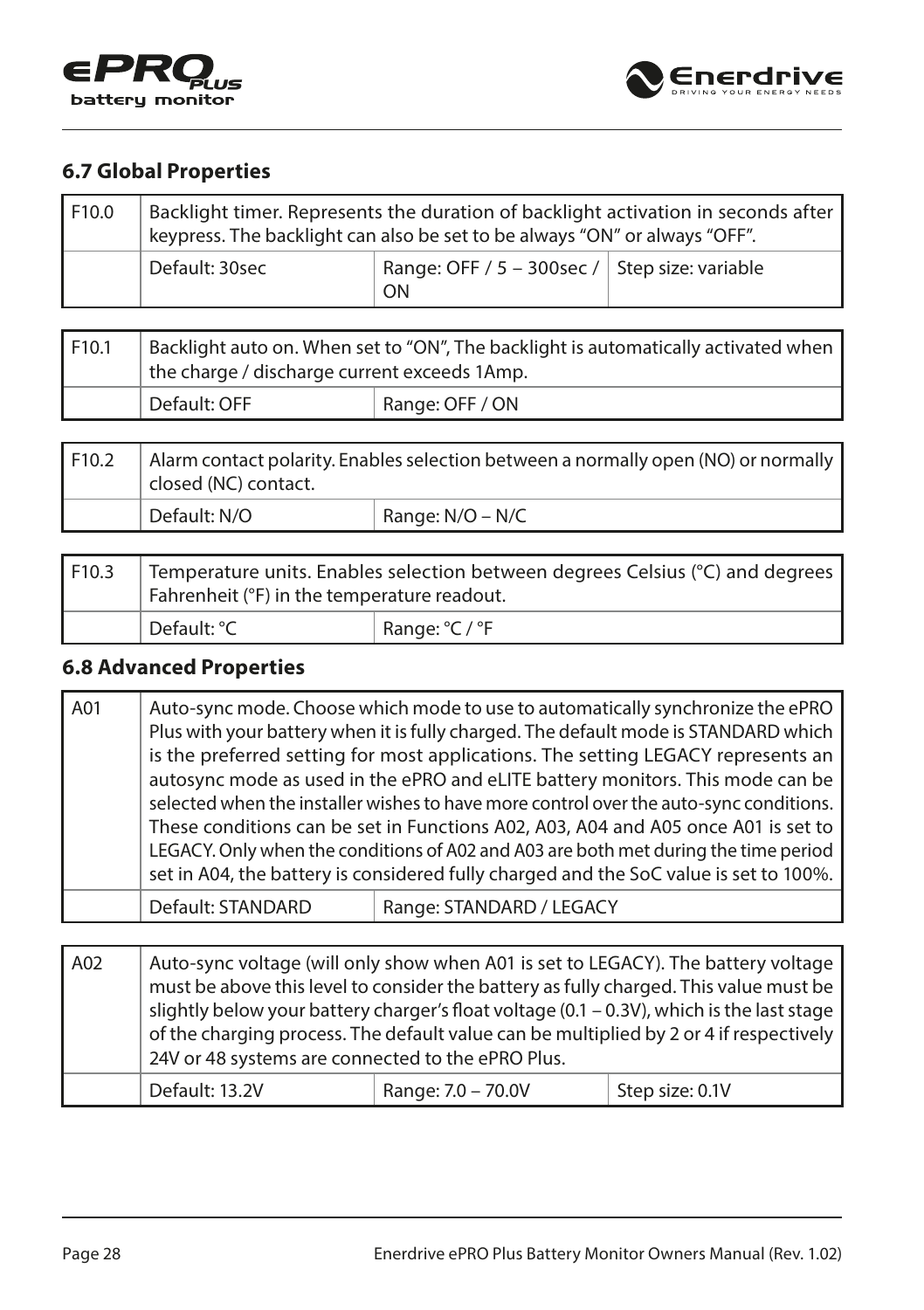



| A03 |               | Auto-sync current (will only show when A01 is set to LEGACY). When the charge current<br>is below this percentage of the battery capacity (see Function F1.1), the battery will be<br>considered as fully charged. Make sure that this value is always slightly greater than<br>the current at which the charger maintains the battery or stops charging. |                 |
|-----|---------------|-----------------------------------------------------------------------------------------------------------------------------------------------------------------------------------------------------------------------------------------------------------------------------------------------------------------------------------------------------------|-----------------|
|     | Default: 2.0% | Range: 0.5 - 10.0%                                                                                                                                                                                                                                                                                                                                        | Step size: 0.1% |

| A04 | Auto-sync time (will only show when A01 is set to LEGACY). This is the time that both<br>Auto-sync parameters A02 and A03 must be met in order to consider the battery as<br>fully charged. |  |  |  |  |
|-----|---------------------------------------------------------------------------------------------------------------------------------------------------------------------------------------------|--|--|--|--|
|     | Default: 240sec<br>Step size: variable<br>Range: $0 - 3600$ sec                                                                                                                             |  |  |  |  |

| A05 | Auto-sync sensitivity (will only show when A01 is set to LEGACY). Only change this<br>setting when A02, A03 and A04 are set correctly and automatic synchronization still<br>  fails. If automatic synchronization takes too long or does never occur, lower this value.  <br>When the battery monitor synchronizes too early, increase this value. |                 |              |  |
|-----|-----------------------------------------------------------------------------------------------------------------------------------------------------------------------------------------------------------------------------------------------------------------------------------------------------------------------------------------------------|-----------------|--------------|--|
|     | Default: 5                                                                                                                                                                                                                                                                                                                                          | Range: $0 - 10$ | Step size: 1 |  |

| A06 | Reserved   |          |              |
|-----|------------|----------|--------------|
|     | Default: - | - :Range | Step size: - |

| A07 | See table 2 in chapter 2.2 for more information. |                 | Bank 1 series cell count. Allows you to edit the number of internal series cells of your<br>used batteries that was automatically determined after completing the Setup Wizard. |  |  |  |  |
|-----|--------------------------------------------------|-----------------|---------------------------------------------------------------------------------------------------------------------------------------------------------------------------------|--|--|--|--|
|     | Default: dynamic                                 | Range: $2 - 30$ | Step size: 1                                                                                                                                                                    |  |  |  |  |

| A08 |                               | the number of internal cells of your used batteries, that was automatically determined | Bank 2 series cell count (will only show when F2.0 is set to AUX.BAT). Allows you to edit<br>after completing the Setup Wizard. See table 2 in chapter 2.2 for more information. |
|-----|-------------------------------|----------------------------------------------------------------------------------------|----------------------------------------------------------------------------------------------------------------------------------------------------------------------------------|
|     | <sup>'</sup> Default: dynamic | Step size: 1                                                                           |                                                                                                                                                                                  |

| <b>A09</b> |                  | Bank 3 series cell count (will only show when F3.0 is set to AUX.BAT). Allows you to edit<br>the number of internal cells of your used batteries, that was automatically determined<br>after completing the Setup Wizard. See table 2 in chapter 2.2 for more information. |              |
|------------|------------------|----------------------------------------------------------------------------------------------------------------------------------------------------------------------------------------------------------------------------------------------------------------------------|--------------|
|            | Default: dynamic | Range: $2 - 30$                                                                                                                                                                                                                                                            | Step size: 1 |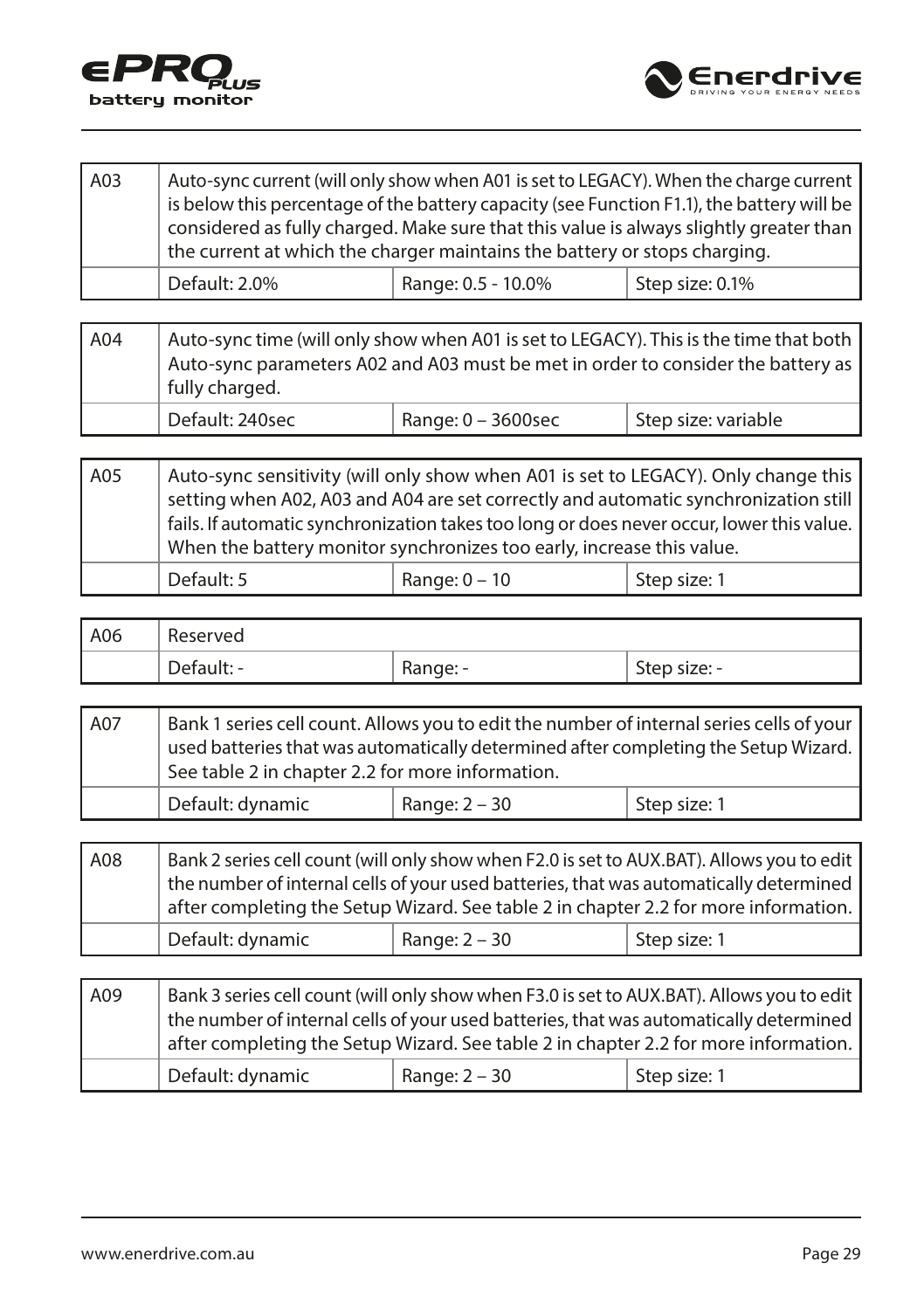



| A12 | Temperature averaging filter. Specifies the noise filter setting at the temperature<br>sensor input. The default value of 1 will be fine for most applications. Only in case<br>of long temperature sensor cables and/or environments with extremely high RF<br>interference levels, it is advised to set this value to 2. |                |              |  |  |  |  |  |  |  |  |
|-----|----------------------------------------------------------------------------------------------------------------------------------------------------------------------------------------------------------------------------------------------------------------------------------------------------------------------------|----------------|--------------|--|--|--|--|--|--|--|--|
|     | Default: 1                                                                                                                                                                                                                                                                                                                 | Range: $0 - 2$ | Step size: 1 |  |  |  |  |  |  |  |  |



All changed Function settings remain in the ePRO Plus's internal memory. Even when the supply voltage has been interrupted. This also applies to the stored Status and History items.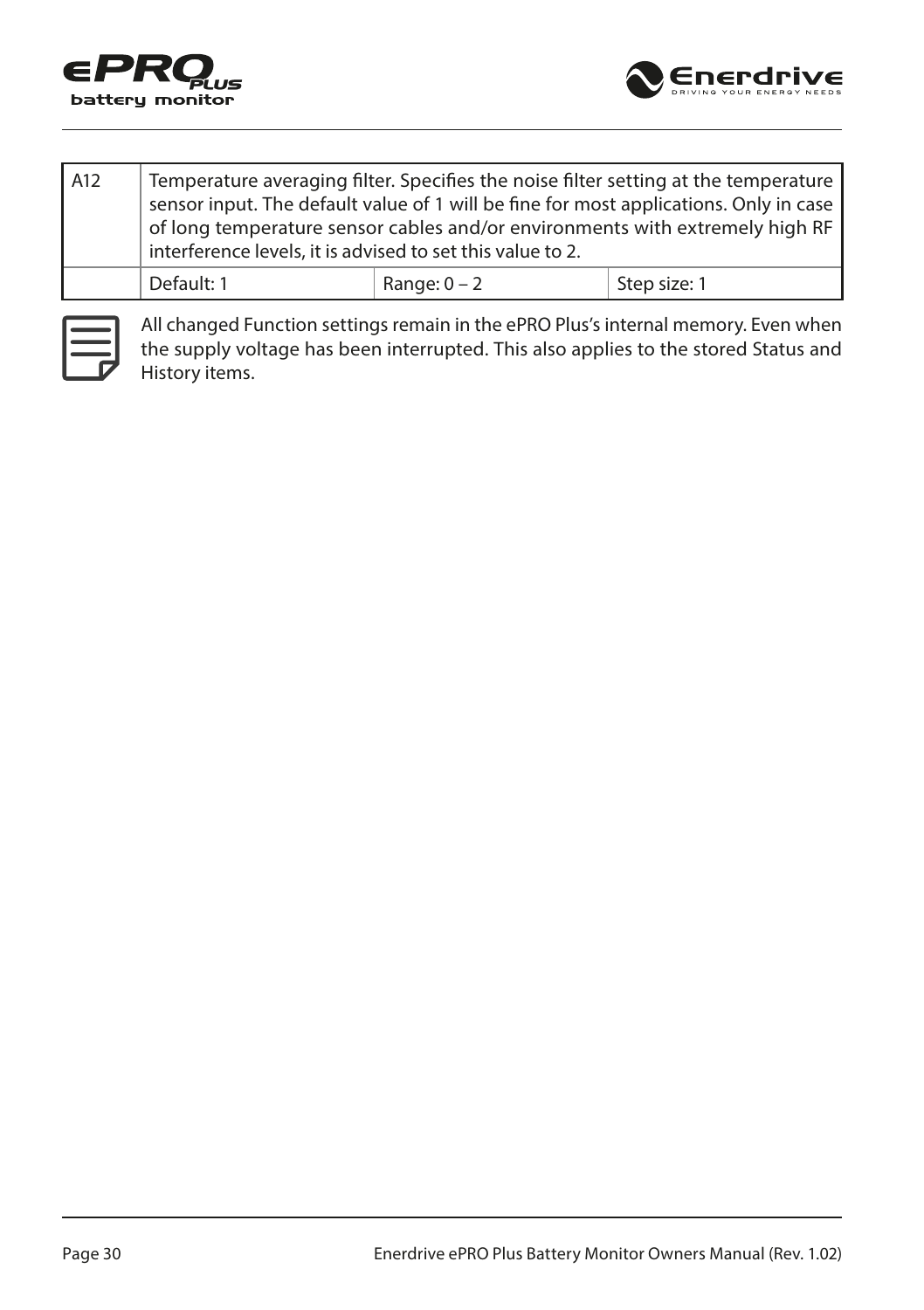<span id="page-30-0"></span>



## **7. RESET MENU**

In the Reset menu, you can reset a number of battery monitor items. This menu can be accessed by the following sequence:



When the Reset menu is entered, you can use the left and right keys to browse through the different reset items. By pressing the MENU  $\bigotimes$  key, the selected reset item can be viewed. The default value for all reset items is NO. To actually reset the selected item, use the left and right keys to change the value from NO to YES or vice versa. Pressing the MENU  $\otimes$  key again, will step back to the Reset menu. All reset items set to YES will only be reset once the Normal Operating Mode is accessed again by pressing the MENU  $\bigotimes$  key for 3 seconds. The following Reset menu items are available:

|                   | Table 11                                                                                                                                                                                                                                                                     |  |  |  |  |  |  |  |  |
|-------------------|------------------------------------------------------------------------------------------------------------------------------------------------------------------------------------------------------------------------------------------------------------------------------|--|--|--|--|--|--|--|--|
| <b>Reset item</b> | <b>Reset description</b>                                                                                                                                                                                                                                                     |  |  |  |  |  |  |  |  |
| r <sub>1.0</sub>  | Reset Alarms. Use this item to suppress all present alarms. Associated alarm<br>contacts will be turned off and the alarm indicator on the display will also be<br>turned off. A suppressed alarm can only be re-triggered when the alarm's off<br>conditions are met first. |  |  |  |  |  |  |  |  |
| r <sub>1.1</sub>  | Reset Maintenance Hours. Resets the maintenance hour counter (status item<br>S4.1). This reset item is only of importance when maintenance hours are enabled<br>(function F4.1 is set to ON). Use this reset item when a maintenance job has<br>been performed.              |  |  |  |  |  |  |  |  |
| r <sub>1.2</sub>  | Reset Battery. Use this item to reset your current battery status and history<br>information. This can be applied after you have installed a fresh battery of the<br>same specifications as the previous one.                                                                |  |  |  |  |  |  |  |  |
| r <sub>1.3</sub>  | Factory Reset. This reset item can be used to reset all Function, Status and<br>History values to factory default values. After a factory reset, the ePRO Plus<br>restart to the Setup Wizard again.                                                                         |  |  |  |  |  |  |  |  |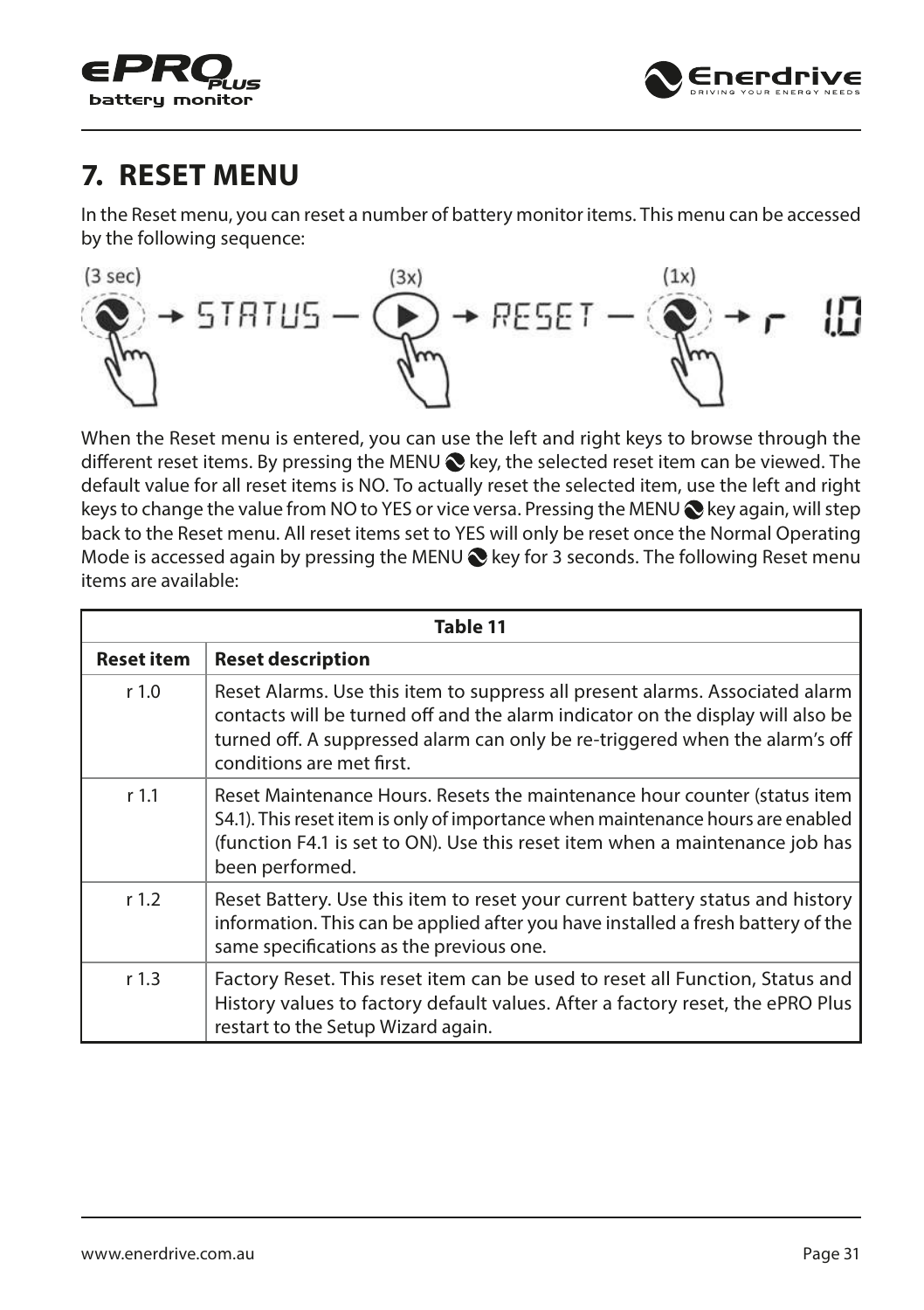<span id="page-31-0"></span>



## **8. LOCK MENU**

In the Lock menu, you can lock or unlock the Function setup and Reset $<sup>1</sup>$  menu of the ePRO Plus</sup> by entering a pin code. Locking these menus can be useful to prevent untrained personnel for making any changes to the instrument's settings. This menu can be accessed by the following sequence:



 $<sup>1</sup>$  In the Reset menu, only Reset Alarms (r1.0) will remain available when the unit is locked</sup>

#### **8.1 Locking The ePRO Plus**

When the Lock menu is entered, the following flashing input field will be displayed:



Your desired pin code can now be entered by using the left and right keys to change the number  $(0.9)$  for each of the four digits. By pressing the MENU  $\otimes$  key, you can jump to the next digit. When the fourth digit has been entered, pressing the MENU  $\bigcirc$  key will store the pin code and the display will shortly show 'LOCK OK' before jumping back to the normal operating mode. Now the Setup and Reset menus are read only, blocking any attempt to change a setting. When no pin code is entered for 15 seconds, the ePRO Plus will automatically jump back to the main menu again.

#### **8.2 Unlocking The ePRO Plus**

When you wish to unlock the ePRO Plus, you will notice that menu name 'LOCK' has been changed to 'UNLOCK'. This is an indication that the unit is currently locked. Using the same method as explained in chapter 8.1, you can access the unlock menu and start entering the previously determined pin code.

When the correct pin code has been entered, the display will shortly show 'PIN OK' before jumping back to the normal operating mode. Now you can make changes again in the Setup and Reset menus. When an incorrect pin code has been entered, the display will shortly show 'FALSE' before jumping back to the flashing input field again. After three false attempts, the unit jumps back to the normal operating mode.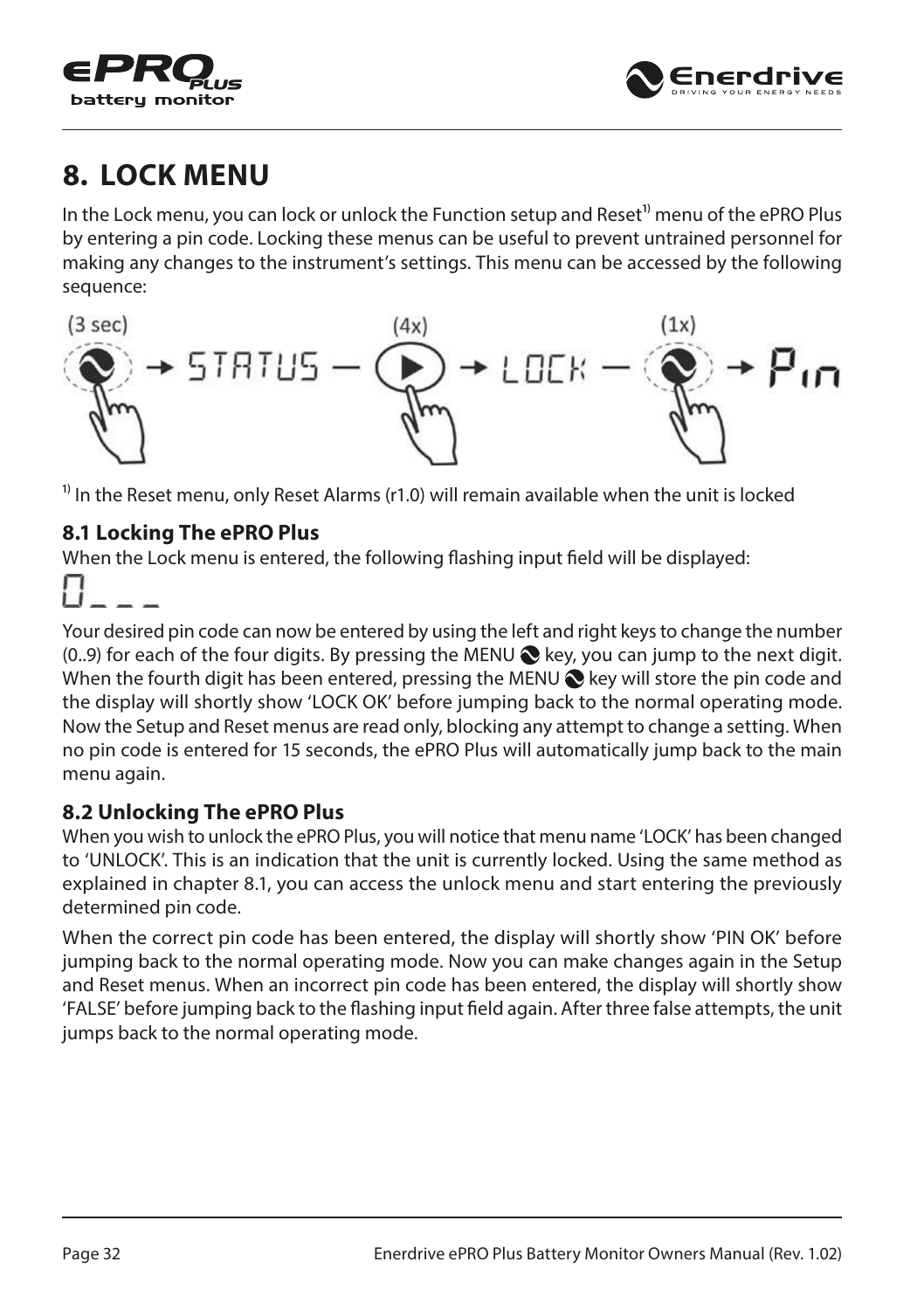<span id="page-32-0"></span>



## **9. TROUBLESHOOTING GUIDELINE**

| Problem                                                                                                                      | <b>Remedy or suggestion</b>                                                                                                                                               |
|------------------------------------------------------------------------------------------------------------------------------|---------------------------------------------------------------------------------------------------------------------------------------------------------------------------|
| The monitor doesn't operate (no LED on the                                                                                   | • Check shunt- and battery side connections                                                                                                                               |
| shunt or no display on the CDU)                                                                                              | • Check OLink cable to the CDU                                                                                                                                            |
|                                                                                                                              | • Make sure the inline fuse of the supply wire<br>is installed and not blown                                                                                              |
|                                                                                                                              | • Check battery voltage (must be $> 6.5V$ )                                                                                                                               |
|                                                                                                                              | • Try to restart the monitor by removing and<br>reconnecting the supply wire                                                                                              |
| Current readout gives wrong polarity (current<br>should positive when charging and negative<br>when discharging the battery) | • Shunt installed in reverse. Make sure that<br>the 'Battery -' bolt is connected to the<br>battery negative terminal and the 'System<br>-' bolt to the battery loads.    |
| No changes can be made in the Function setup<br>menu (the text 'Locked' appears when trying<br>to change a value             | • The battery monitor is locked by the<br>installer. Please see chapter 8 for more<br>details.                                                                            |
| State of Charge or Time remaining readout<br>not accurate                                                                    | • Check if all current is flowing through the<br>shunt (the negative terminal of the battery<br>may only contain the wire going to the<br>'battery -' side of the shunt!) |
|                                                                                                                              | • Shunt installed in reverse. Make sure that<br>the 'Battery -' bolt is connected to the<br>battery negative terminal and the 'System<br>-' bolt to the battery loads.    |
|                                                                                                                              | • Check if all battery properties (F1.x) are<br>correctly set                                                                                                             |
|                                                                                                                              | • Check if the battery monitor is synced with<br>your battery. Perform full charge cycle.                                                                                 |
| Display returns '---' in temperature readout                                                                                 | • Connection with the temperature sensor is<br>lost. Check sensor cable.                                                                                                  |
| The monitor resets all the time                                                                                              | • Check wiring for corrosion or bad contacts                                                                                                                              |
|                                                                                                                              | • Battery might be flat or defective                                                                                                                                      |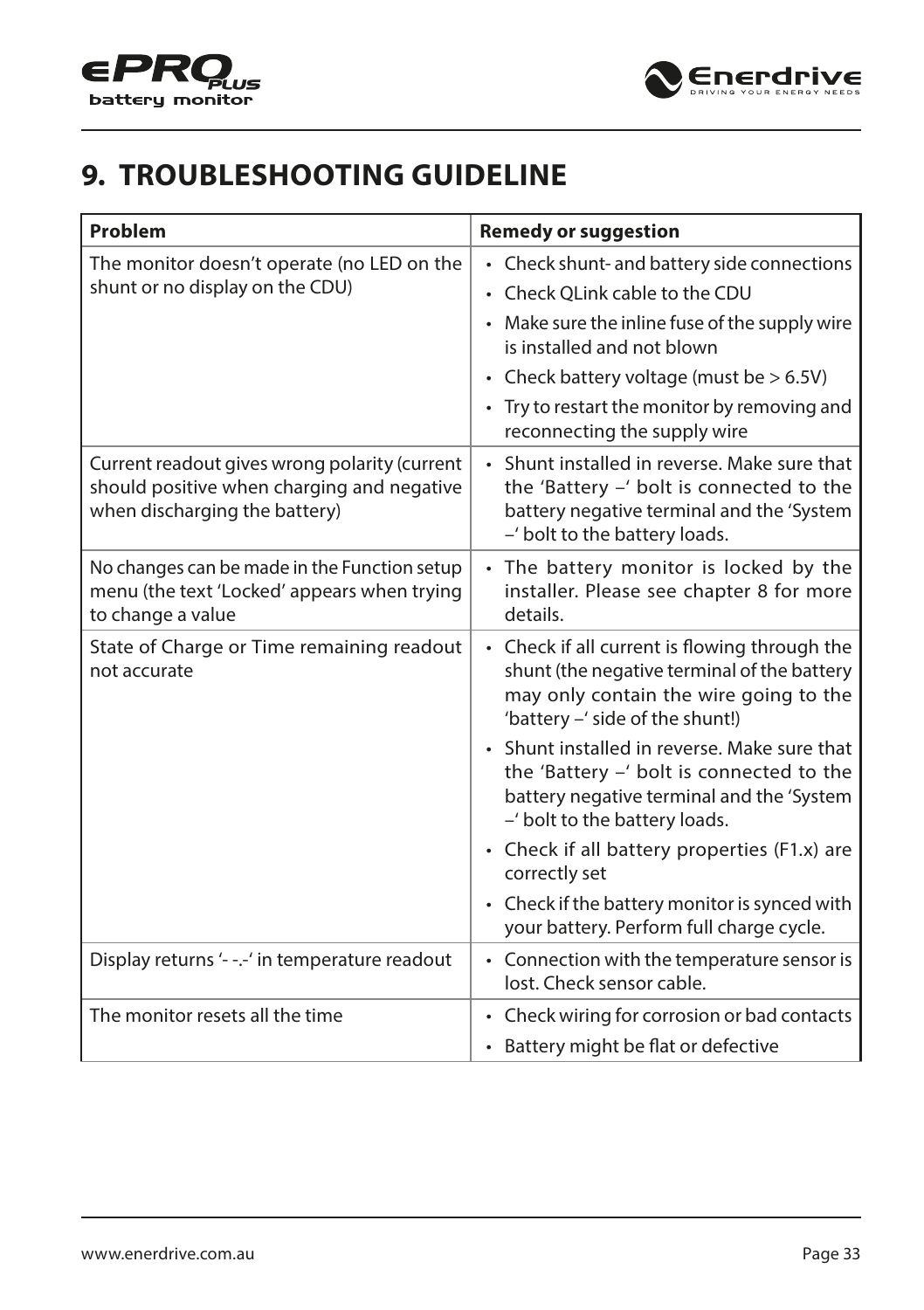



| The monitor does not automatically<br>synchronize | The battery is not reaching its fully charged<br>$\bullet$<br>state. Please check if the charge algorithm<br>matches the requirements of your battery.<br>Do not interrupt the charge process before<br>it is finished.<br>• Consider setting Advanced Function A01 to<br>'LEGACY' and tweak Functions A02 - A05 to<br>better match it to your system. |
|---------------------------------------------------|--------------------------------------------------------------------------------------------------------------------------------------------------------------------------------------------------------------------------------------------------------------------------------------------------------------------------------------------------------|
| The monitor synchronizes too early                | • In some systems (like solar) the charge<br>current can fluctuate heavily, causing the<br>battery monitor to consider the battery<br>fully charged too early. In this case, Function<br>A01 can be set to 'LEGACY' and Function<br>A02 approx, 0.2V-0.3V below the absorption<br>voltage.                                                             |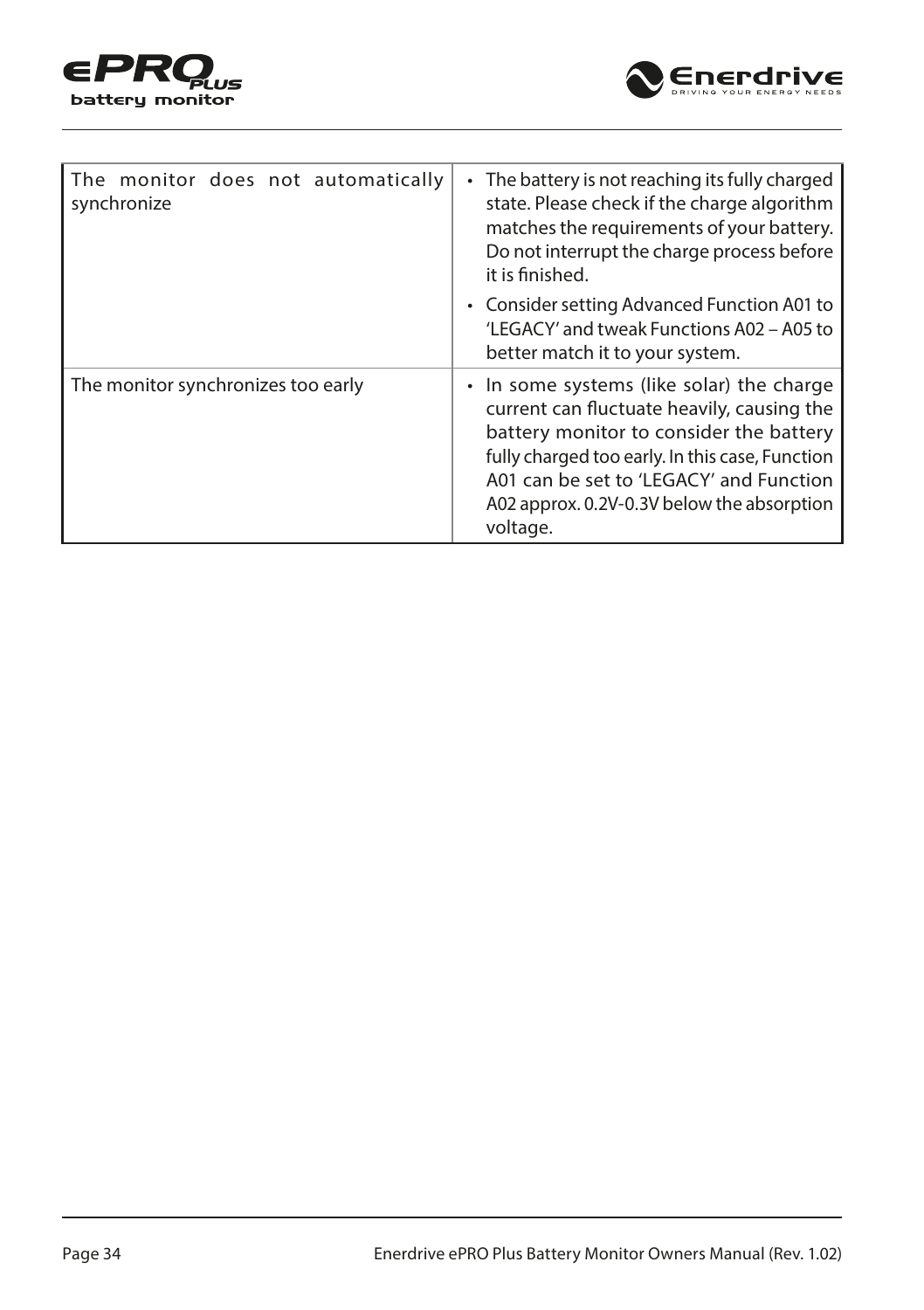<span id="page-34-0"></span>



## **10. TECHNICAL SPECIFICATIONS**

| <b>Parameter</b>                                        | ePRO Plus                                 |                    |  |  |  |  |  |  |
|---------------------------------------------------------|-------------------------------------------|--------------------|--|--|--|--|--|--|
| Supply voltage range                                    |                                           | 7.70Vdc            |  |  |  |  |  |  |
| Supply current (@ 12V/ 24V/48V)                         |                                           | 10mA / 6mA / 5mA   |  |  |  |  |  |  |
| Input voltage range main battery (+B1)                  | 770 $Vdc1$                                |                    |  |  |  |  |  |  |
| Input voltage range second and third battery (+B2, +B3) |                                           | 1.70Vdc            |  |  |  |  |  |  |
| Input current range                                     |                                           | $-600.+600A^{2}$   |  |  |  |  |  |  |
| Battery capacity range                                  |                                           | 1010000Ah          |  |  |  |  |  |  |
| Operating temperature range                             |                                           | $-20.+50^{\circ}C$ |  |  |  |  |  |  |
| Storage temperature range                               |                                           | $-30.+70^{\circ}C$ |  |  |  |  |  |  |
| Readout resolution                                      | ± 0.01V                                   |                    |  |  |  |  |  |  |
|                                                         | <b>Current (010A)</b><br>Current (10100A) |                    |  |  |  |  |  |  |
|                                                         | ± 0.1A                                    |                    |  |  |  |  |  |  |
|                                                         | Current (100600A)                         | ±1A                |  |  |  |  |  |  |
|                                                         | State of Charge (0100%)                   | $+1\%$             |  |  |  |  |  |  |
|                                                         | Time remaining (024hrs)                   | ±1min              |  |  |  |  |  |  |
|                                                         | Time remaining (24240hrs)                 | $±$ 1hr            |  |  |  |  |  |  |
|                                                         | $\pm$ 0.01Ah10Ah (variable)               |                    |  |  |  |  |  |  |
|                                                         | $\pm$ 0.01W1kW (variable)                 |                    |  |  |  |  |  |  |
|                                                         | $\pm$ 0.5°C                               |                    |  |  |  |  |  |  |
| Voltage measurement accuracy                            |                                           | ± 0.3%             |  |  |  |  |  |  |
| Current measurement accuracy                            |                                           | ± 0.4%             |  |  |  |  |  |  |
| Shunt dimensions:                                       | Footprint                                 | 100 x 100mm        |  |  |  |  |  |  |
|                                                         | Base height                               | 24.0mm             |  |  |  |  |  |  |
|                                                         | Total height                              | 64.5mm             |  |  |  |  |  |  |
|                                                         | Weight                                    | 290grams           |  |  |  |  |  |  |
| Display dimensions:                                     | Front panel                               | Ø 64.0mm           |  |  |  |  |  |  |
|                                                         | Body diameter                             | Ø 51.5mm           |  |  |  |  |  |  |
|                                                         | 36.0mm                                    |                    |  |  |  |  |  |  |
|                                                         | Weight                                    | 70qrams            |  |  |  |  |  |  |
| Protection class                                        |                                           |                    |  |  |  |  |  |  |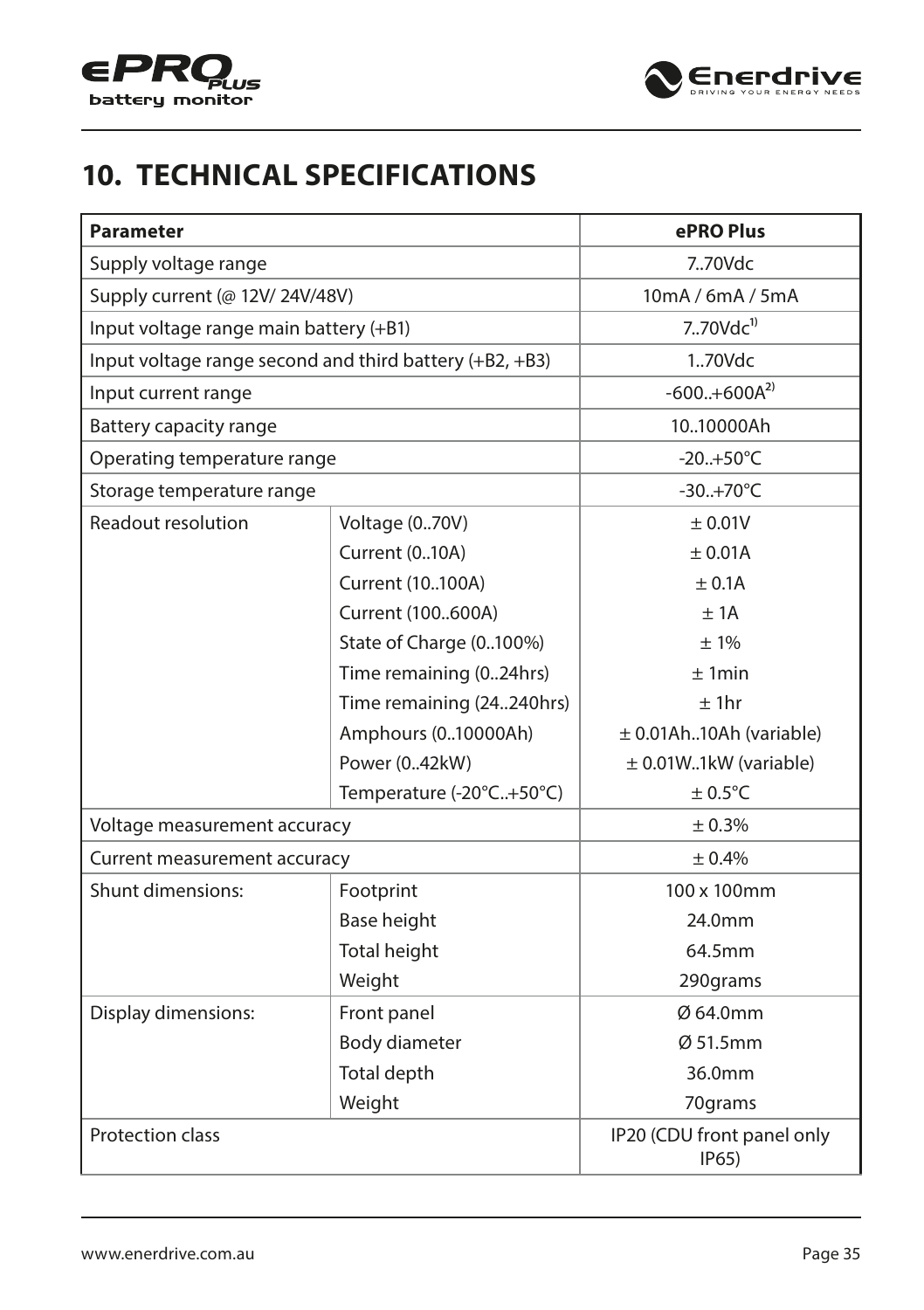



| Standards | CE certified (EMC Directive   |
|-----------|-------------------------------|
|           | 2014/30/EU) including EN50498 |
|           | Automotive EMC                |

All specifications are subject to change without notice

 $1)$  When input +B1 is only used for supply and +B2 for main battery voltage measurement, the input voltage range for the main battery is 1..70Vdc.

 $2^{2}$  +/ $\cdot$  600A is the maximum rating for 20 minutes. The continuous input current range is

 $+/-$  500A.



Please act according to your local rules and do not dispose of your old products with the normal household waste. The correct disposal of your old product will help prevent potential negative consequences for the environment and human health.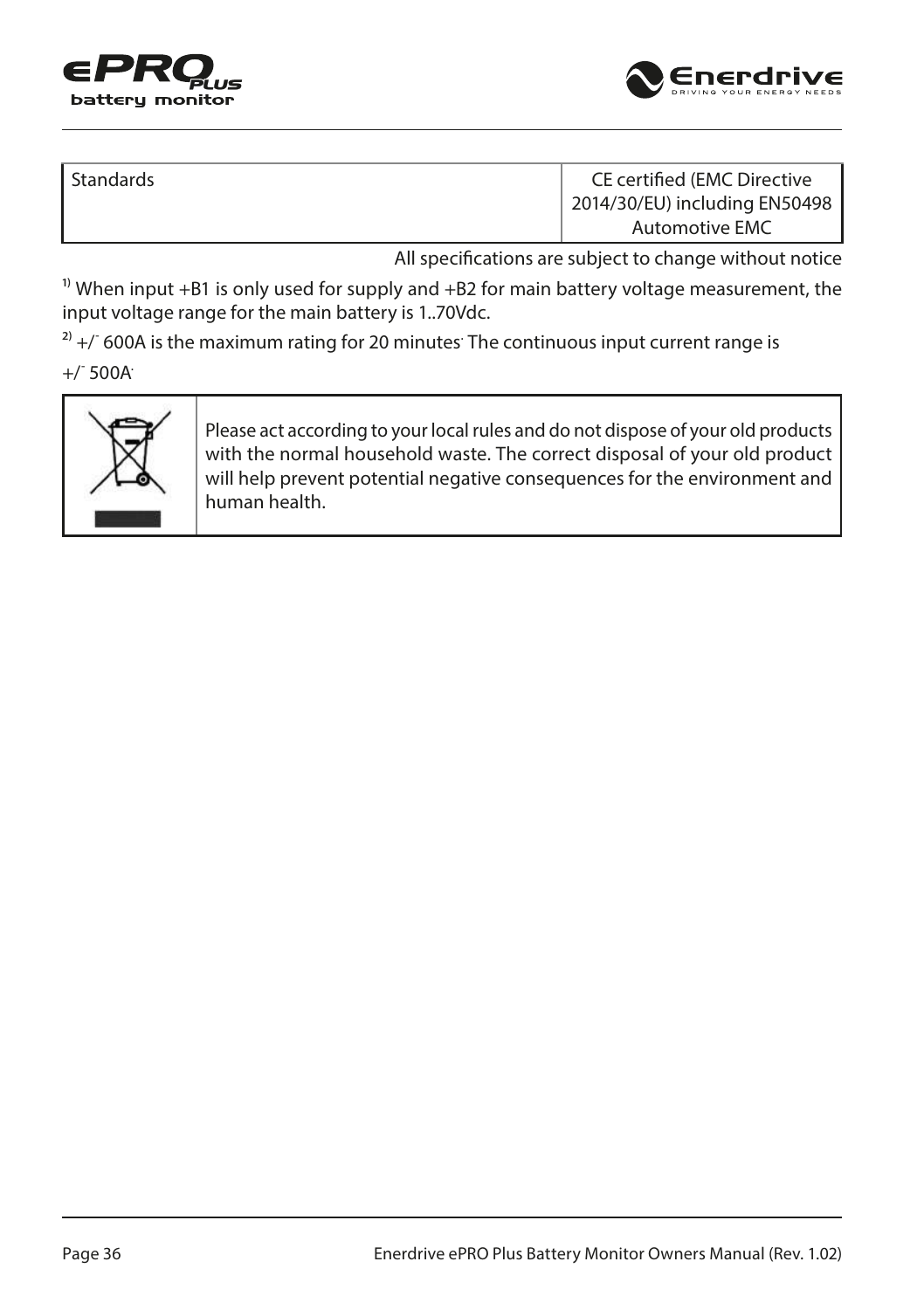<span id="page-36-0"></span>



## **11. WARRANTY CONDITIONS**

Enerdrive warrants this product to be free from defects in workmanship or materials for 24 months from the date of purchase. During this period Enerdrive will repair the defective product free of charge. Enerdrive is not responsible for any transport costs of this product.

This warranty is void if the product has suffered any physical damage or alteration, either internally or externally, and does not cover damage arising from improper use, or from use in an unsuitable environment.

This warranty will not apply where the product has been misused, neglected, improperly installed or repaired by anyone other than Enerdrive. Enerdrive is not responsible for any loss, damage or costs arising from improper use, use in an unsuitable environment, improper installing of the product and product malfunctioning.

Since Enerdrive cannot control the use and installation (according to local regulations) of their products, the customer is always responsible for the actual use of these products. Enerdrive products are not designed for use as critical components in life support devices or systems, which can potentially harm humans and/or the environment. The customer is always responsible when implementing Enerdrive products in these applications. Enerdrive does not accept any responsibility for any violation of patents or other rights of third parties, resulting from the use of the Enerdrive product. Enerdrive keeps the right to change product specifications without previous notice.

Examples of improper use are:

- Too high input voltage applied
- Wrong shunt installation
- Too high current through shunt
- Mechanically stressed enclosure, display or internals due to harsh handling or incorrect packaging
- Contact with any liquids or oxidation caused by condensation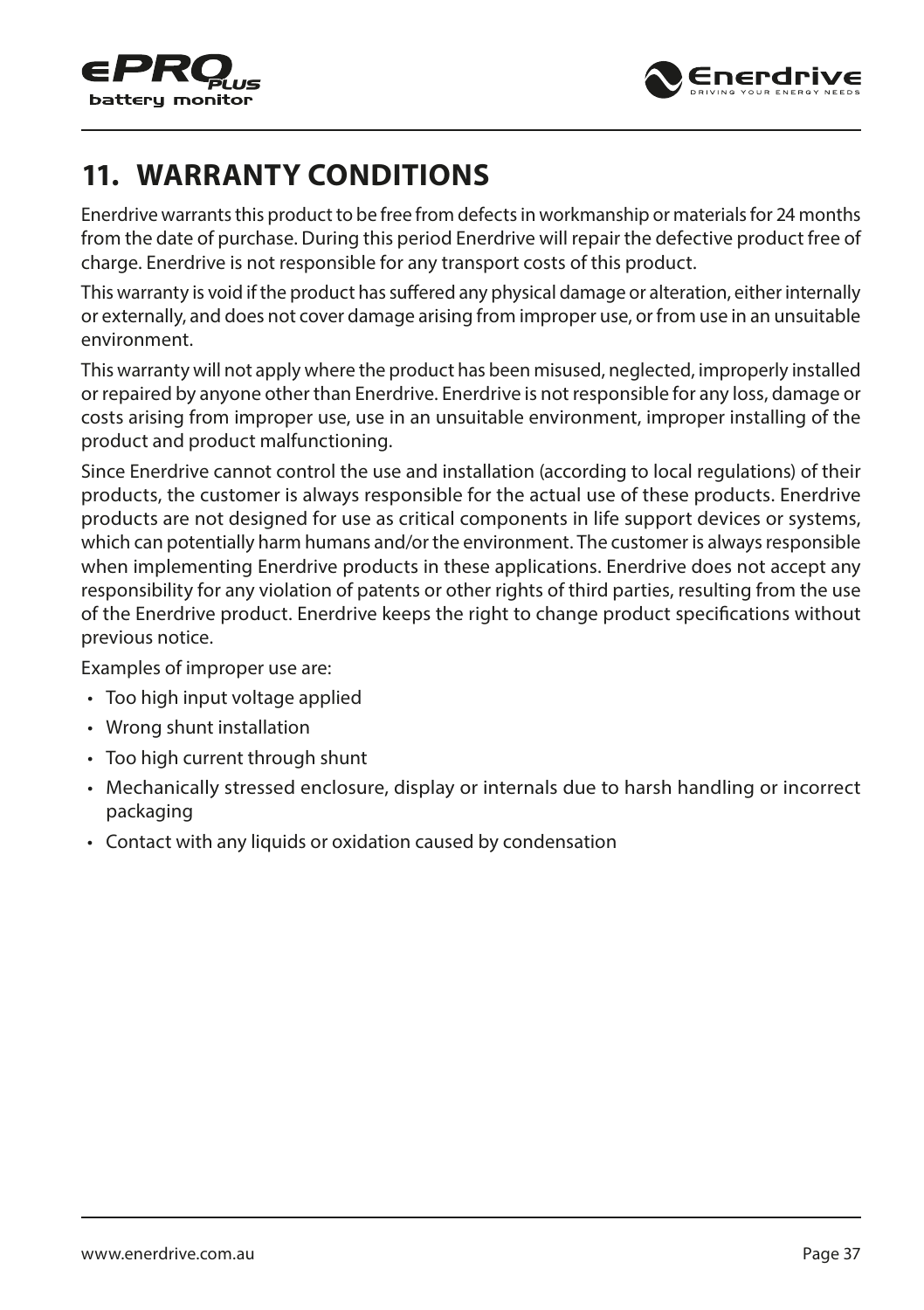<span id="page-37-0"></span>



## **12. DECLARATION OF CONFORMITY**

| <b>MANUFACTURER</b>                  | Enerdrive Pty Ltd                                                               |  |  |  |  |  |  |
|--------------------------------------|---------------------------------------------------------------------------------|--|--|--|--|--|--|
|                                      | Unit 11, 1029 Manly Road Tingalpa, Queensland, Australia 4173                   |  |  |  |  |  |  |
|                                      | Ph: 1300 851 535 / Fax: 07 3390 6911                                            |  |  |  |  |  |  |
| Email: support@enerdrive.com.au      |                                                                                 |  |  |  |  |  |  |
| Web: www.enerdrive.com.au            |                                                                                 |  |  |  |  |  |  |
| Declares that the following product: |                                                                                 |  |  |  |  |  |  |
| PRODUCT TYPE                         | <b>Battery Monitor</b>                                                          |  |  |  |  |  |  |
| <b>MODEL</b>                         | ePRO Plus                                                                       |  |  |  |  |  |  |
|                                      | Conforms to the requirements of the following Directives of the European Union: |  |  |  |  |  |  |
| EMC Directive 2014/30/EU             |                                                                                 |  |  |  |  |  |  |
| Low voltage Directive 2014/35/EU     |                                                                                 |  |  |  |  |  |  |
|                                      | The above product is in conformity with the following harmonized standards:     |  |  |  |  |  |  |
|                                      | EMC: EN55016-2-1(/A1), EN55016-2-3(/A1), EN 61000-4-2(3/4/5/6)                  |  |  |  |  |  |  |
|                                      | Safety: EN60335-1:2012, EN60335-2-29:2004                                       |  |  |  |  |  |  |
|                                      |                                                                                 |  |  |  |  |  |  |

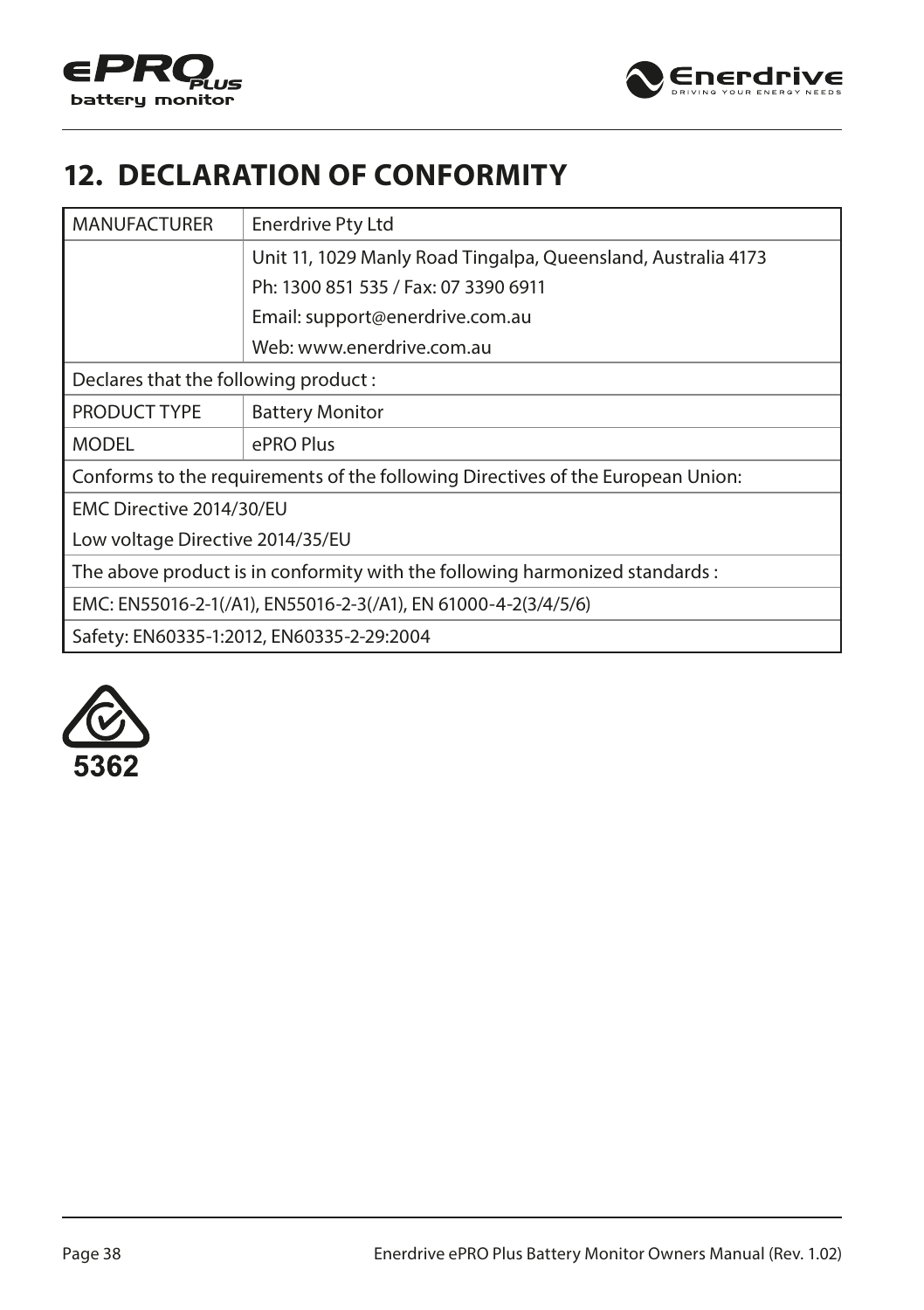<span id="page-38-0"></span>



## **13. APPENDIX 1**

#### **Measuring The Midpoint Voltage Of A 24V Or 48V Battery Bank**

Being able to measure the midpoint (or center-) voltage of a battery bank that contains multiple series connected batteries or cells, is an important feature that can save you a lot of money in case one of the batteries or cells is dying. One bad battery or cell can for example show a high internal leakage current, causing an excessive terminal voltage deviation compared to the other batteries in the series string. During charging, the healthy batteries or cells are then exposed to a too high charging voltage, causing damage to these batteries as well. When connecting several series strings in parallel, a bad battery or cell can cause even more damage to the surrounding healthy ones.

#### **Wiring**



When installing a series string of batteries or cells, please make sure to only use batteries of the same age and with identical initial State of Charge (SoC). When you are not certain if the SoC of each battery is equal, please perform a full charge cycle on each battery individually before connecting these in series.

When using only one series string of batteries in a 24V or 48V setup, a midpoint voltage measurement setup can be made easily. The +B1 input should be connected to the positive terminal of the 'upper' battery and the +B2 input to the center connection between the batteries (between battery 1 and 2 in a 24V system and battery 2 and 3 in a 48V system). Please see the diagram below:

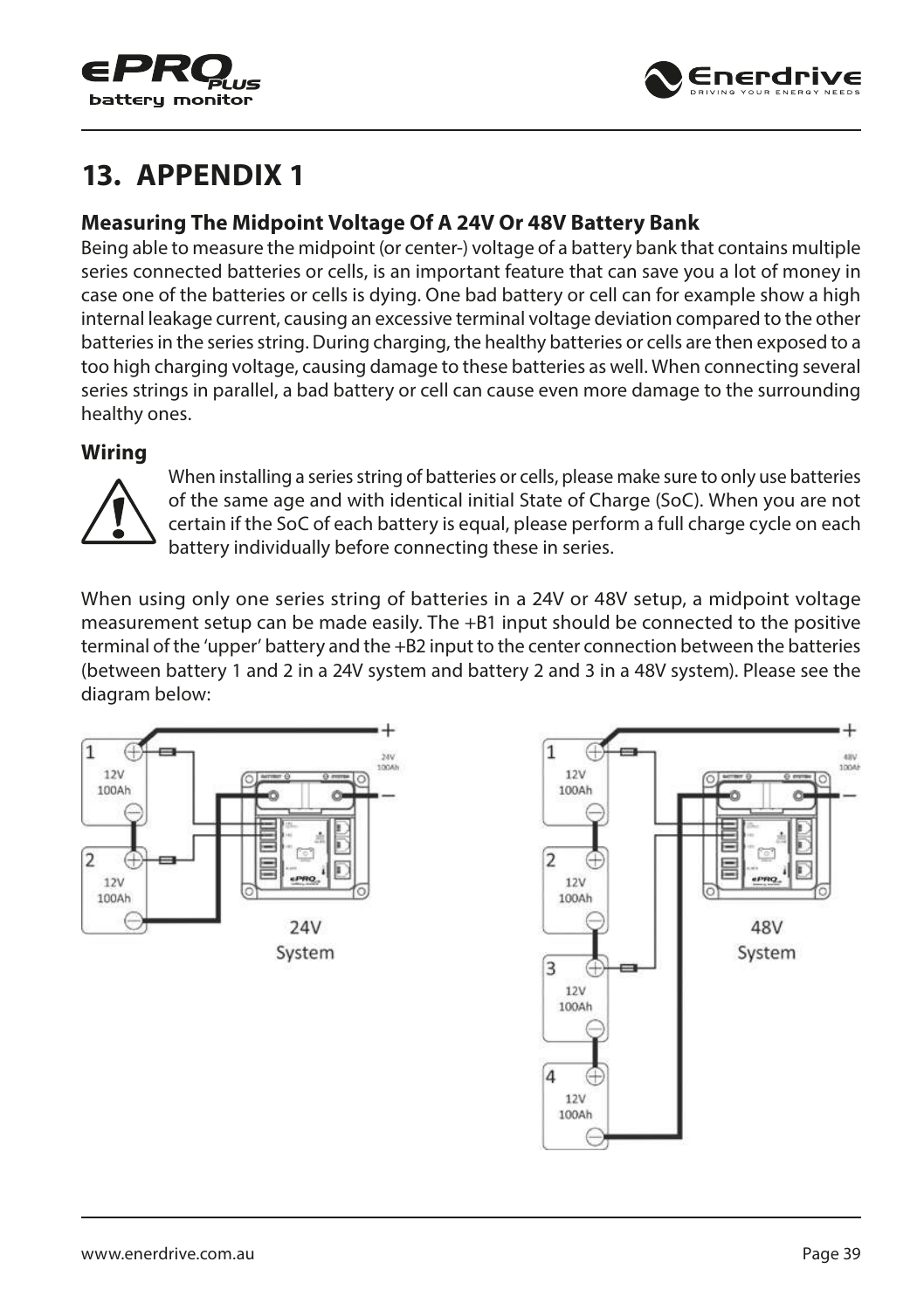



Enerdrive

When connecting multiple series strings in parallel to increase the total battery capacity, things are getting slightly more complicated. Normally such series strings should not have interconnected midpoints like indicated in the next image:



The reason for this is that through the interconnected midpoints, one bad battery in a series string can damage all other batteries if not being monitored correctly. However, when decent midpoint voltage measurement has been applied and an alarm is triggered when the voltage difference is too large, the midpoints of the series strings are allowed to be interconnected. This will result in the following connection diagrams: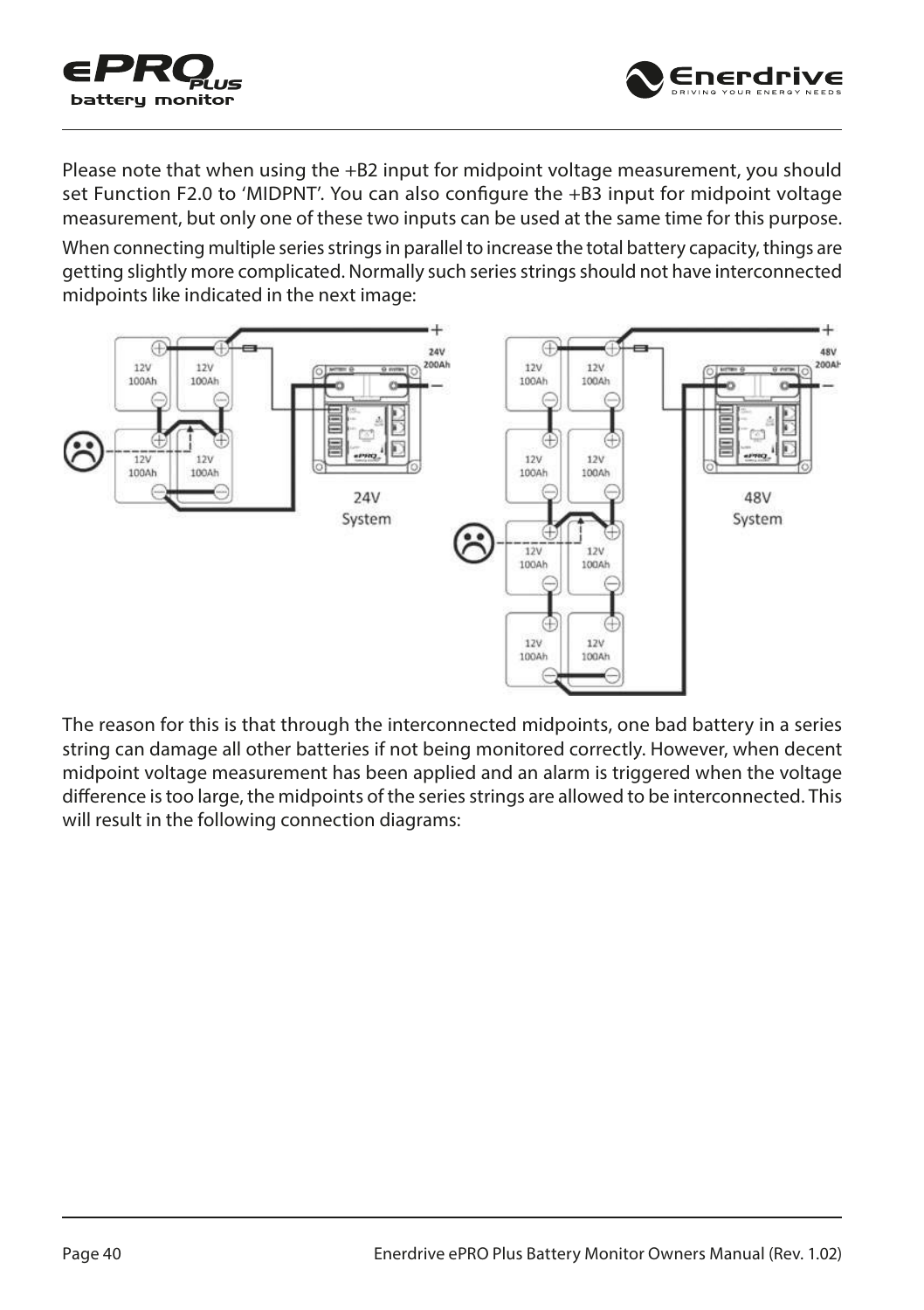<span id="page-40-0"></span>





The above images are also indicating that busbars are being used to respectively join all positive and all negative battery cables. Besides this, all positive and negative battery cables that are wired to these busbars need to be of equal length. These precautions are made to avoid any imbalance between the different series strings, to ultimately improve the overall accuracy of the midpoint voltage measurement.

#### **Practical Information**

Typically, the midpoint deviation is smallest when the battery bank is not being charged or discharged. However, even with only healthy batteries in the series string, a temporary imbalance will occur:

- during the absorption charge stage
- when the battery bank is being deeply discharged
- when the battery bank is exposed to very high charge- or discharge currents

Under these conditions, the midpoint alarm may trip. For this reason the default alarm On delay is set to 300 seconds, as this is still considered a short enough time to not damage the batteries. The default setting for the maximum deviation percentage (for formula see  $\frac{1}{1}$ ) is 2%, which is considered a good value for 24V systems. For 48V systems, this percentage should be around 1%. Despite these default settings, the user should still accept an occasional alarm during the three above mentioned conditions.

In case the midpoint alarm trips frequently or unexpectedly, one or more batteries or cells may be dying or reaching their end of life. The batteries or cells should be measured individually with a Volt meter to find the potentially defect battery. In case of paralleled series strings, please make sure to remove the midpoint interconnection cable(s) first before measuring the individual batteries.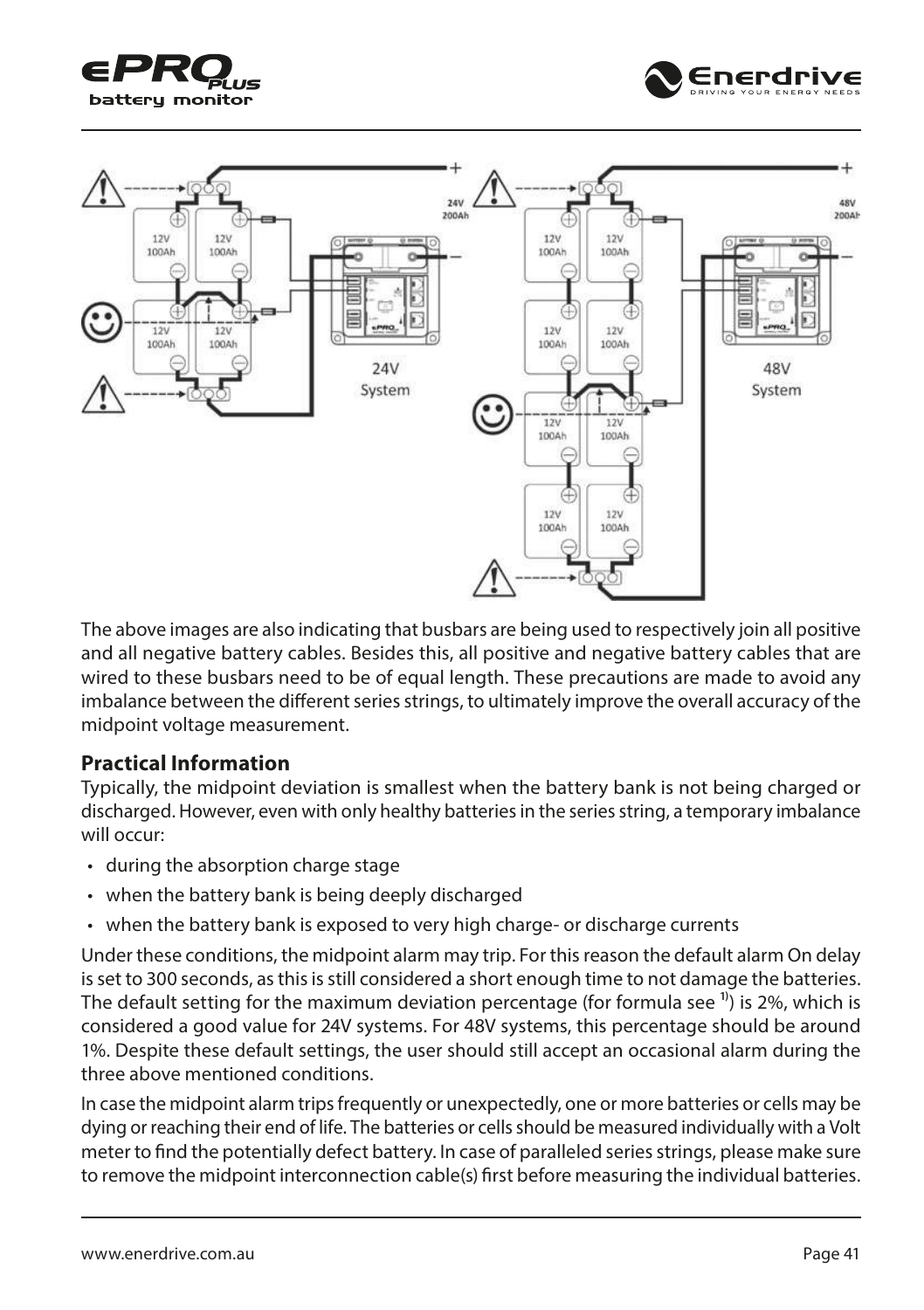





Since there are too many variables involved, Enerdrive assumes no responsibility or liability for battery damage or costs which might arise out of the use of the midpoint voltage alarm. This functionality should only be used by experienced installers with sufficient battery knowledge and is intended for global indication purposes only.

1)

$$
d = 100 \times \frac{(V2-V1)}{Vavg}
$$

where:

 $d =$  deviation in %

 $V2$  = voltage of the upper half in the series string

 $V1$  = voltage of the lower half in the series string

$$
Vavg = \frac{(V1+V2)}{2}
$$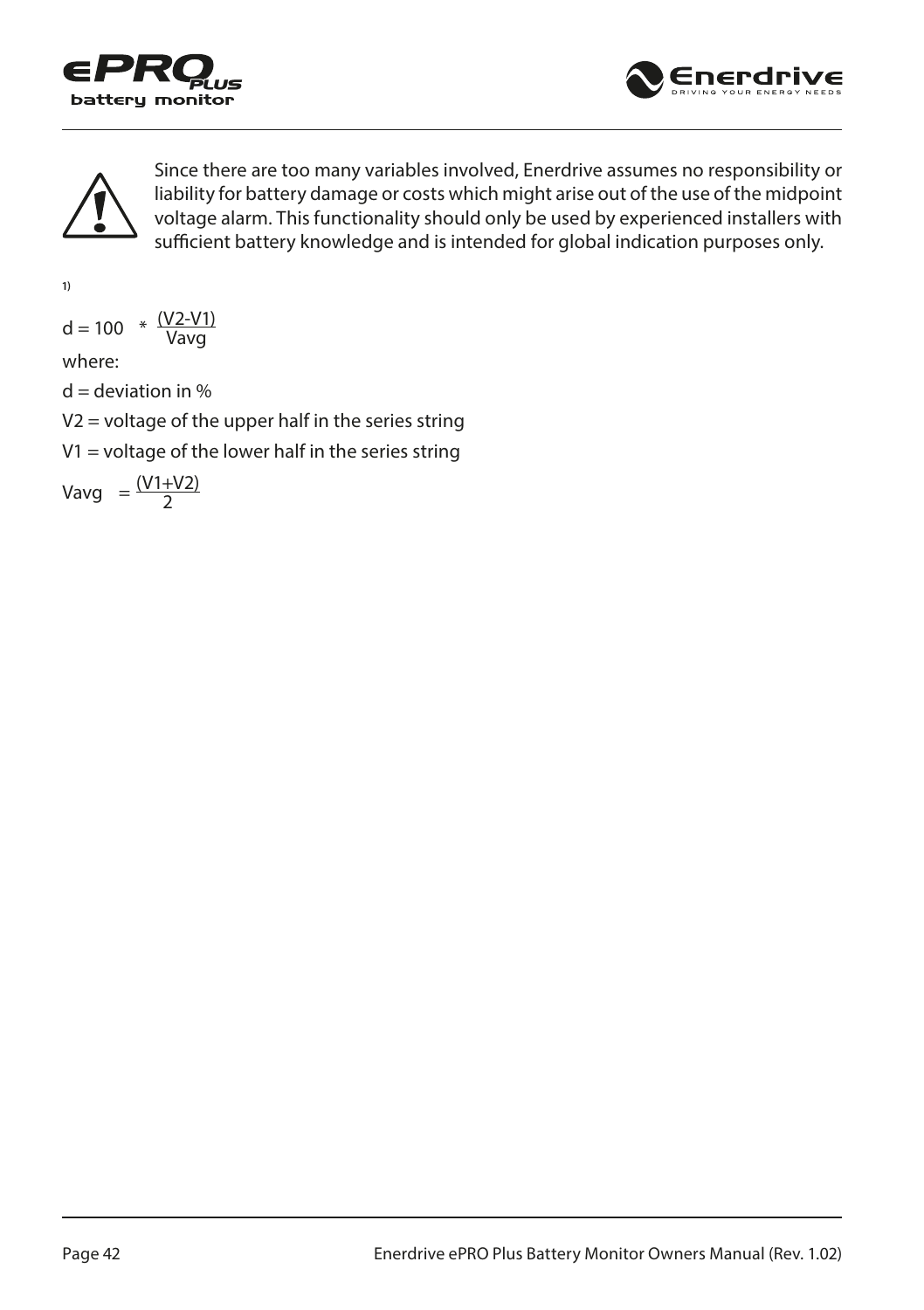



Fill in the details below for your reference and convenience.

| Serial Number:                            |  |  |  |  |                                                         |  |  |               |  |  |  | the control of the control of |  |  |  |                   |  |  |  |  |  |
|-------------------------------------------|--|--|--|--|---------------------------------------------------------|--|--|---------------|--|--|--|-------------------------------|--|--|--|-------------------|--|--|--|--|--|
| Date of Purchase: $=$ $=$ $=$ $=$ $=$ $=$ |  |  |  |  |                                                         |  |  |               |  |  |  |                               |  |  |  |                   |  |  |  |  |  |
| Purchased From: _                         |  |  |  |  |                                                         |  |  | $\frac{1}{2}$ |  |  |  |                               |  |  |  |                   |  |  |  |  |  |
| Notes:                                    |  |  |  |  | $\mathcal{L} = \mathcal{L} = \mathcal{L} = \mathcal{L}$ |  |  |               |  |  |  |                               |  |  |  |                   |  |  |  |  |  |
|                                           |  |  |  |  |                                                         |  |  |               |  |  |  |                               |  |  |  |                   |  |  |  |  |  |
|                                           |  |  |  |  |                                                         |  |  |               |  |  |  |                               |  |  |  |                   |  |  |  |  |  |
|                                           |  |  |  |  |                                                         |  |  |               |  |  |  |                               |  |  |  |                   |  |  |  |  |  |
|                                           |  |  |  |  |                                                         |  |  |               |  |  |  |                               |  |  |  |                   |  |  |  |  |  |
|                                           |  |  |  |  |                                                         |  |  |               |  |  |  |                               |  |  |  |                   |  |  |  |  |  |
|                                           |  |  |  |  |                                                         |  |  |               |  |  |  |                               |  |  |  | $\equiv$ $\equiv$ |  |  |  |  |  |
|                                           |  |  |  |  |                                                         |  |  |               |  |  |  |                               |  |  |  |                   |  |  |  |  |  |
|                                           |  |  |  |  |                                                         |  |  |               |  |  |  |                               |  |  |  |                   |  |  |  |  |  |
|                                           |  |  |  |  |                                                         |  |  |               |  |  |  |                               |  |  |  |                   |  |  |  |  |  |
|                                           |  |  |  |  |                                                         |  |  |               |  |  |  |                               |  |  |  |                   |  |  |  |  |  |
|                                           |  |  |  |  |                                                         |  |  |               |  |  |  |                               |  |  |  |                   |  |  |  |  |  |
|                                           |  |  |  |  |                                                         |  |  |               |  |  |  |                               |  |  |  |                   |  |  |  |  |  |
|                                           |  |  |  |  |                                                         |  |  |               |  |  |  |                               |  |  |  |                   |  |  |  |  |  |
|                                           |  |  |  |  |                                                         |  |  |               |  |  |  |                               |  |  |  |                   |  |  |  |  |  |
|                                           |  |  |  |  |                                                         |  |  |               |  |  |  |                               |  |  |  |                   |  |  |  |  |  |
|                                           |  |  |  |  |                                                         |  |  |               |  |  |  |                               |  |  |  |                   |  |  |  |  |  |